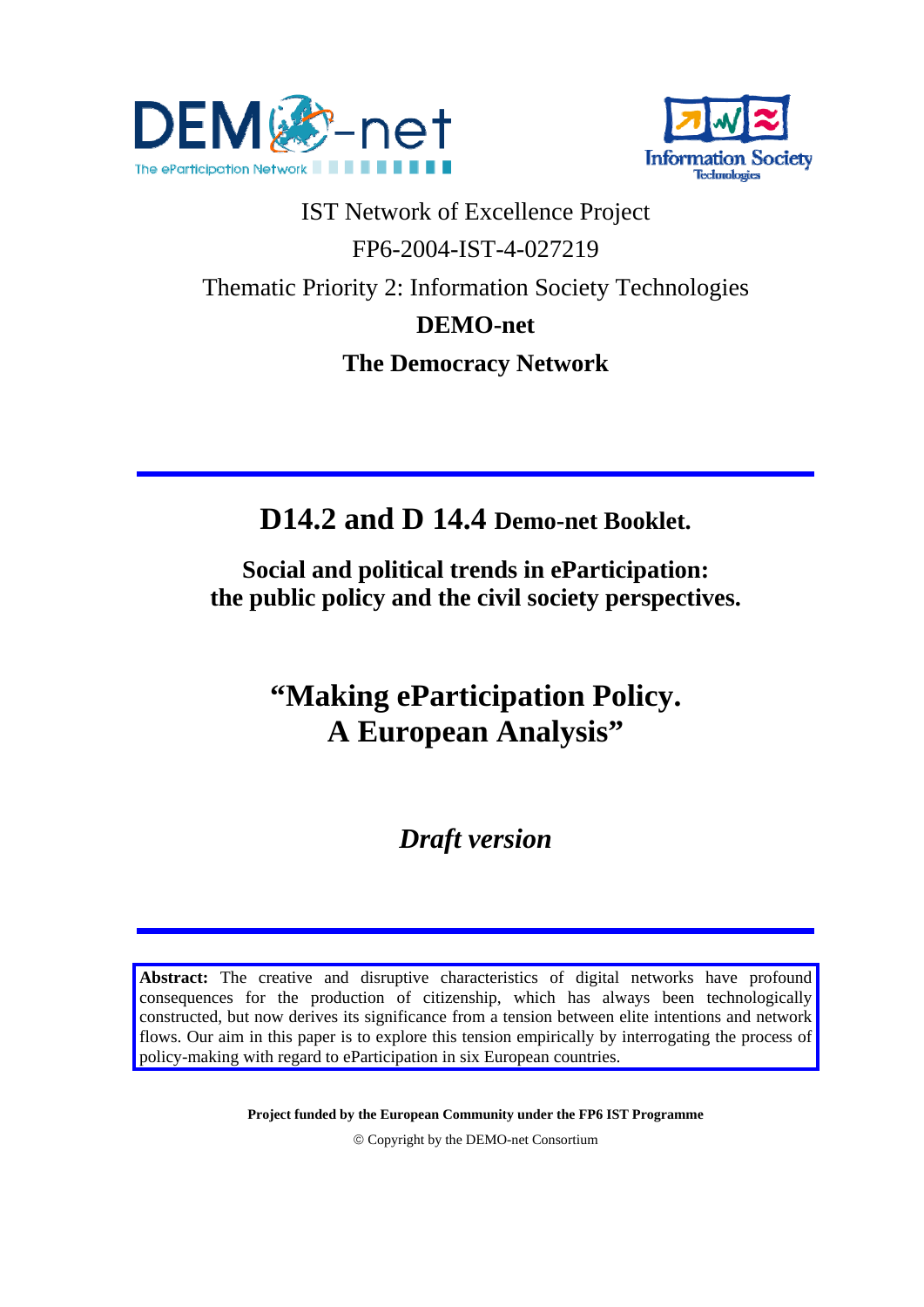#### **The DEMO-net Consortium consists of:**

| County of North Jutland – Digital North Denmark                        | Partner     | Denmark        |
|------------------------------------------------------------------------|-------------|----------------|
| University of Leeds                                                    | Coordinator | United Kingdom |
| Örebro University                                                      | Partner     | Sweden         |
| University of Koblenz-Landau                                           | Partner     | Germany        |
| Fraunhofer Gesellschaft zur Förderung der angewandten Forschung e.V.   | Partner     | Germany        |
| Institut für Informationsmanagment Bremen GmbH                         | Partner     | Germany        |
| University of Macedonia                                                | Partner     | Greece         |
| Institute of Communication and Computer Systems                        | Partner     | Greece         |
| Copenhagen Business School                                             | Partner     | Denmark        |
| <b>Aalborg University</b>                                              | Partner     | Denmark        |
| Fondation National des Sciences Politiques                             | Partner     | France         |
| Technical University of Košice                                         | Partner     | Slovakia       |
| Consiglio Nazionale delle Ricerche                                     | Partner     | Italy          |
| University of Bergamo                                                  | Partner     | Italy          |
| Yorkshire and Humber Assembly                                          | Partner     | United Kingdom |
| European Projects and Management Agency (EPMA)                         | Partner     | Czech Republic |
| Napier University                                                      | Partner     | United Kingdom |
| University of Iceland                                                  | Partner     | Iceland        |
| University of Helsinki                                                 | Partner     | Finland        |
| Institute of Technology Assessment, Austrian Academy of Sciences (ITA) | Partner     | Austria        |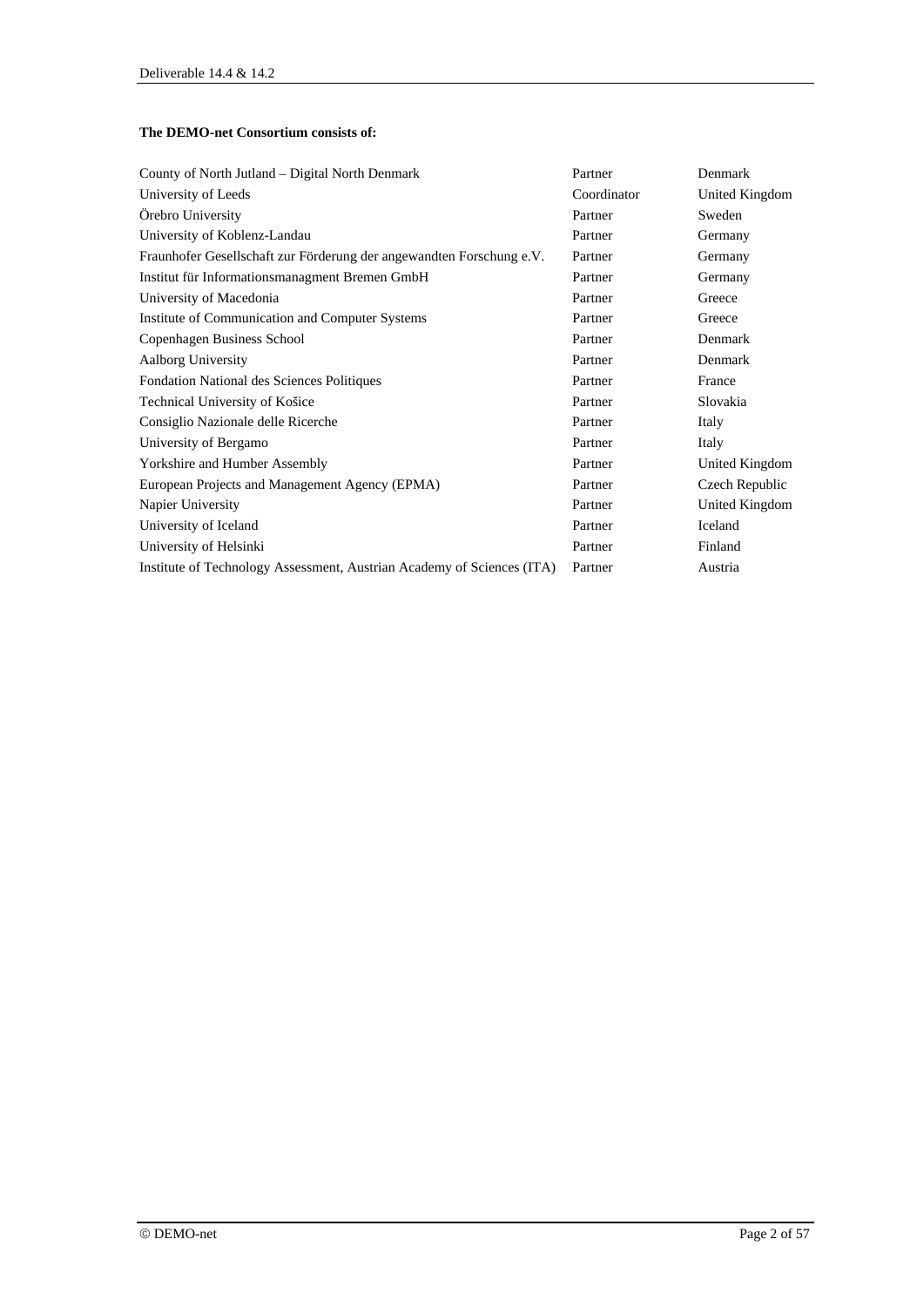#### **Note about the authors**

Stephen Coleman coordinated the work, in collaboration with Anna Carola Freschi and Peter Mambrey. Stephen Coleman has written section 1 and par. 4.3. Anna Carola Freschi has written par. 4.1 and 4.2. Peter Mambrey has written par. 3.1.

The national chapters have been written by George Aichholzer and Doris Allhutter (Austria), Peter Mambrey (Germany), Anna Carola Freschi (Italy), Joachim Åström (Sweden), Giles Moss (UK), Thierry Vedel (France).

Draft ready on 31<sup>st</sup> October 2008. *Executive summary* added on 11<sup>th</sup> March 2009.

#### **Note about this Booklet**

This DEMO-net booklet derives from the activities carried out for two previously scheduled deliverables (D.14.2 and D.14.4). The parallel development of the tasks 14.2 and 14.4 - also through three Workshops\*, in Leeds and Bergamo (on task 14.4) and Orebro (on task  $14.2$ ) – persuaded the research team to converge around a newer and more convincing project, which integrates together the strand related to policy perspective (Task 14.4) and the strand looking at civil society initiatives (Task 14.2). *Co-leaders of the related project's Tasks (14.2 and 14.4):*  Stephen Coleman, Anna Carola Freschi, Peter Mambrey.

#### *Documentation related to the preparatory Workshops\*:*

http://ics.leeds.ac.uk/Research/CdC/CdC%20Publications/edeliberation-workshop\_report.pdf

http://www.demo-net.org/services/workshop-and-conference-organization/processes

http://www.demo-net.org/services/workshop-and-conference-organization/empowerment-andeparticipation-in-civil-society-workshop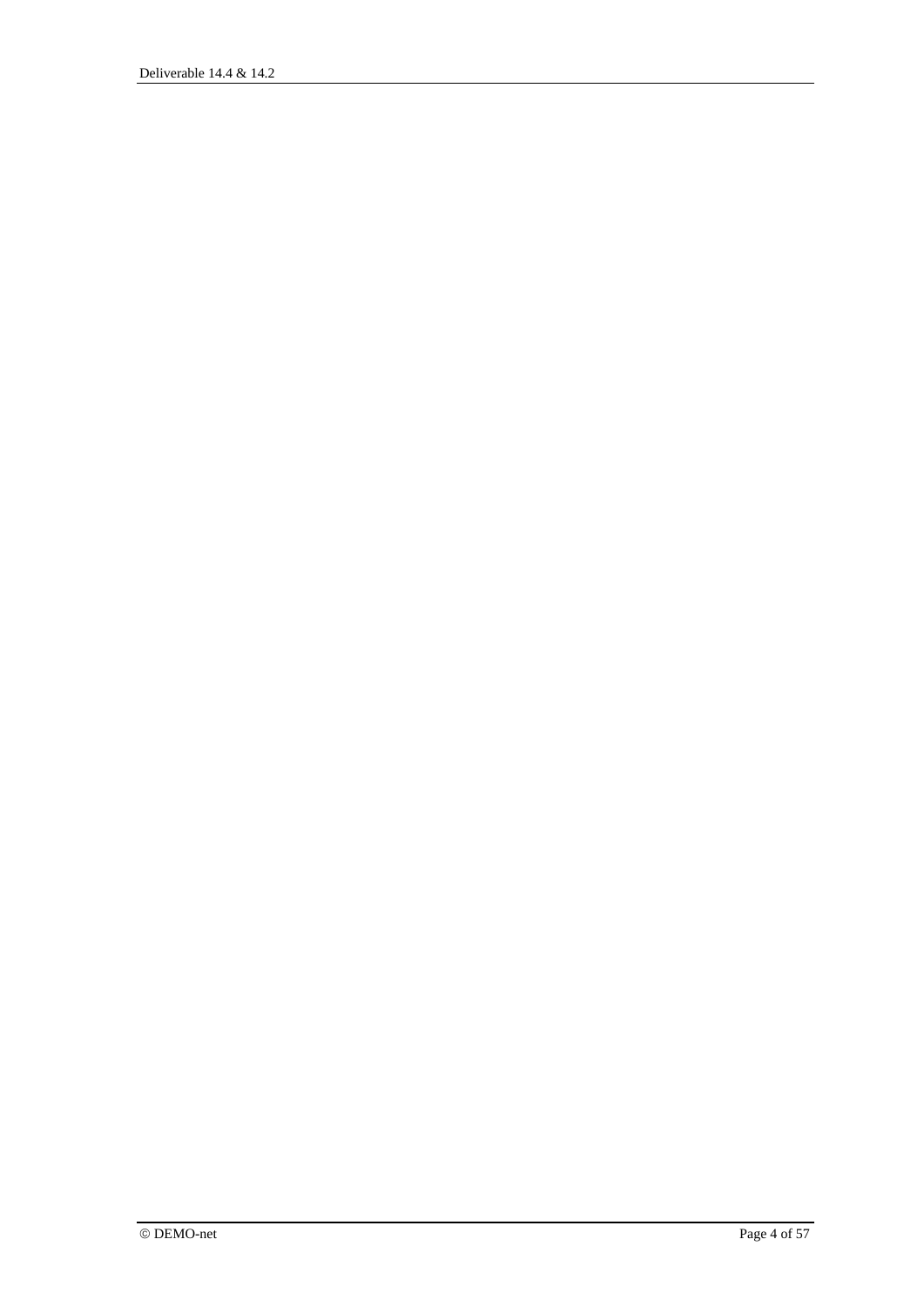## **Executive summary**

This Demo-net Booklet proposes a new way to look at eParticipation. By now, eParticipation has become a field of policy itself. Thus, there is a growing need to go beyond (and behind) the analysis of its practices and to seek to investigate the logics and the strategies implied, explicit as much as 'latent'. Crucially, within the frame of network society, eParticipation is a relevant ground of deployment of the dynamic nature of the institutional and non institutional processes of agenda setting and decision making. This fact has important implications for research about the transformations of polity, public policy and democratic participation.

The Introduction of this booklet (1) is devoted to explain such main idea. A better comprehension of eParticipation requires to contextualize the emerging practices with reference to different political system, social and communicational settings. A first step in this direction is provided through Chapter 2, which is focused on the institutional and social contexts of eParticipation in six European countries (Austria, France, Germany, Italy, Sweden, UK). For each country, institutional and political conditions, eParticipation infrastructure and policy, eParticipation initiatives initiated by civil society are sketched. Chapter 3 offers an introduction about the political role of civil society in network society and five brief case-studies about a range of quite differentiated experiences, promoted by non institutional actors in the different countries. The final Chapter proposes some methodological and comparative considerations, and a new research approach to cope with the growing complexity of this field.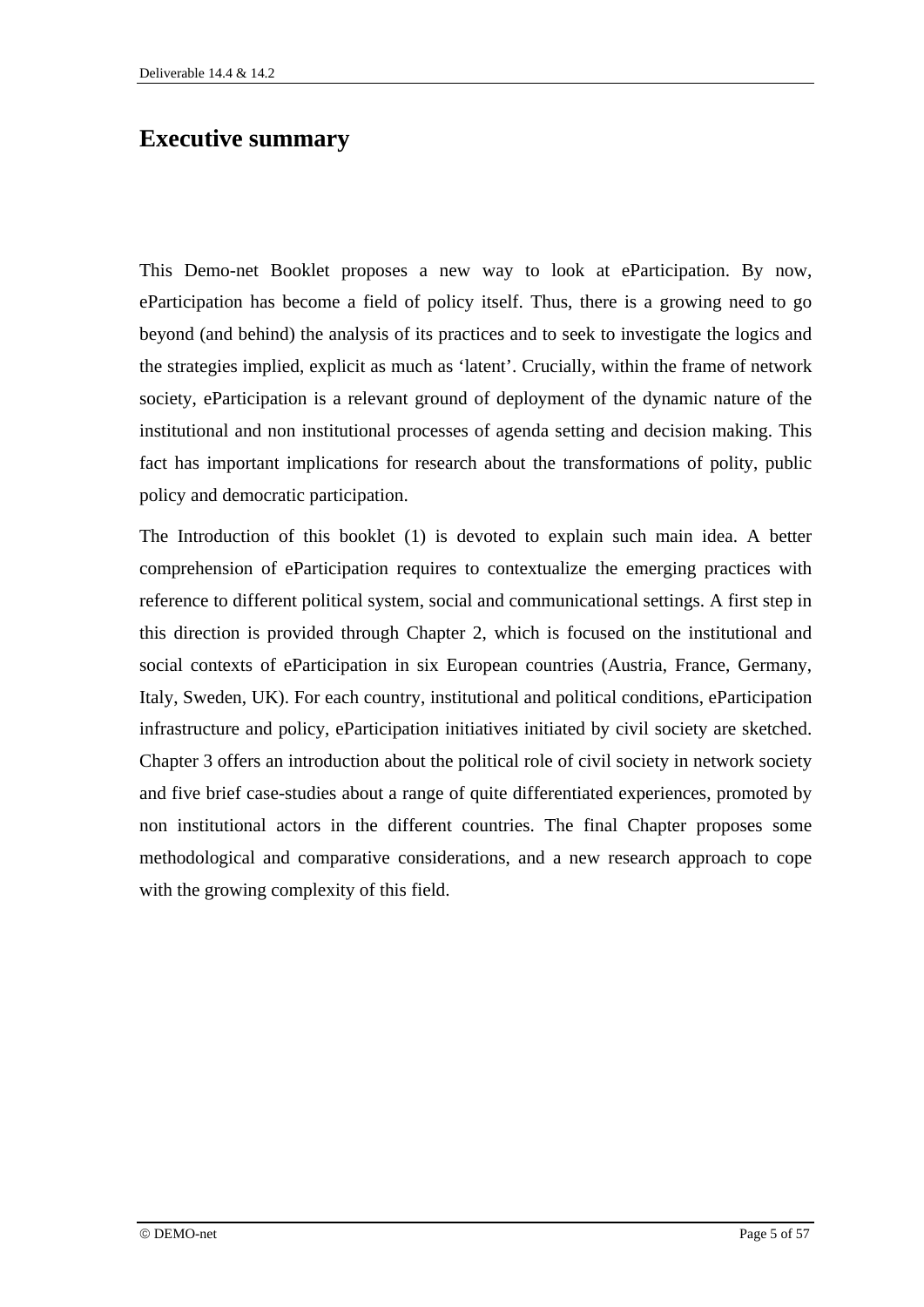# **Table of contents**

| $\mathbf{1}$   |       |  |  |  |  |
|----------------|-------|--|--|--|--|
|                | 1.1   |  |  |  |  |
|                | 1.2   |  |  |  |  |
|                | 1.3   |  |  |  |  |
| $\overline{2}$ |       |  |  |  |  |
|                | 2.1   |  |  |  |  |
|                | 2.1.1 |  |  |  |  |
|                | 2.1.2 |  |  |  |  |
|                | 2.1.3 |  |  |  |  |
|                | 2.2   |  |  |  |  |
|                | 2.2.1 |  |  |  |  |
|                | 2.2.2 |  |  |  |  |
|                | 2.2.3 |  |  |  |  |
|                | 2.3   |  |  |  |  |
|                | 2.3.1 |  |  |  |  |
|                | 2.3.2 |  |  |  |  |
|                | 2.3.3 |  |  |  |  |
|                | 2.4   |  |  |  |  |
|                | 2.4.1 |  |  |  |  |
|                | 2.4.2 |  |  |  |  |
|                | 2.4.3 |  |  |  |  |
|                | 2.5   |  |  |  |  |
|                | 2.5.1 |  |  |  |  |
|                | 2.5.2 |  |  |  |  |
|                | 2.5.3 |  |  |  |  |
|                | 2.6   |  |  |  |  |
|                | 2.6.1 |  |  |  |  |
|                | 2.6.2 |  |  |  |  |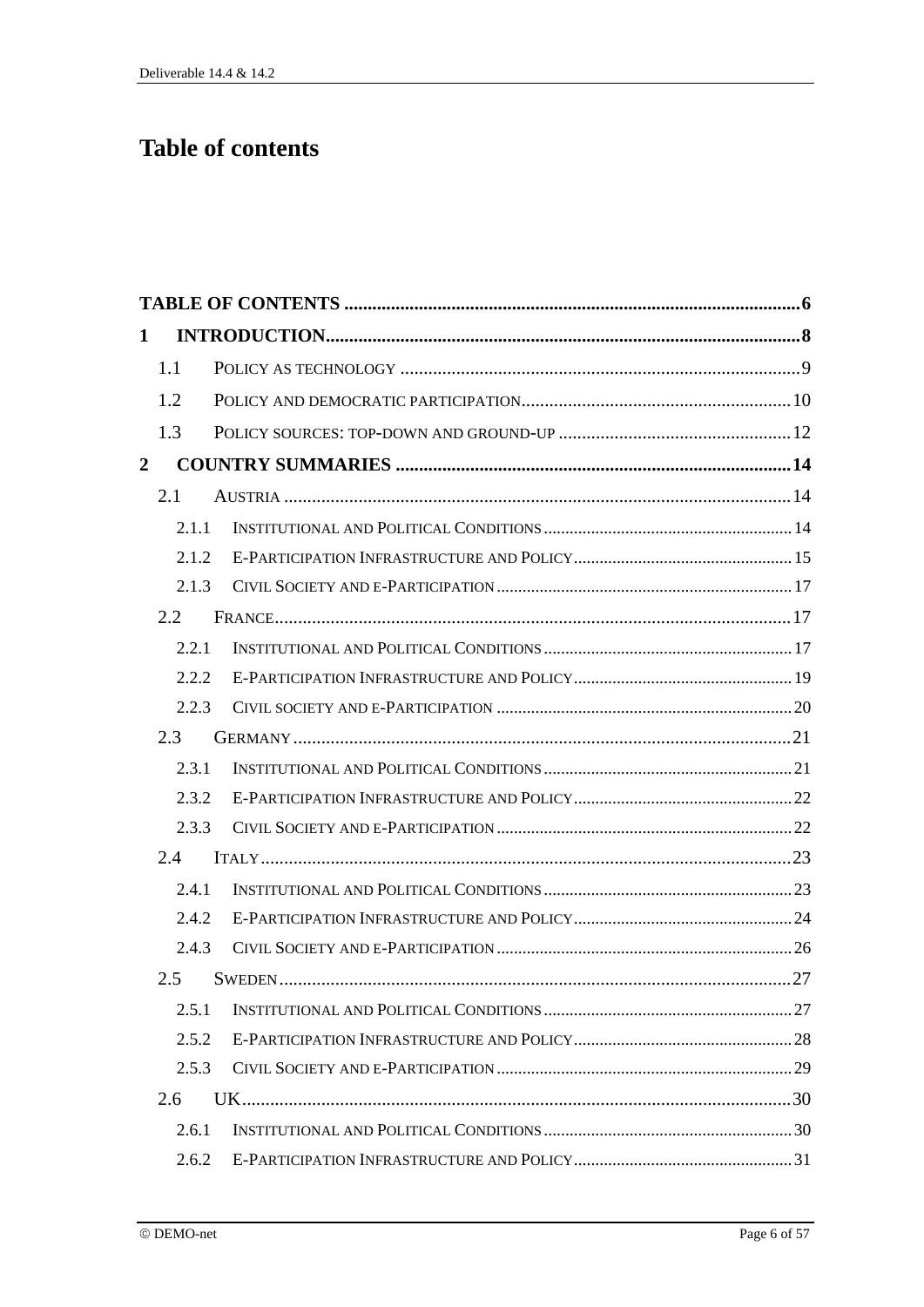|                       | 263   |                                                                      |  |
|-----------------------|-------|----------------------------------------------------------------------|--|
| $3^{\circ}$           |       |                                                                      |  |
|                       | 3.1   |                                                                      |  |
|                       | 311   |                                                                      |  |
|                       | 3.1.2 |                                                                      |  |
|                       | 3.1.3 |                                                                      |  |
|                       | 3.1.4 | 'EXTREME RIGHT E-CAMPAIGNING: THE CASE OF THE ANTI-ISLAM CAMPAIGN IN |  |
|                       |       |                                                                      |  |
|                       |       |                                                                      |  |
| $\boldsymbol{\Delta}$ |       | <b>COMPARATIVE CONSIDERATIONS AND CONCLUSIONS 45</b>                 |  |
|                       | 4.1   | THE POLICY FIELD OF EPARTICIPATION: BETWEEN STRATEGY AND PRACTICE45  |  |
|                       | 4.2   | SOME CONSIDERATIONS EMERGING FROM THE PORTRAITS OF EPARTICIPATION    |  |
|                       |       |                                                                      |  |
|                       | 4.3   |                                                                      |  |
| 5                     |       |                                                                      |  |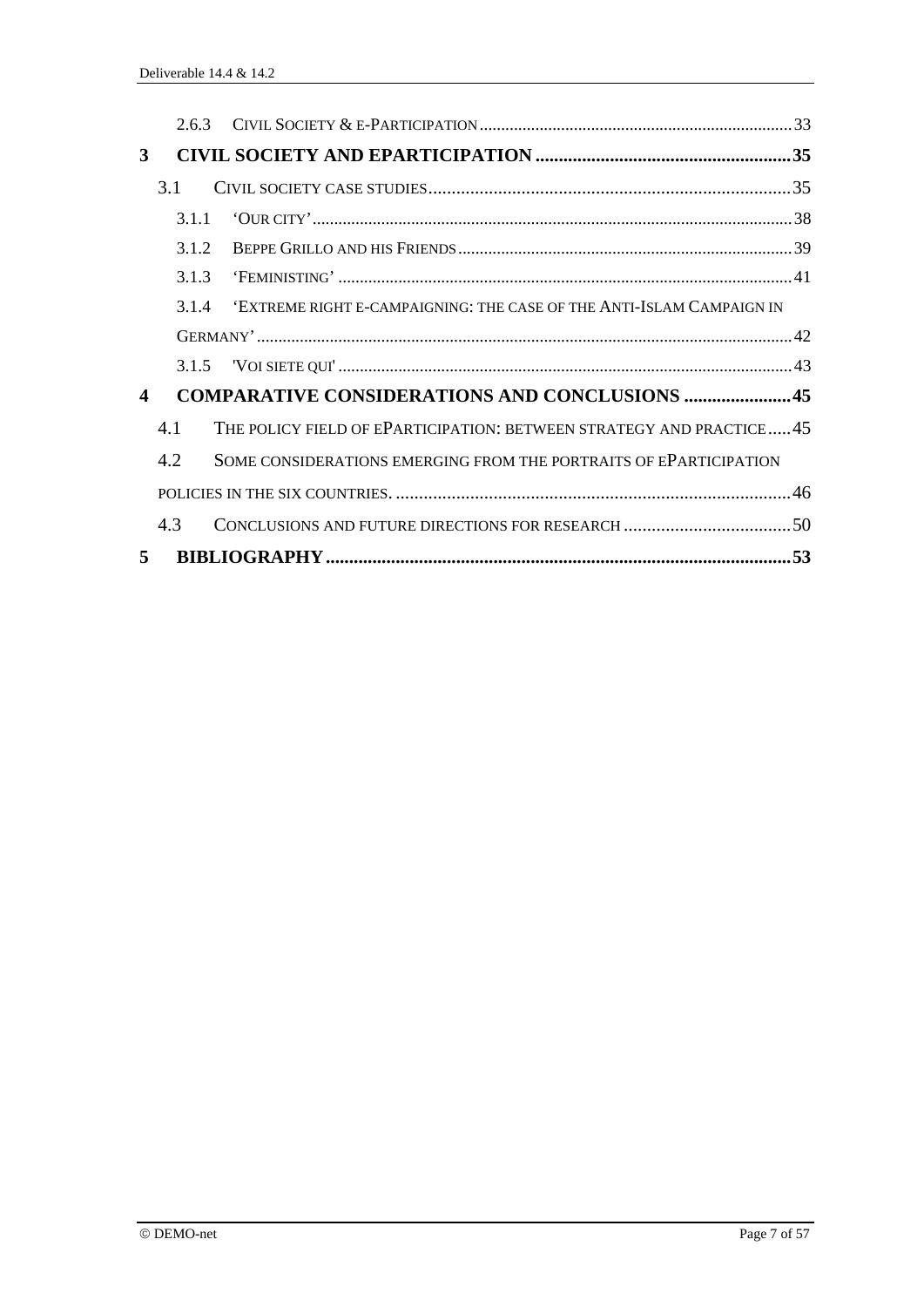## **1 Introduction**

This is a study of the techniques, technologies, schemes and strategies that are adopted to make democratic citizens in a digitally-networked era. Following Castells, we propose that societies based upon digital networks are qualitatively different from those in which state power is centralised and communication flows are mainly linear. The creative and disruptive characteristics of networks have profound consequences for the production of citizenship, which has always been technologically constructed, but now derives its significance from a tension between elite intentions and network flows. Our aim in this paper is to explore that tension empirically by interrogating the process of policy-making with regard to eParticipation.

eParticipation is especially relevant to an understanding of how citizenship is constructed because the latter is rooted within mediated practices. Long before the era of digital networks, civic connections were mediated through print, radio and television. In a digitally-networked society such as ours, citizenship is mainly realised through processes that could not exist without technologies of time-space mediation. As Castells (2004) puts it,

 The socialization of society, that is the construction of a shared social practice that allows individuals and social groups to live together (even in a conflictive togetherness) takes place nowadays in the networked, digitized, interactive space of communication, centered around mass media and the Internet. Thus, relationship between citizens and politicians, between the represented and the representative, depends essentially on what happens in this media-centered communication space.

There is a need, however, for research that can illuminate this process of civic construction, not only in the context of one nation-state (usually the USA or UK are wrongly considered as typical), but in terms that are both comparative and generalisable. This paper is a first endeavour to produce such research, with a view to developing our findings into more nuanced theory that can itself contribute to the shaping of future policy. But before moving on to empirical findings, we need to be clear about the terms of our investigation. What do we mean by policy? What do we know about the capacity of policy to shape participatory behaviour? And to what extent should our search for such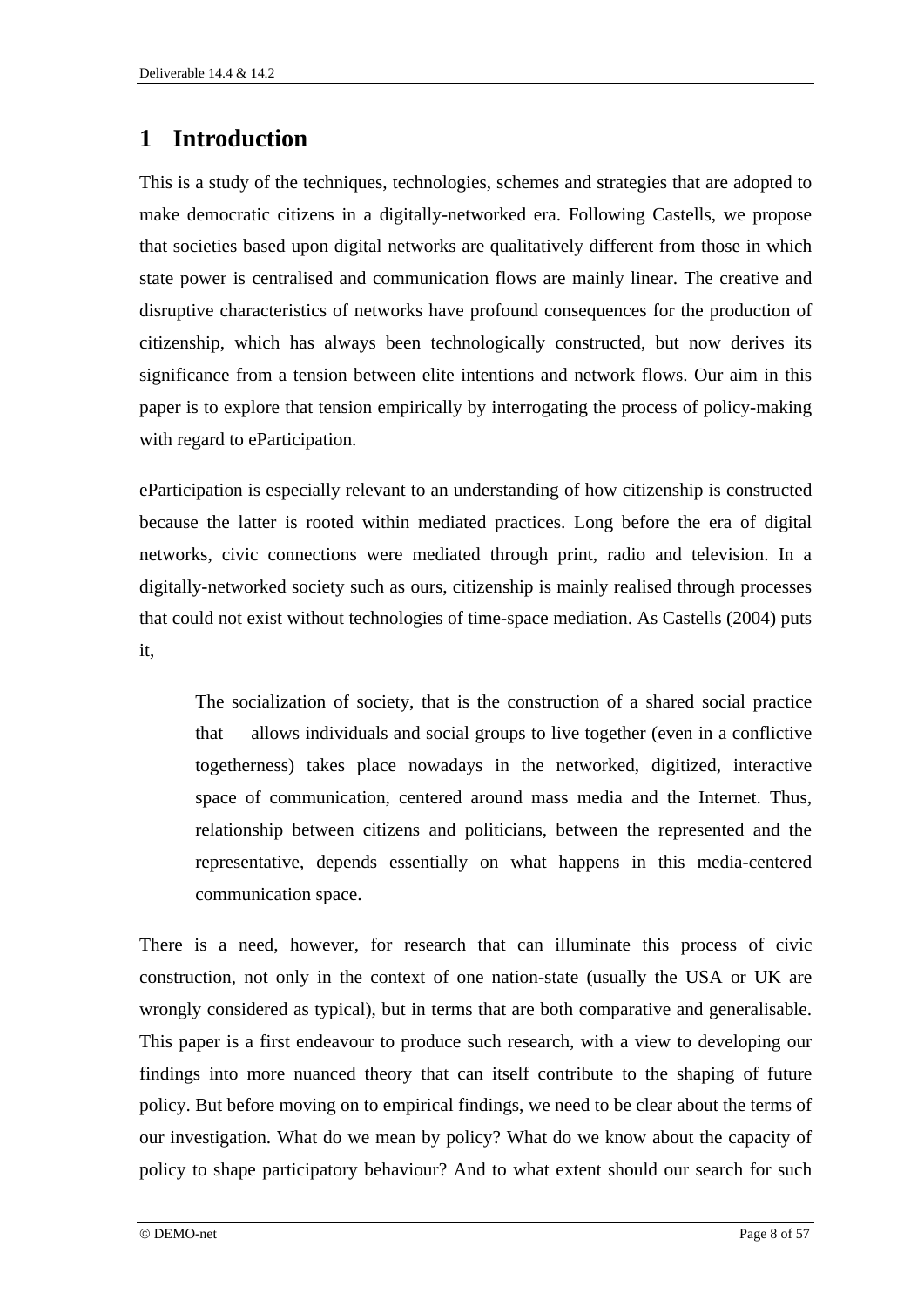drivers and effects move beyond the realm of the state at its various levels of operation? These are the questions to which we turn in the following three sections of this introduction.

#### **1.1 Policy as technology**

A common misconception is to see policy as acting upon, regulating or governing technology, as if the latter were a remote object, defined in terms of hardware, software and circuits of energy. According to this perspective, policy is a socio-political move conducted in response to inert technologies. This is completely mistaken and circular, for policy *is* a form of technology, insofar as technologies are systems of scientific knowledge applied intentionally to set procedures for performance in a reproducible manner. In this sense, schools, prisons, censuses and public service broadcasting are materially cultural technologies. The systematisation of social intentions, supported by skills, resources and measured outcomes, is both a policy and a technological process.

It is in this sense that we speak of technologies of eParticipation. Computers, modems and software do not in themselves constitute such technology. For eParticipation to possess true meaning, beyond the utopian fancies of those who have always longed for perfect human communion, these material capacities must be put to work in ways that reflect social intentions. Just as schools are not simply the buildings in which education takes place, but spaces organised around culturally specific notions of pedagogy, so etechnologies cannot acquire a socio-political function without policy intentions. Sometimes such intentions are tacit or under-articulated, in which case it is the task of critical researchers to interrogate their discursive construction and help practitioners to become more aware of the outcomes they are unknowingly working towards. In the case of eParticipation, policy goals have tended to be expressed in rhetorical terms, employing a highly normative policy language that is too often evasive about crucial questions of power asymmetry and conflicting interests. A function of critical research is to expose such evasions and inconsistencies with a view to sharpening the clarity of policy articulations.

Policy analysts have become sceptical in recent years about the metaphor of linear policy stages: agenda-setting, policy formulation, implementation and evaluation. As Lindblom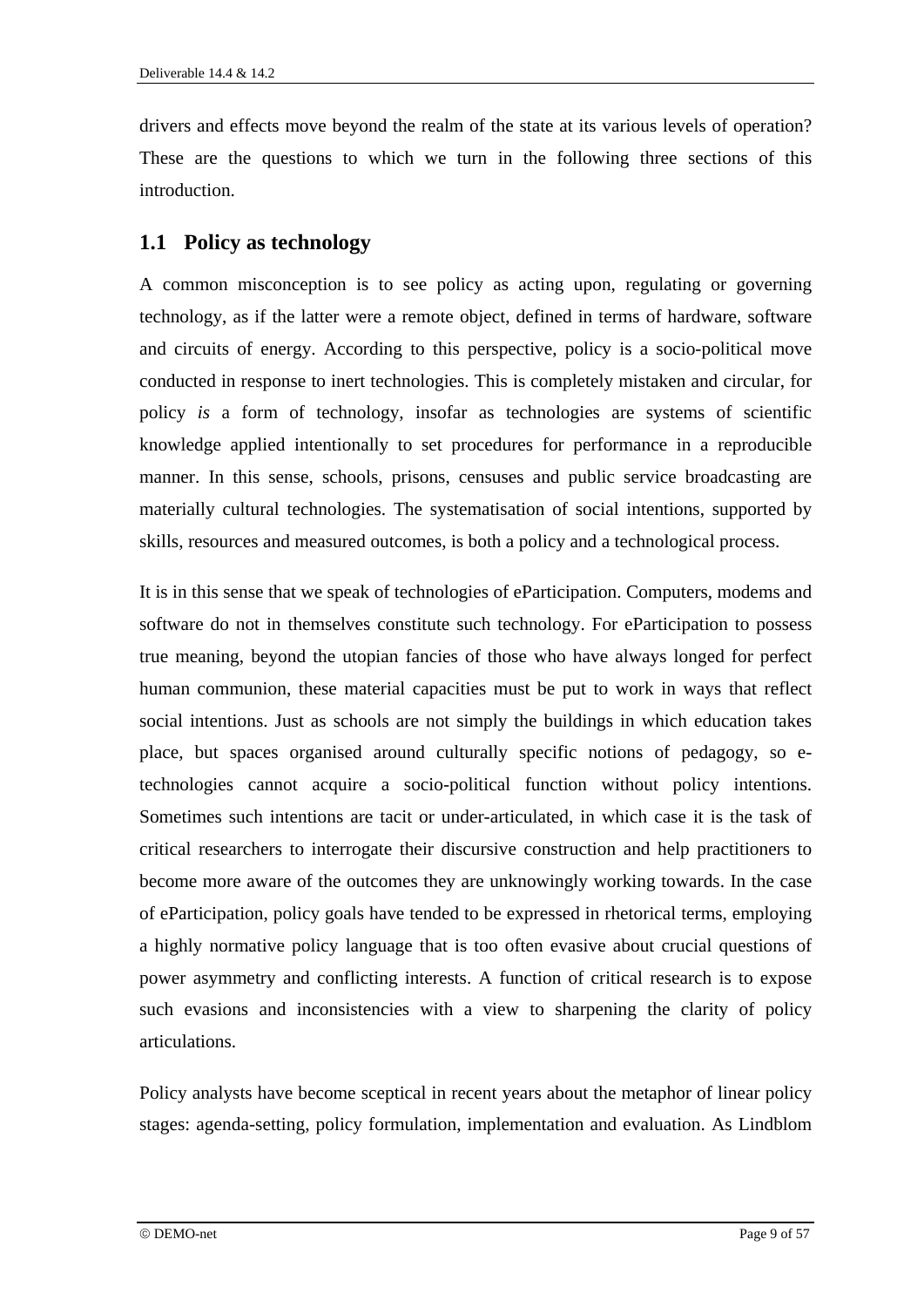famously argued, in opposition to Lasswell and Simon's incrementalist rationalism, policy-making is often a matter of 'muddling through' (1959) and

 Deliberate, orderly steps … are not an accurate portrayal of how the policy process actually works. Policy-making is, instead, a completely inter-active process without beginning or end' (Lindblom and Woodhouse, 1993:11).

This is especially so in the case of eParticipation, where a number of otherwise distinct policy realms – technical, constitutional, communitarian, industrial – converge around normative aspirations for political democracy. Rather than assuming that technologies of eParticipation are produced in a singular fashion, as *a policy,* it makes more sense for us to look for such developments in broad and dispersed settings out of which emerge a semblance of *policy.* In this sense, technologies of eParticipation are best understood as discursive patchworks rather than linear procedures.

#### **1.2 Policy and democratic participation**

Speaking about technologies of democratic citizenship suggests that we know how policy can shape civic forms of behaviour. That would be to claim too much. As Metler and Soss (2004:55) have rightly observed,

 As political scientists, we ought to be able to tell our fellow citizens something however uncertain or contingent – about how government actions affect their quality of political life. Yet aside from some notable exceptions, political science has had little to say about the consequences of public policy outcomes for democratic citizenship.

They go on to state that

 Political scientists ought to be able to explain why some policies draw citizens into public life and others induce passivity. We should have a sense of how living under a given policy regime affects citizens' goals, beliefs and identities and hence, the possibilities for future political action. (Metler and Soss, 2004: 56).

These reflections have profound significance for the study of eParticipation policy. It suggests that the making of democratic citizens as an aspiration, often expressed in the normative terms of democratic theory, is not the same as empirical evidence to show that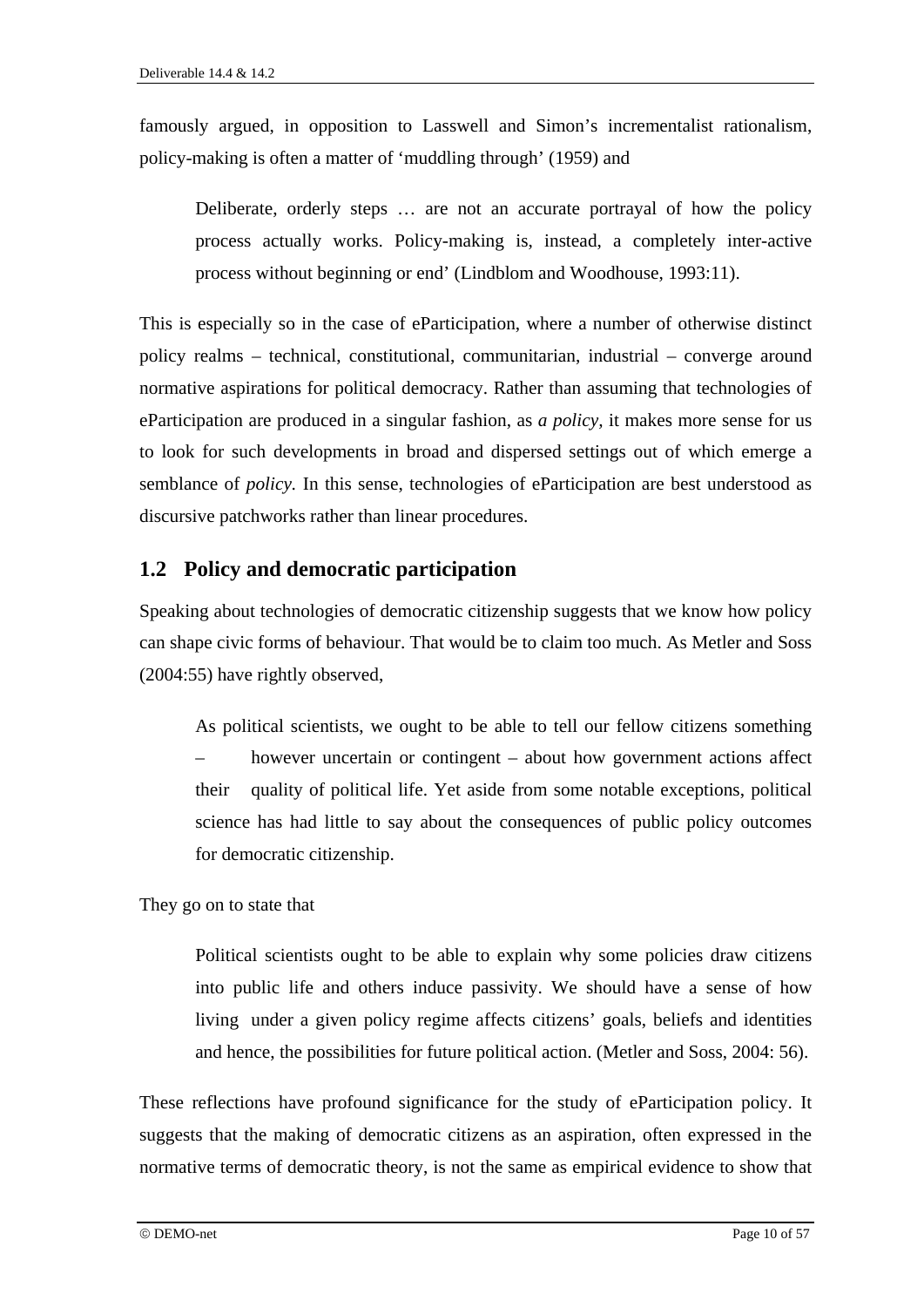certain technological affordances actually generate civically desirable behaviour. Apart from the value-laden problem of how to define 'democratic citizenship', this raises a methodological challenge: how can we discover whether policy arrangements affect the identities, capabilities and political aims of individual citizens or social groups? Identifying causal effects is notoriously difficult for social scientists, particularly in nonexperimental situations. Skocpol's (1992;58) well-respected advocacy of the study of policy feedback encourages political scientists to explore how 'policies, once enacted, restructure subsequent political processes.' This offers a promising foundation for our study of the effects of eParticipation policy. Unlike conventional evaluation studies (which can also have some use), we should be less interested in gathering data and establishing metrics to show that policy initiatives have had a quantifiable impact, and should set out to explore the ways in which politics, participation, citizens' identities and democracy themselves have been conceptually and practically reconfigured as a consequence of new technologies being employed in particular ways.

Taking 'participation' as an example, we know from studies of offline civic behaviour that people engage politically for instrumental, expressive and symbolic reasons. We know that there are major differentials characterising those who do and do not engage. We know that such engagement has varying effects upon levels of institutional and interpersonal trust, as well as internal and external efficacy. What we know very little about is how the introduction of different technologies (from computer-mediatedcommunication to citizenship education to changes in the size of the ballot paper) affects or reconfigures these motives, stratifications and effects. Understanding these entails systematic research which, we suggest, needs to move beyond quantitative surveys. Substantive conceptual and behavioural changes of the kind we are interested in call for qualitative research methods, including in-depth interviews and focus groups. John Kingdon's seminal study, *Agendas, Alternatives and Public Policies* (1984) would serve as an exemplary model for such research.

For the purposes of this paper, we are interested in identifying the structural and constitutional bases of eParticipation policy. By pursuing a comparative study of different European polities, we hope to be able to say something about how different political cultures, regimes, media ecologies and legal systems seek to produce democratic citizenship in slightly different ways. This will not enable us to answer the questions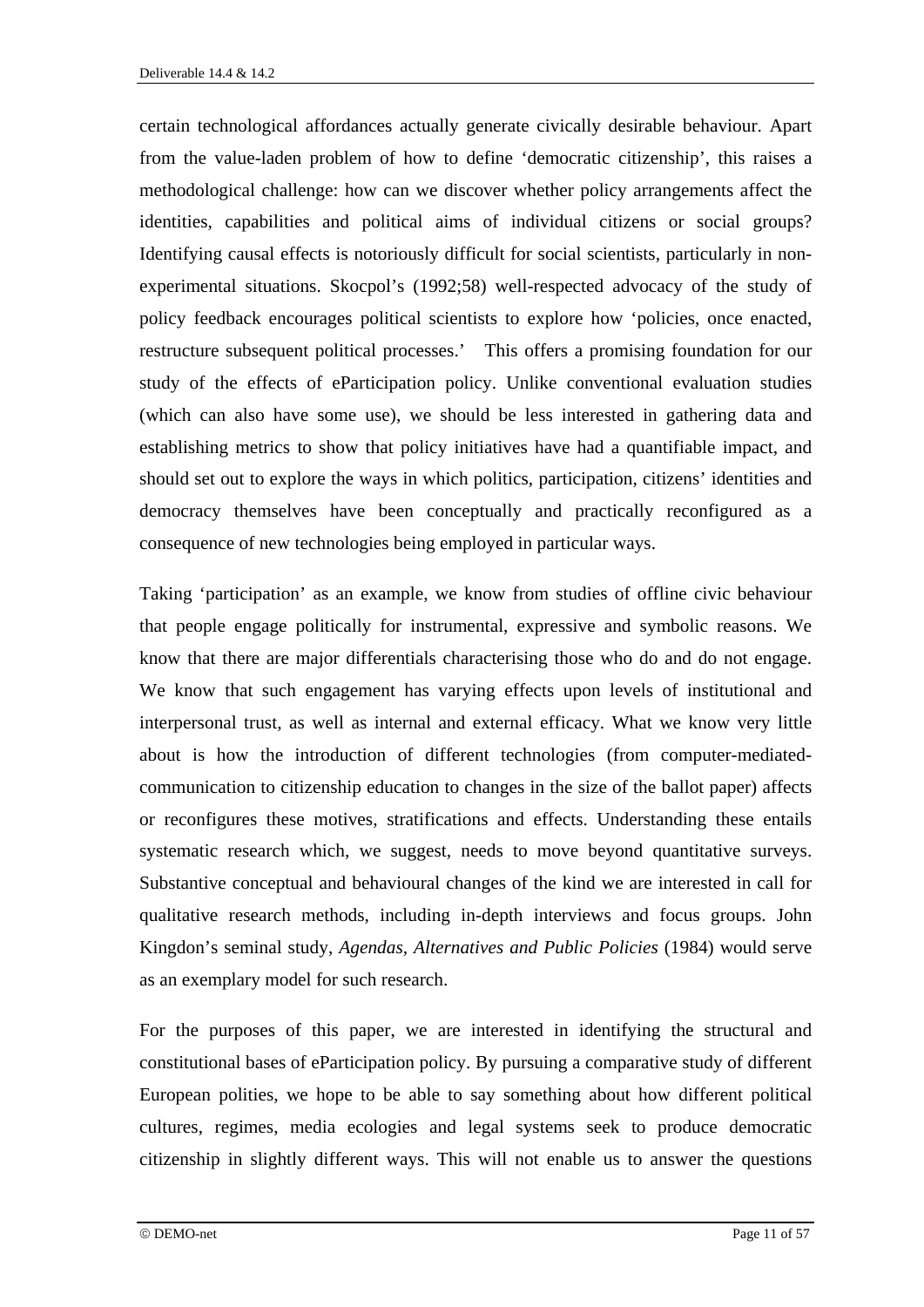raised by Metler and Soss with any great sophistication (which we hope to pursue in the next phase of our research), but at least sets out a framework for explaining why eParticipation has taken root and been promoted in some countries, in particular ways, while being relatively sidelined in others.

#### **1.3 Policy sources: top-down and ground-up**

A first question for any policy research is where to find the source of a particular process. Political science has tended to be state-centric, looking to political institutions as the obvious sources of policy. As March and Olsen (1988:35) put it, 'Institutions … provide physical, cognitive and moral frames for joint action; capacity for intervention; conceptual lenses for observation; agenda, memory, rights as well as duties as well as conceptions of justice; and symbols you may identify yourself with.' Indeed, institutions do all of that, and yet, in a network society they are increasingly compelled to take into account the priorities, values, agendas and resistances of networks external to themselves. The most forceful of these external networks are global, and these are relevant to the study of European eParticipation policy. But there are also other influential networks operating at local and regional levels, as well as increasingly powerful deterritorialised communities of interest and passion. Facilitated to a great extent by online, many-tomany communication, grass-roots or ground-up networks play a significant role in the reconfiguration of democratic citizenship. They do so firstly as reflexive performers of citizenship, reshaping their civic identities as they enact them. And secondly, they act politically to initiate agendas and make claims upon resources, forcing governments to negotiate with them about the appropriate allocation of values.

We do not want to move too far away from the study of political institutions, which still control vast resources, powers and communication networks. We are mindful of Schattschneider's (1960:105) observation that 'It is not necessarily true that people with the greatest needs participate in politics most actively – whoever decides what the game is about will also decide who gets in the game.' Both political institutions and networks are skewed in favour of richer, better educated, more confident citizens. But, as we have seen with some eParticipation projects initiated by civil society (sometimes in opposition to government intentions), Schattschneider (1960:69) was also correct when he observed that 'the definition of the alternatives is a supreme instrument of power.' Although that instrument is typically wielded by state actors, networks are becoming increasingly more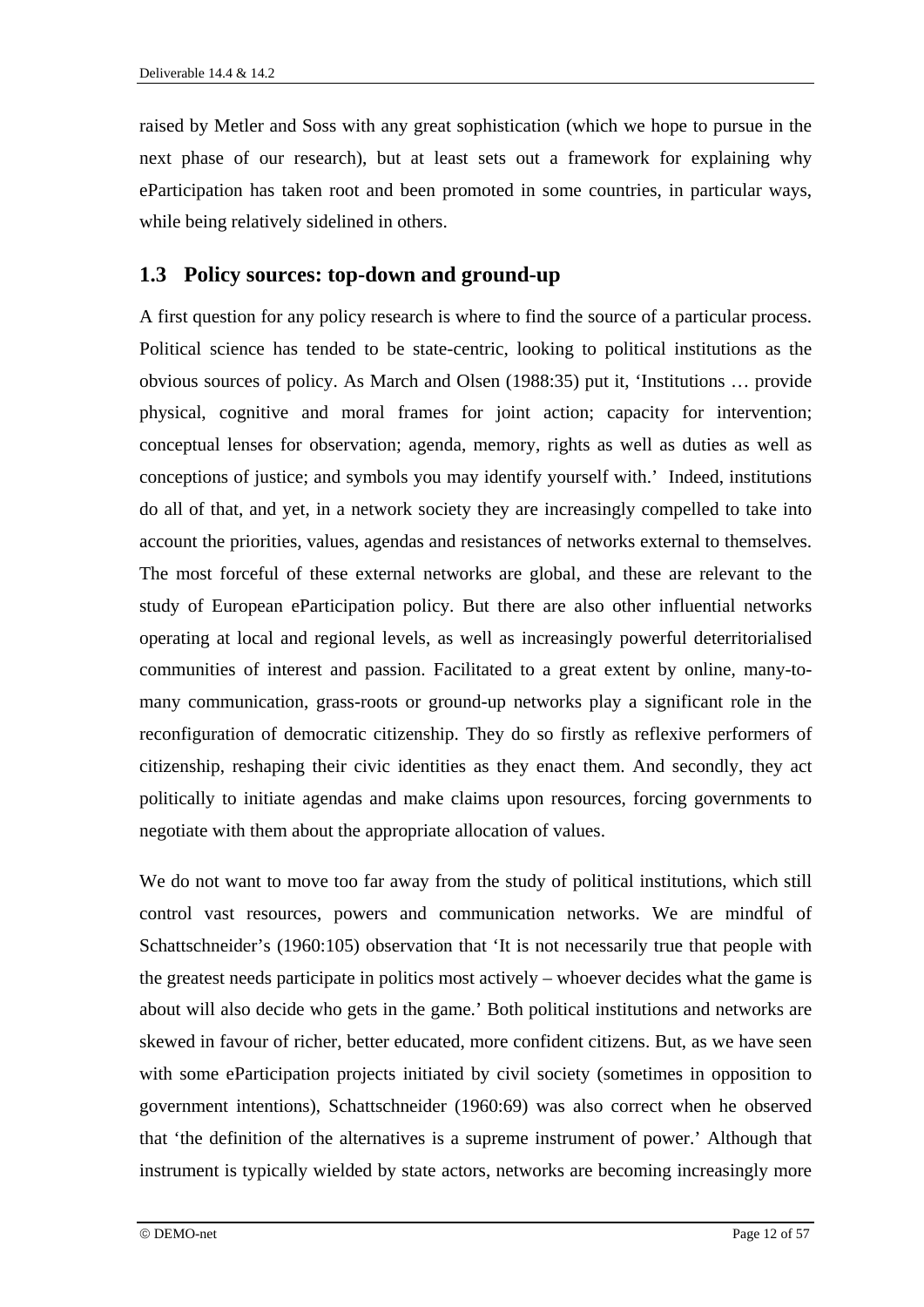adept at setting and revising the terms of policy agendas. Indeed, one might argue that the transition from e-democracy's emphasis upon technocratic voting systems to participatory norms is, in part, an example of citizens being more enthused by one agenda outcome than another.

In recognition of the significant role played by civil society in promoting, designing, managing and aggregating eParticipation initiatives, the latter part of this paper will turn from an examination of national polities to grass-roots case studies. We shall conclude by suggesting that both need each other; that is to say, neither top-down nor ground-up eParticipation projects and policies have the capacity on their own to deliver the outcomes that their promoters intend. On their own, state institutions are unable to generate sufficient public trust to serve as feasible substitutes for autonomous collective action; while grass-roots projects are in danger of becoming echo chambers for homogeneous groups and risk becoming constitutionally marginalised. The fact that most eParticipation thus far has been either top-down or ground-up in character explains why most of these projects have met with political failure. Our tone is not pessimistic, however, for we shall argue in our conclusion that it is through a synthesis of institutional and grass roots approaches that eParticipation policies might stand more chance of fulfilling their intentions.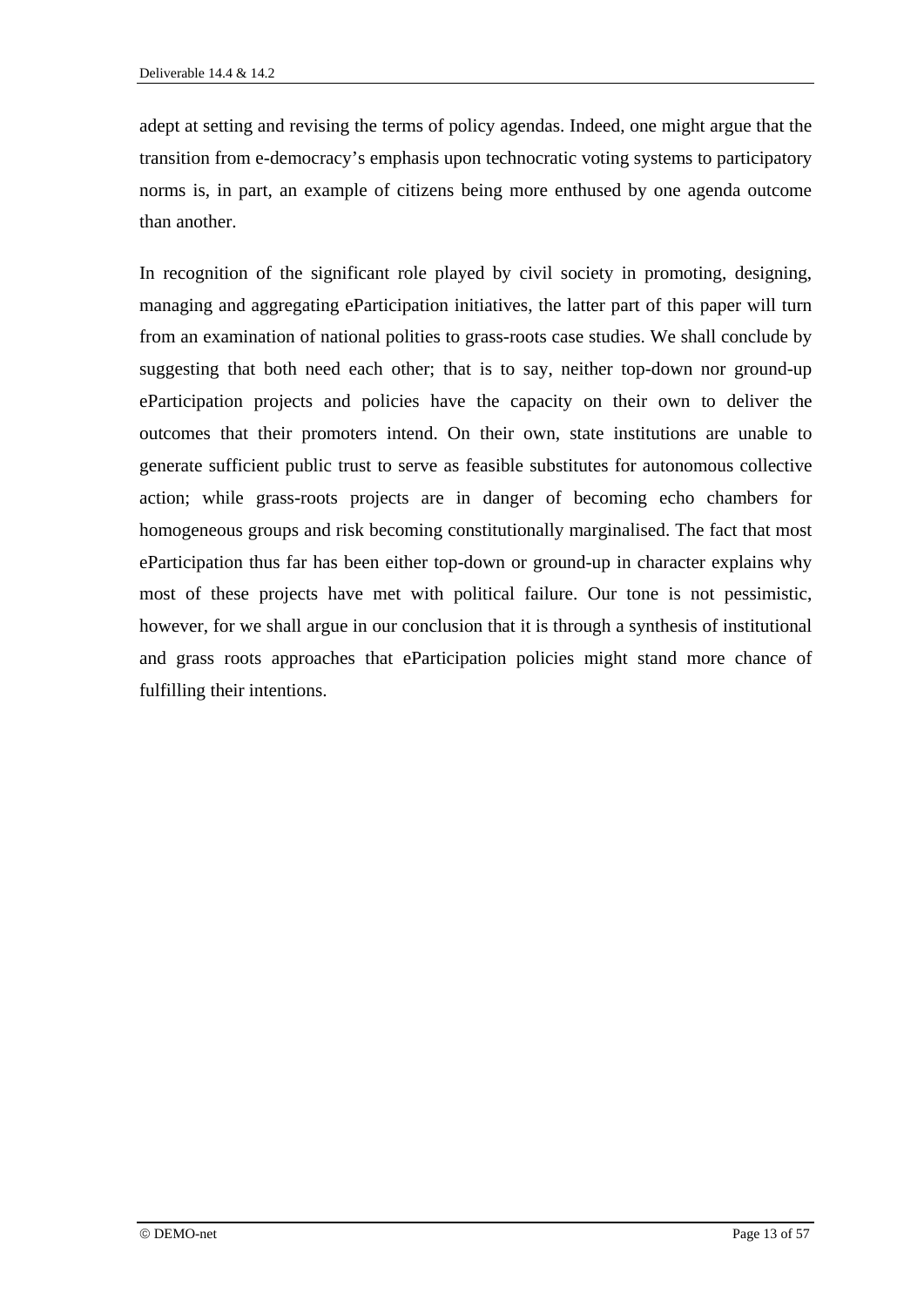## **2 Country Summaries**

### **2.1 Austria**

#### **2.1.1 Institutional and Political Conditions**

The Republic of Austria is a federal democracy with a parliamentary form of government. Legislative and executive powers are divided between the Federal Parliament/Government and the nine Provincial Parliaments/Governments. The National Council (*Nationalrat*) is the principal chamber in the formation of legislation (members are elected using a proportional representation-list system). The Federal Council (*Bundesrat*)*,* representing the various states (*Länder*) of Austria, reviews legislation and can delay but (generally) not veto its enactment.

Austria has a political culture of consensus-orientated democracy, characterized by strong co-operation between the government and major economic interest groups (e.g., the Trade Union Federation, the Federal Economic Chamber, the Federal Chamber of Labour, and the Chamber of Agriculture). This system of co-operation, known as 'social partnership' (*sozialpartnerschaft*), is well established, even though it remains a voluntary arrangement. Social partners have the right to evaluate proposed legislation, make recommendations to law-making bodies and draft texts for legislation in line with the interests they represent. Economically, this has contributed to stable labour relations and extensive welfare benefits, even though, politically, it may diminish the status of parliament. The Austrian constitution also provides for direct democratic procedures: petitions, referenda, and official opinion polls. Participation processes operate at different levels of policy making, in planning activities, program development, and in specific projects. Examples of Austrian acts and statutes that feature arrangements for public participation include trading regulations, the statute on water and waterways, and the individual provinces' statutes on land use.

In a study of political participation and education in Austria, Walter and Rosenberger (2007: 10) distinguishes between three major categories of political participation: (1) *Voter turnout*; (2) *Elite-directed activities* ('affirmative, hierarchically structured, and representative elite-directed" activities', such as working in a political party, donating money to political organisation, contacting politicians or government officials); and (3) *Elite-challenging activities* ('confrontational, egalitarian, and self-determined elite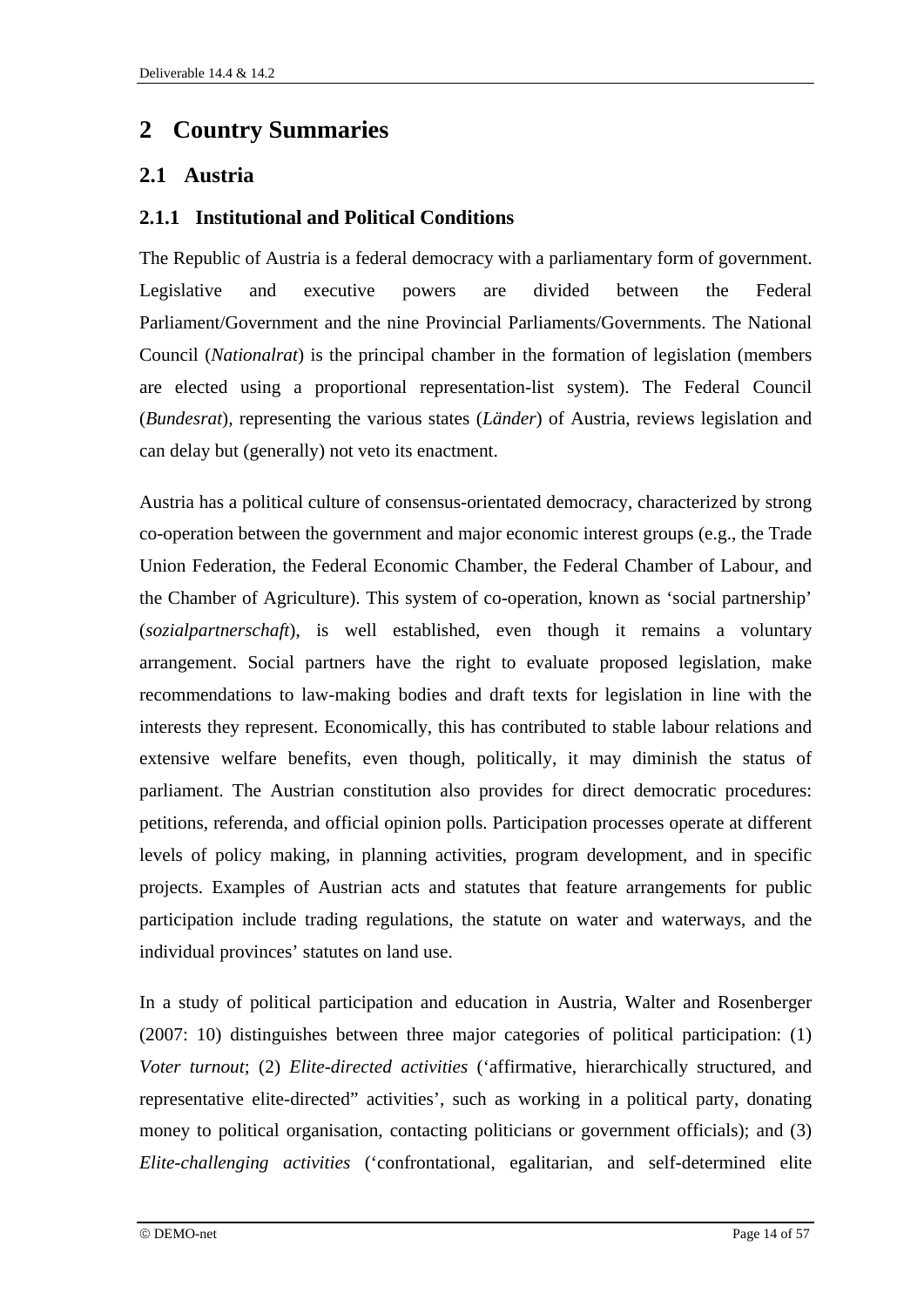challenging forms of political activity', including signing petitions, ethical consumption, attending lawful demonstrations and participating in illegal protest activities). Within these categories, public participation in Austria has changed shape somewhat over the past thirty years: while both voter turnout and elite-directed activities have been declining, surveys indicate a significant increase in elite-challenging activity. This general trend, however, could easily be overstated. Comparatively speaking, Austria still ranks among the top European countries for voter turnout and elite-directed activity, while levels of elite-challenging activity remain low. Voter turnout for the 2002 national elections in Austria was 84.3 per cent (Source: Eurostat, 2007).

#### **2.1.2 E-Participation Infrastructure and Policy**

Across the six European countries considered here, Austria scores averagely in terms of both Internet access and e-government usage. In 2007, according to Eurostat data, 60 per cent of the Austrian population had Internet access (with 46 per cent of households using a broadband connection). Meanwhile, 27 per cent of the population (aged 16 to 74) had used the Internet, in the past 3 months, to interact with public authorities. The Austrian government has made considerable efforts to modernise its public administration with an advanced ICT infrastructure and online services. Reflecting this investment, Austria was placed first for e-government in the most recent European benchmarking study in terms of both the availability and sophistication of online government services for citizens and businesses (Capgemini 2007).

While there has been a clear emphasis on using ICT to improve administrative functions and make government more efficient, e-participation has so far remained the poor relation of e-government. A recent study of e-participation in Austria, for instance, finds that email was the only real online communication channel available at the national government level (Fuchs 2006). There are signs, though, that concrete policies in the area of e-participation are being developed, and a recently established *Working Group on eLaw and eParticipation* in the Austrian Federal Chancellery is currently preparing a report on 'E-Democracy & E-Participation'. A draft of the as yet unpublished report clarifies basic definitions of terms and different forms of e-participation, and considers how e-participation might relate to existing political institutions. It also provides a set of recommendations to help guide future policy. According to the report, e-participation does not mean working towards a plebiscitary, direct democracy that will substitute or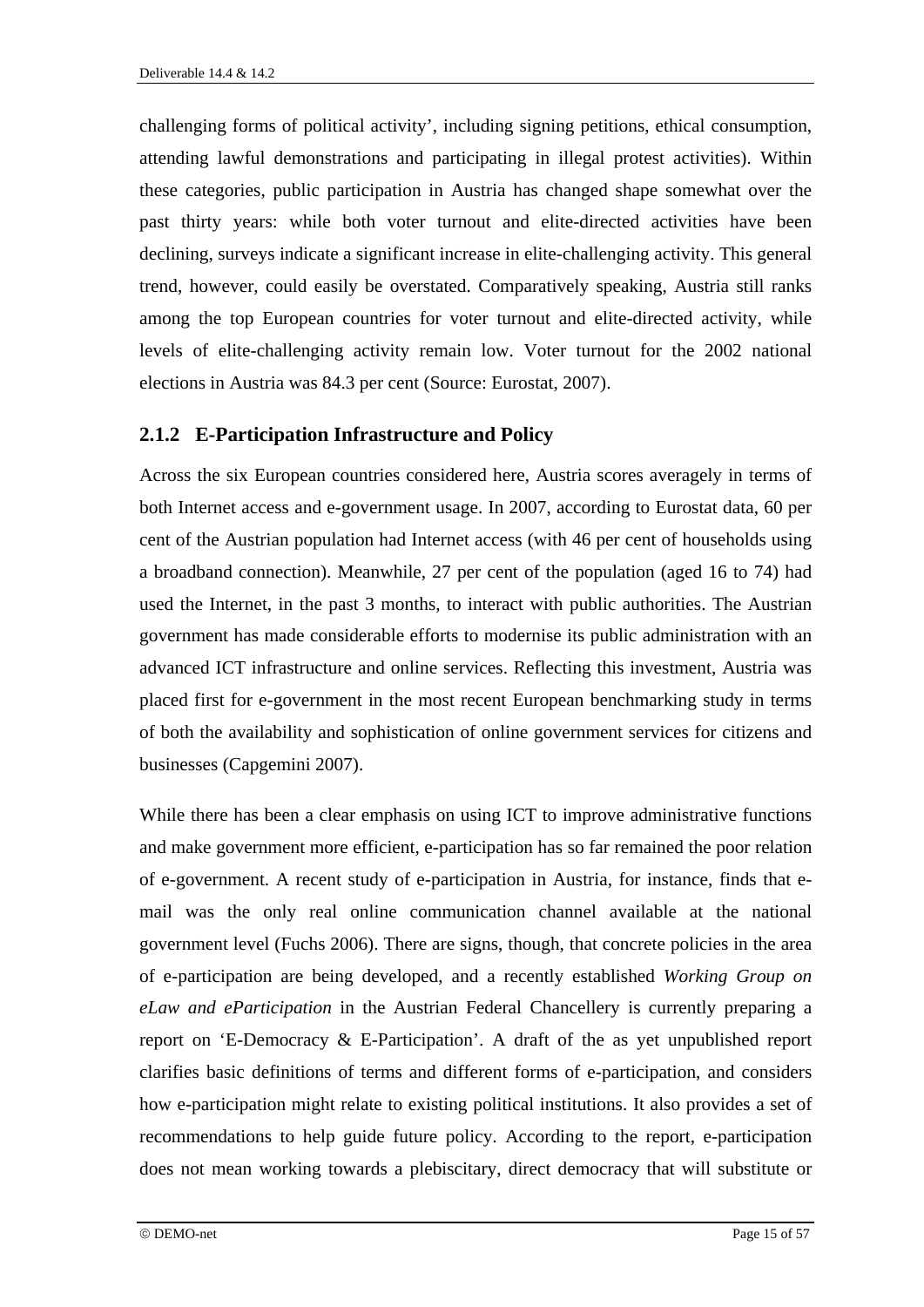compete with representative democracy. The aim, instead, is to complement representative democracy and to enhance the engagement of citizens and civil society organizations with an 'interactive state'. This is depicted as an evolutionary transformation from a monolithic state to governance networks or webs that stretch across state, economy and civil society and which improve governance by bringing a greater number of actors and organizations into the process of policy making and implementation.

While e-participation policy in Austria is still be developed, several noteworthy regional e-participation initiatives have in practice been introduced. Good examples include URBAN, an urban development project in Graz**1**; the Viennese urban development project EDEN ("Electronic Democracy European Network"**2**); and the online platform "klasse:zukunft"**3** (operated by the Federal Ministry for Education, Arts and Culture). Many of these e-participation projects are addressed specifically to young people.**4** As most of the projects are still at an early stage of development, no data is currently available on the outcomes of these projects or about the number of participants and their socio-demographic characteristics.

Barriers to the use of e-participation in Austria are connected both to socio-demographic factors that structure political participation in general and to more specific issues that relate to the 'digital divide'. In Austria, the digital divide is discussed primarily as a divide between urban and rural areas of the country, given the lack of countrywide broadband coverage (while the coverage of broadband access in urban and suburban areas reached almost 100% by the end of 2006, the coverage in rural areas was only 79% (IDATE 2007, 42). The Ministry of Transport, Innovation and Telecommunication launched a *broadband initiative* in 2003 and this is supported by similar initiatives at Länder level.

**<sup>1</sup>** See http://www.urban-link.at/

**<sup>2</sup>** See http://www.wien.gv.at/stadtentwicklung/eu/eden/index.htm and discussion boards of the City of Vienna (http://www.wien.gv.at/index/foren.htm).

**<sup>3</sup>** See http://www.klassezukunft.at/;

**<sup>4</sup>** Examples are www.salzblog.at initiated by the City of Salzburg, www.cyberjuz.at and www.cybermag.at initiated by the province of Upper Austria , www.jugendbeteiligung.cc initiated by the "Working Group Participation", www.mitmachen.at initiated by the Federal Data Processing Centre, www.entscheidend-bistdu.at initiated by the Austrian Federal Ministry for Education, Arts and Culture and the Ministry of Science and Research.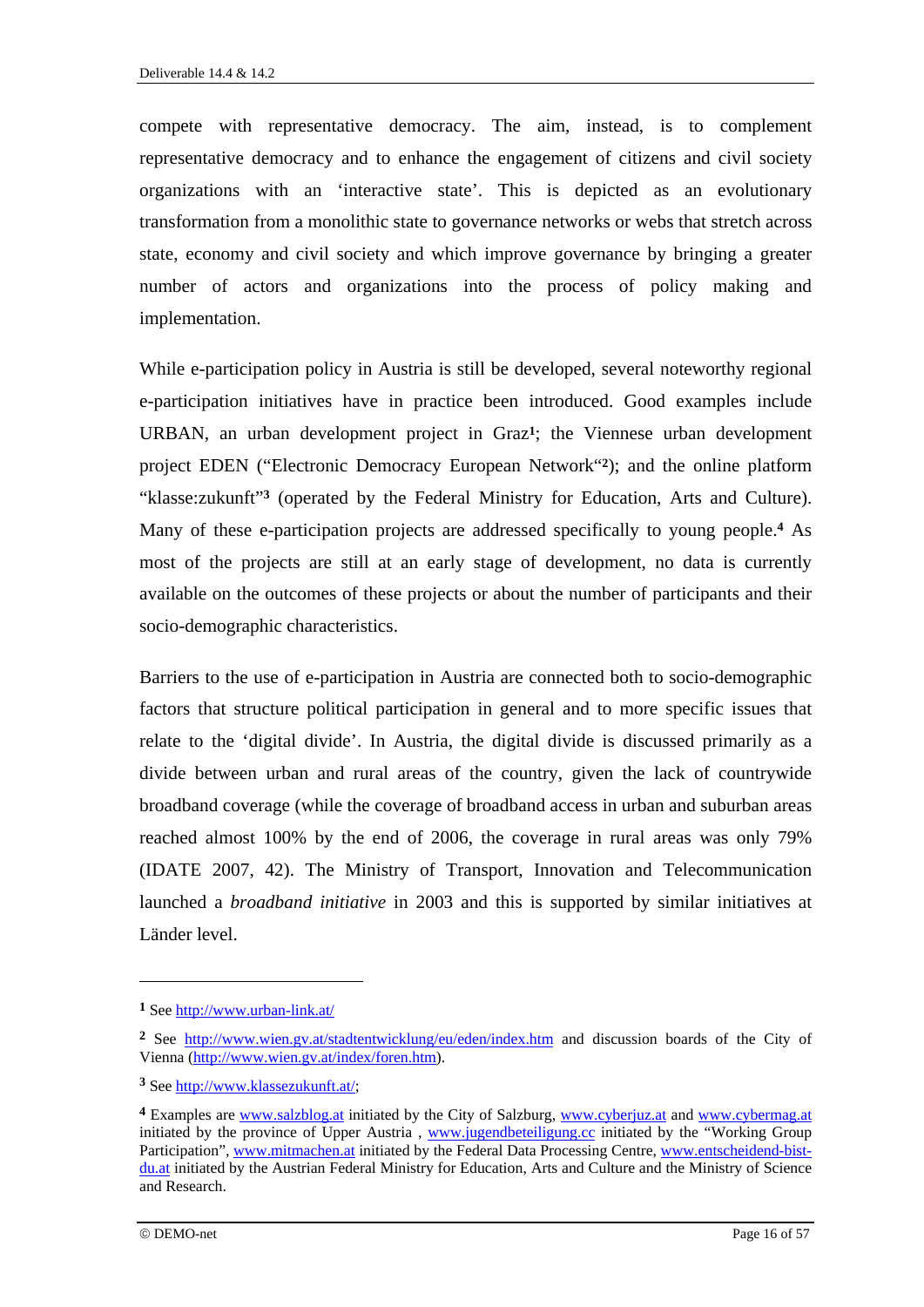#### **2.1.3 Civil Society and e-Participation**

In contrast to established political parties, various interest- and issue-based groups in Austria have introduced forms of e-participation (Aichholzer 2006). NGOs like Greenpeace Austria or Attac Austria commonly use technologies such as mailing lists, discussion boards, wikis, blogs, and ePetitions. Filzmaier (2003, 12) notes that online platforms played a key role for organizing civil protest movements against the coalition of the Conservative Party with the so-called Freedom Party in 2000. Since this time, there have also been examples of the use of the Internet for 'negative campaigning' in Austria (e.g., the use of satirical e-cards, mail bombings, and fake web sites). Finally, a number of pilot projects and local applications have also been initiated by academics for research purposes (Mahrer and Krimmer).

#### **2.2 France**

#### **2.2.1 Institutional and Political Conditions**

France has a semi-presidential political system located somewhere between the American presidential system and European parliamentary systems. The presidential Constitution of the Fifth Republic (adopted in September 1958) increased executive power and limited the role of assemblies in policy making (something called "rationalized parliamentarism"). France is often described as a centralized state. However, since the 'Deferre laws'**5** of the early 1980s, many state responsibilities have been devolved to local level. In order to limit the fragmentation that may result from devolution (there are about 32000 local municipalities in France), various cooperative structures have been established (i.e., '*syndicats de communes', 'syndicats mixtes', 'communautés de communes', 'communautés urbaines, communautés d'agglomération'*). Consequently, the French political-administrative system is a complex system of governance where responsibilities are shared by different authorities.

As is the case with other countries discussed in this booklet, certain indicators in France suggest a growing dissatisfaction among citizens with how the political system works. Distrust in politicians has increased in the past twenty years, while support for political

**<sup>5</sup>** Loi n° 82-213 du 2 mars 1982 relative aux droits et libertés des communes, des départements et des régions, *Journal Officiel*, 3 mars 1982, p. 730 ; loi n° 83-8 du 7 janvier 1983 relative à la répartition de compétences entre les communes, les départements, les régions et l'Etat, *Journal Officiel*, 9 janvier 1983, p. 215.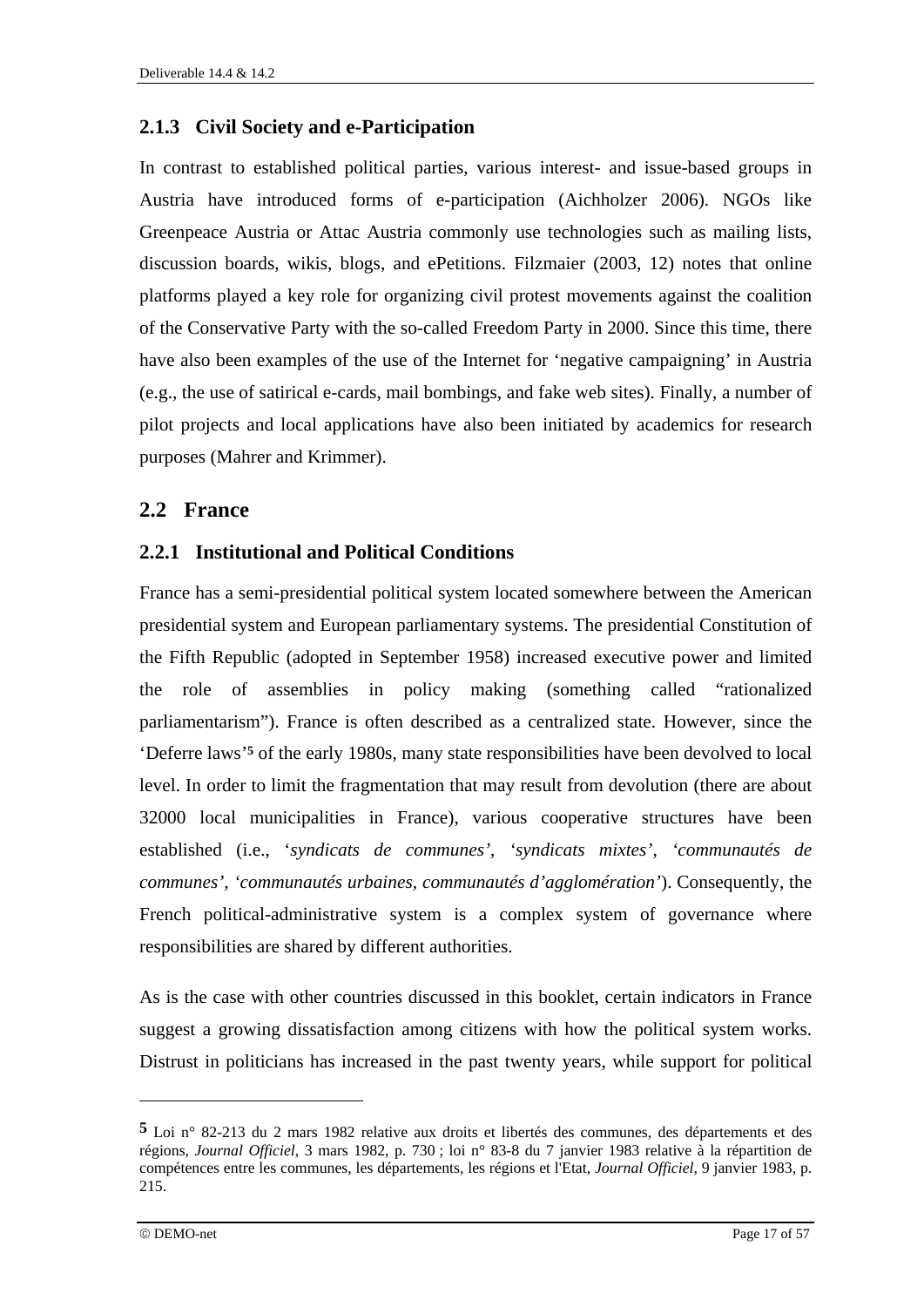parties at the extreme end of the political spectrum, most notably the National Front, has increased. Having reached a peak of around 900,000 in the early 1980s, party membership dropped to around 450,000 in 2001. Overall many French citizens seem to believe that major parties and elected officials do not accurately represent their interests (this was crudely demonstrated by the 2005 referendum on the European constitutional treaty where 55% of French voters voted no against the position taken on this issue by the major parties). In spite of such trends, voting is still valued in France: while voter turnout in the 2002 national elections was comparatively low at 60.3 per cent, turnout at other elections, notably the recent presidential election, remains high. In addition, surveys demonstrate a strong attachment to democratic institutions and values (Grunberg et al, 2002). Finally, non-conventional participation remains important and direct protest activities (demonstrations, petitions, strikes, sit-ins, and so on) are established parts of French political culture**6**. Over the past decade, and alongside 'traditional' interest groups (e.g., train or electric workers), students, gays and lesbians, homeless, anti-AIDS, immigrants, anti-globalization groups and other single-issue movements have all conducted disruptive political protests.

While representative democracy is still the main frame of reference for French politics, it is currently being challenged in a number of ways. Public policies are now viewed as an incremental result of a continual process of governance and bargaining among stakeholders, in which interest groups play a part in policy formulation and implementation both as representatives of affected groups and as sources of expert information and advice. Mass media have become more prominent in French politics and political representatives are often more accountable to journalists and media experts than to MPs. Finally, the proliferation of opinion polling has also affected how government works. The combination of interest-group politics, media influence and of government by opinion polls could lead to what is known as a *démocratie d'opinion* (a democracy driven by public opinion). Some commentators on French politics question this development in so far as it emphasizes emotions over reason and particular interests over the public interest, and since it eradicates the time required to seriously deliberate issues.

**<sup>6</sup>** In February 2007, 42% of French voters said they would be ready to take part in a demonstration (Baromètre politique français, 2007, *op. cit.*, p. 33).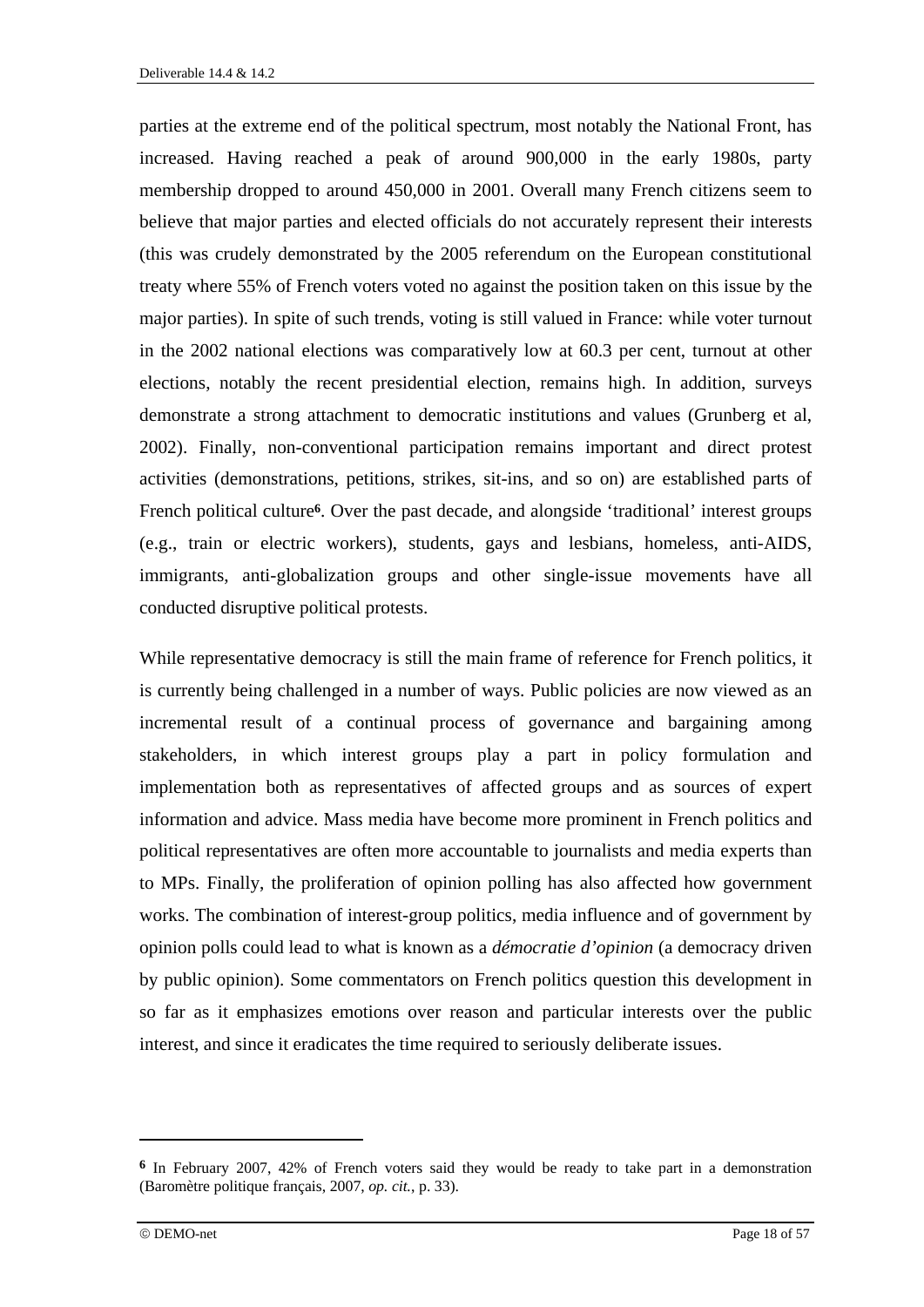#### **2.2.2 E-Participation Infrastructure and Policy**

In 2007, according to Eurostat data, 49 per cent of households in France had access to the Internet at home (43 per cent of which used a broadband connection). This figure is comparatively quite low, but the percentage of the population aged 16 to 74 who had used the Internet (in the past 3 months) to interact with French public authorities is comparatively high (41 per cent). There are considerable disparities in internet access or usage in France (as is the case elsewhere): people with low education, retired people, and poorer households are much less likely to have access to the Internet. Successive French governments have consistently pursued similar policy objectives in their policy towards the Internet. Policy activity has focused on widening Internet usage, developing an electronic administration, and fostering a digital economy, and on addressing more specific issues that affect these goals (e.g., the digital divide (Curien & Muet, 2004), personal data protection (Truche, 2002), and new regulations needed for digital business (LEN, 2004; Lévy & Jouyet, 2006). E-participation is far from the top of the national public-policy agenda in France and its development is left mostly to local authorities or private organizations.**7** However, acknowledging the priority that has been given to public access, e-administration and digital business, French policy makers argue that the development of electronic administration will provide the material and cultural infrastructure upon which e-democracy can subsequently flourish.

At the national level, the French public policy for Internet development is placed under the general supervision of the CISI (Comité interministériel pour la société de l'information — Interdepartmental Committee for Information Society). Established in 1998, the CISI defines the general priorities and actions for the Information society and assesses initiatives undertaken in the area. Policy in specific domains is then designed and monitored through different directorates and specialized public agencies or committees. To some extent, local policies for e-participation reflect national policy: they seek to develop access to the Internet, to provide online information services, and to mobilize and train citizens and groups at local level. Local authorities play an important role in providing IT equipment in schools. While most local authorities in France now have public web sites, these web sites do not necessarily include consultative functions.

**<sup>7</sup>** E-democracy was not even mentioned in the interim report of the RE/SO plan,: *La société de l'information en France en 2004*, octobre 2004, http://www.premierministre.gouv.fr/IMG/pdf/societe\_inforSation\_2004.pdf.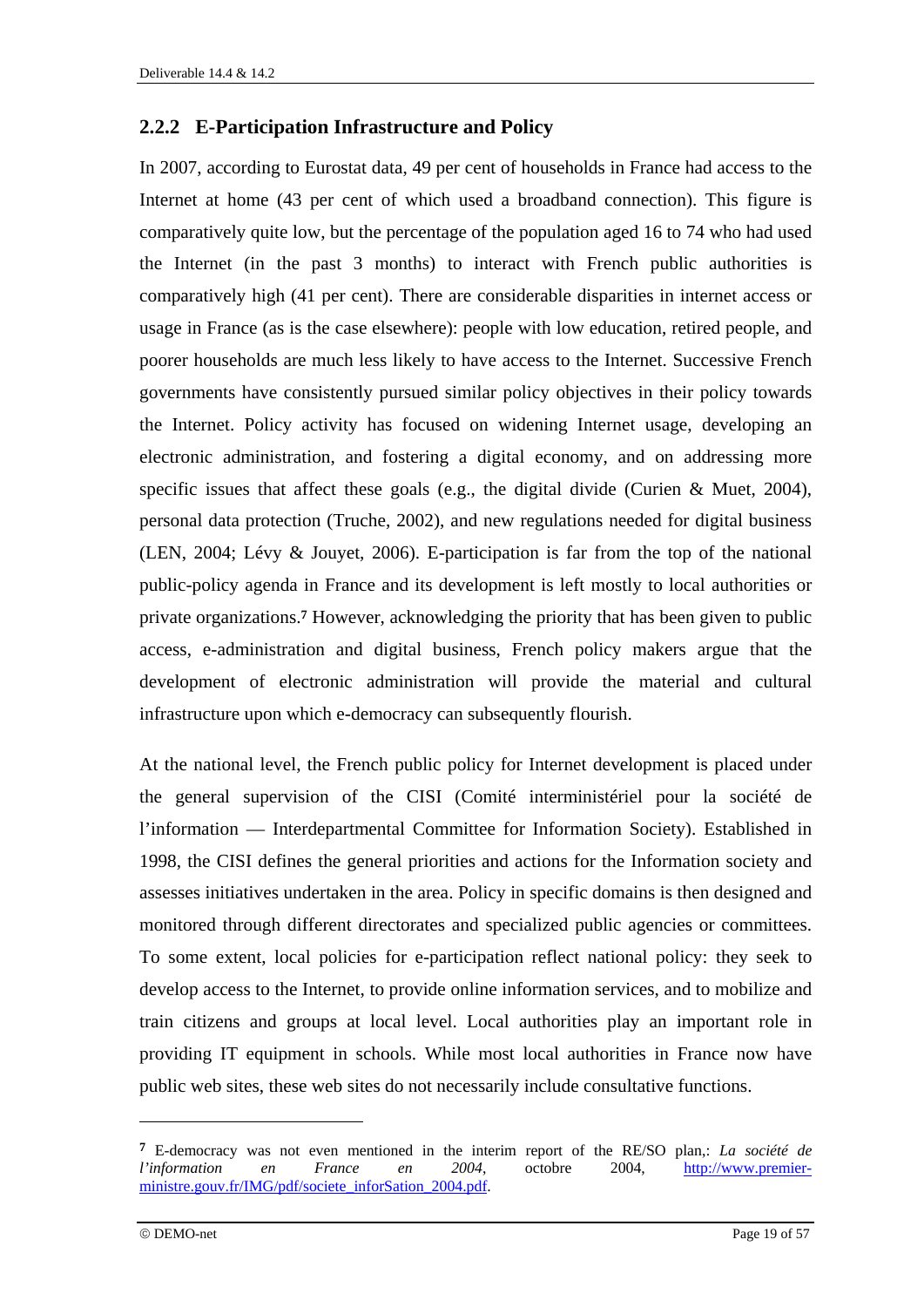Some local authorities in France, however, have set up specific e-participation programmes that are worth noting here. Two good examples include The E-Agora Progam**8** and The Dream Program**9**. Launched in April 2004 with the support of the European Union and led by the city of Issy-les-Moulineaux, the e-Agora program aims to test new tools for local democracy (including weblogs and SMS), and to train local civil servants, young people and citizens in new governance practices. Sponsored by the Regional Council of Nord-Pas-de-Calais, the Dream Program aims to raise the awareness of local elected officials and civil servants about the potential of ICT for local democracy, through seminars, training sessions, and a dedicated website. The program has also subsidized a number of pilot projects to test innovative e-participation practices, including, most notably, an online public debate on the development of wind farms in the territorial community of Atrébatie (www.debat-atrebatie.org).

#### **2.2.3 Civil society and e-Participation**

Civil society organizations play a decisive role in the development of e-participation in France. These organizations act both as interest groups and as providers of information and educational initiatives. Some of these organizations have gathered impressive amounts of data relating to e-democracy and e-participation (e.g., Ordinateurs-de-vote.org is one of the best sources of information regarding e-voting). Other organizations have supported e-participation initiatives by assessing 'best practice' in this area. The "Internet Cities Association", for instance, encourages the promotion of e-citizenship in cities by awarding an 'arobase' label annually to the most outstanding local initiatives. Some other organizations, such as FING or APRIL, are strong advocators of open source applications. Finally, civil society organizations traditionally serve as watchdogs, especially when civic liberties or privacy are at stake, and a number of different French organizations or associations (IRIS, CREIS, Ordinateursdevote) have focused on the problem of the Internet and government surveillance.

FDI (www.foruminternet.org), funded and supported by the French government, is an important independent body in France for the area of e-participation. Established in May

**<sup>8</sup>** Legale E. & *al.*, *E-agora. Le livre blanc de la e- démocratie locale : réflexions et perspectives*, Sem Issymédia, 2006, <http://www.forum-edemo.org/IMG/pdf/livre\_Blanc\_Anglais.pdf>

**<sup>9</sup>** Dream 2 (www.e-democratielocale.info) and Dream + (http://aufildedream.over-blog.net).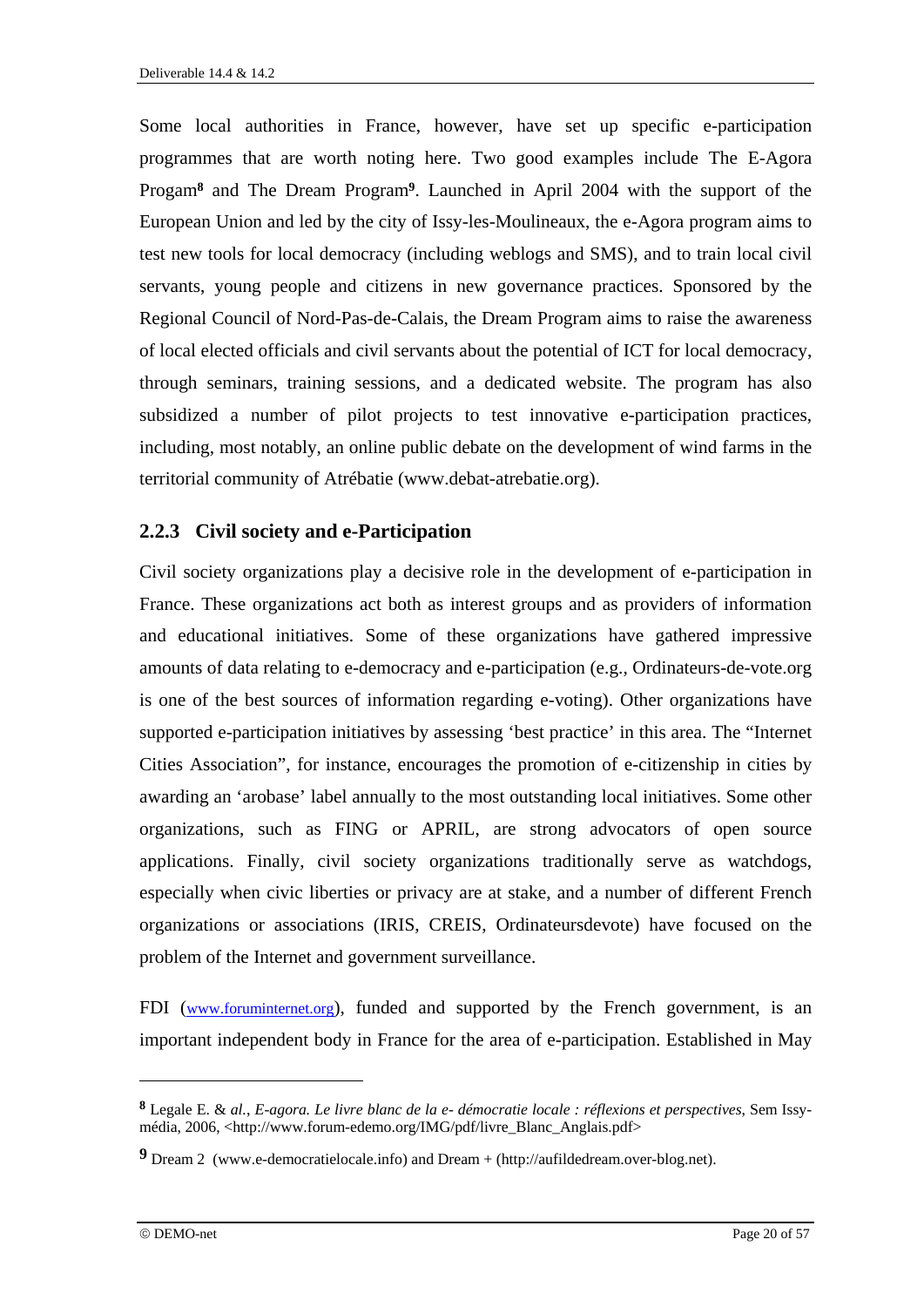2001, FDI aims to bring together relevant organizations and groups (private companies, non-profit organizations, public authorities, and users) to discuss the regulation of online activities, including those relating to e-government. The FDI issues recommendations, conducts surveys, and carries out information and awareness campaigns (Falque-Perrotin, 2004). The Internet Rights Forum is composed of many working groups, two of which deal specifically with issues relating to e-democracy and e-participation: the 'Electronic vote and modernization of the electoral process' working group and the 'Public access to the Internet' working group.

#### **2.3 Germany**

#### **2.3.1 Institutional and Political Conditions**

The German political system is a federal republic and representative democracy. Executive power rests with the Chancellor and the cabinet (the country's president is only a ceremonial head of state with limited political power). The Parliament has two houses, the Upper House (*Bundesrat*), which represents the constituent states (*Länder*), and the Lower House (*Bundestag),* representing the national electorate. The Bundesrat's sixtynine members, who are appointed by the *Länder* cabinets, approve federal legislation and administer decrees affecting the *Länder*. Members of the Bundestag are elected on the basis of a mixture of proportional representation and the Anglo-Saxon single-member district system. While the German political system is a representative democracy, some provisions for direct democracy exist at state and municipal level. These arrangements, however, vary considerably from state to state.

Electoral turnout in Germany elections is comparatively high. It has, however, shown signs of declining in recent years (turnout was 82.2 per cent in 1998, 79.1 in 2002, and 77.7 per cent in 2005). More generally, Germany's political culture includes traditions of statism and political idealism, as well as a general orientation towards non-political decision-making and consensual politics (see Sontheimer & Bleek, 2003). These traditions, which hampered certain forms of public participation from emerging and taking hold in Germany in the past, have lost some of their dominance in recent years. Since the beginning of the 1970s, participatory actions have emerged that put these political traditions in question and the student, peace, ecology, and feminist movements have had an impact on the German political system. Public participation and the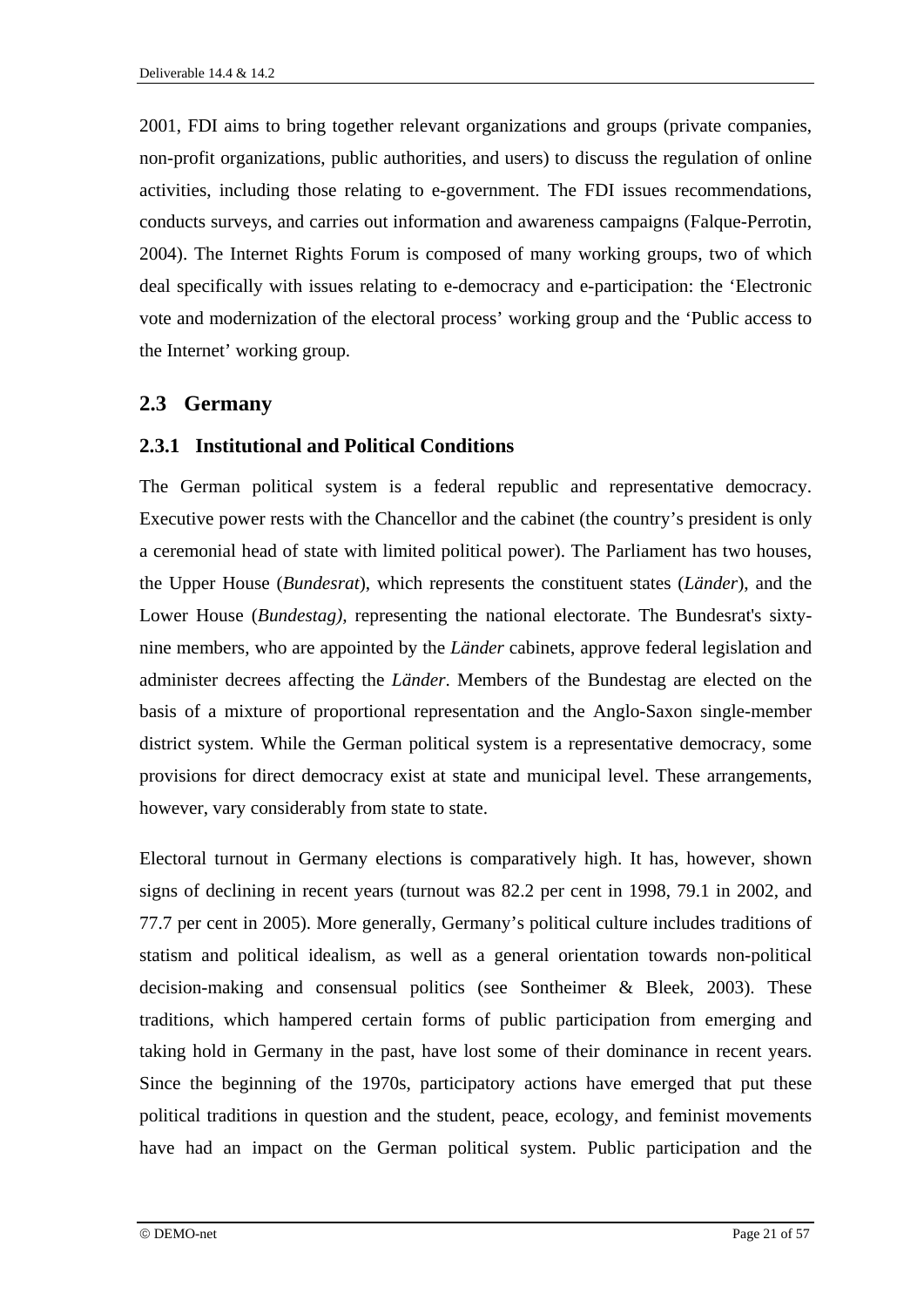democratic reform of the political system have since this time become a permanent policy concern of governments, political parties, and certain civil society organizations.

#### **2.3.2 E-Participation Infrastructure and Policy**

Internet access and e-government usage by individuals is comparatively high in Germany. In 2007, 71 per cent of households had Internet access at home. Meanwhile, 43 per cent of individuals aged between 16 and 74 had used the Internet, in the past 3 months, to interact with public authorities. The German federal government is aware of eparticipation, and there are indications (e.g., the funding of research studies on e-Inclusion and e-participation by the Federal Minister of the Interior) that e-participation policy might play a more significant role in Germany in the future. Currently, though, there are no clear public policies or strategies for e-participation at federal or state level. The use of ICT and the Internet in the public sector is primarily viewed as means to increase the efficiency and efficacy of administrative institutions and to facilitate ties between government and the economic sector (new integrated processes). The current policy of the German government (Umsetzungsplan 2007 E-Government 2.0) towards the Internet is focused mainly on the issue of user identification and of establishing and maintaining a safe information and communication infrastructure.

#### **2.3.3 Civil Society and e-Participation**

Groups and organizations in civil society undertake various forms of e-participation activity in Germany. There are four relevant types of activity that are worth distinguishing here. (1) Some groups seek to influence political debate in Germany by promoting and advocating greater e-participation. This includes groups associated with political parties and trade unions (e.g., Hans-Böckler-Foundation; Heinrich-Böll-Foundation, Friedrich-Ebert-Foundation, and Konrad-Adenauer-Foundation) as well as with non-governmental or non-profit organizations (e.g., the Bertelsmann-Foundation or Stiftung Mitarbeit). (2) There are academic organizations and researchers who have conducted experiments in eparticipation in order to test different devices, formats, mobilization strategies, and requirements of participation. (3) There is a group of activists and civil society movements that use web 2.0 tools and techniques in order to improve organization, raise public awareness, and gain political influence — in many ways, this broad group is the area of e-participation in Germany. (4) The final group consists of the very many citizens in German who use Internet-based devices and platforms (blogs, chat, fora, news groups,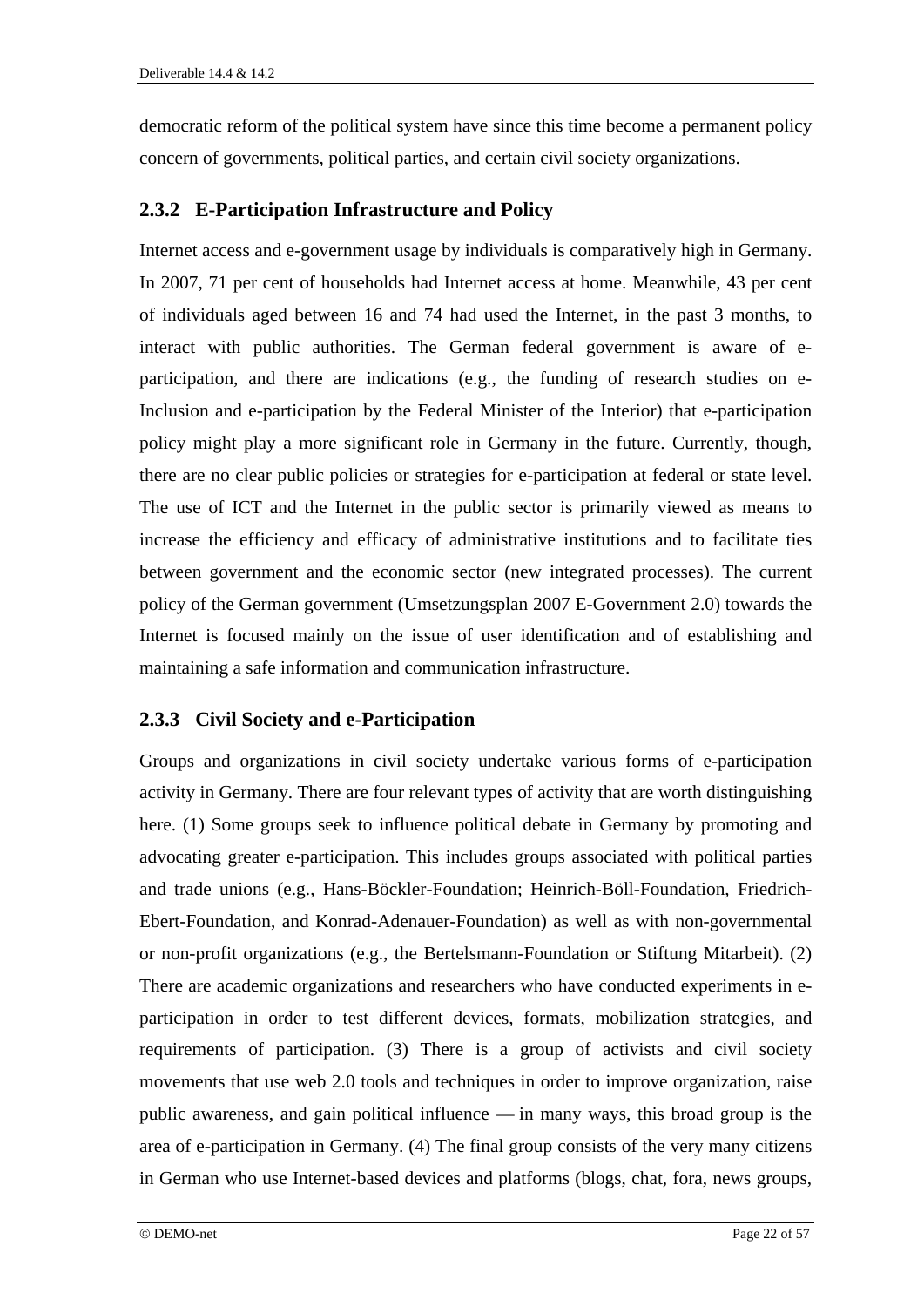community networks etc.) for everyday conversations. It is not clear yet whether these episodic conversations in civil society will receive the attention of established political organizations, representatives, and/or the mass media.

#### **2.4 Italy**

#### **2.4.1 Institutional and Political Conditions**

Italy's political system is a parliamentary representative democracy. Legislative power is vested in the two chambers of Parliament: the Chamber of Deputies (*Camera dei Deputati*, with 630 elected members), and the Senate of the Republic (*Senato della Repubblica*, with both elected members (315) and a small number of 'senators for life'. Executive power, whose legislative role has notably increased in the last decade, has seen a strong concentration on the hands of the President of the Council of Ministers. In the 1990s, electoral and institutional reforms were introduced in order to give a bipolar shape to the previous highly fragmented party system and to achieve greater political stability, by means of a strengthening of the executive powers. Reforms of administrative structure have followed the same model, consolidating the loyalty relationships between executives and public officials. The failure of the attempt, between the 1980s and 1990s to establish a balanced neo-corporatist model of regulation, makes it difficult to describe the current Italian system as a consensus democracy; on the contrary the system has assumed a bipolar shape. The right-wing and left-wing coalitions have governed alternatively since 1994. The current institutional agenda includes the presidential and the federalist reforms.

In the 1990s local and regional levels of government gained more political importance in Italy. Internal reforms**10**, partly as a consequence of the European policies focused on the socio-economic integration of the regions across Europe, partly as a development of a devolution process originated in the 1970s.. The new local electoral system strengthened local executives (Giunta), by means of direct election of Presidents or Mayors, at the expense of the role of representative assemblies (Councils). These reforms also contributed to the personalisation of politics at the local level, extending a process already evident at the national level, giving greater political weight to a new generation of Mayors and Presidents of Regions [Vandelli 1997; Legnante 1999; Catanzaro- Piselli *et* 

**<sup>10</sup>** In the 1993 that of the electoral local system (L.81); and in the 1990 that of the system of power of local authorities: provinces and municipalities (L.142).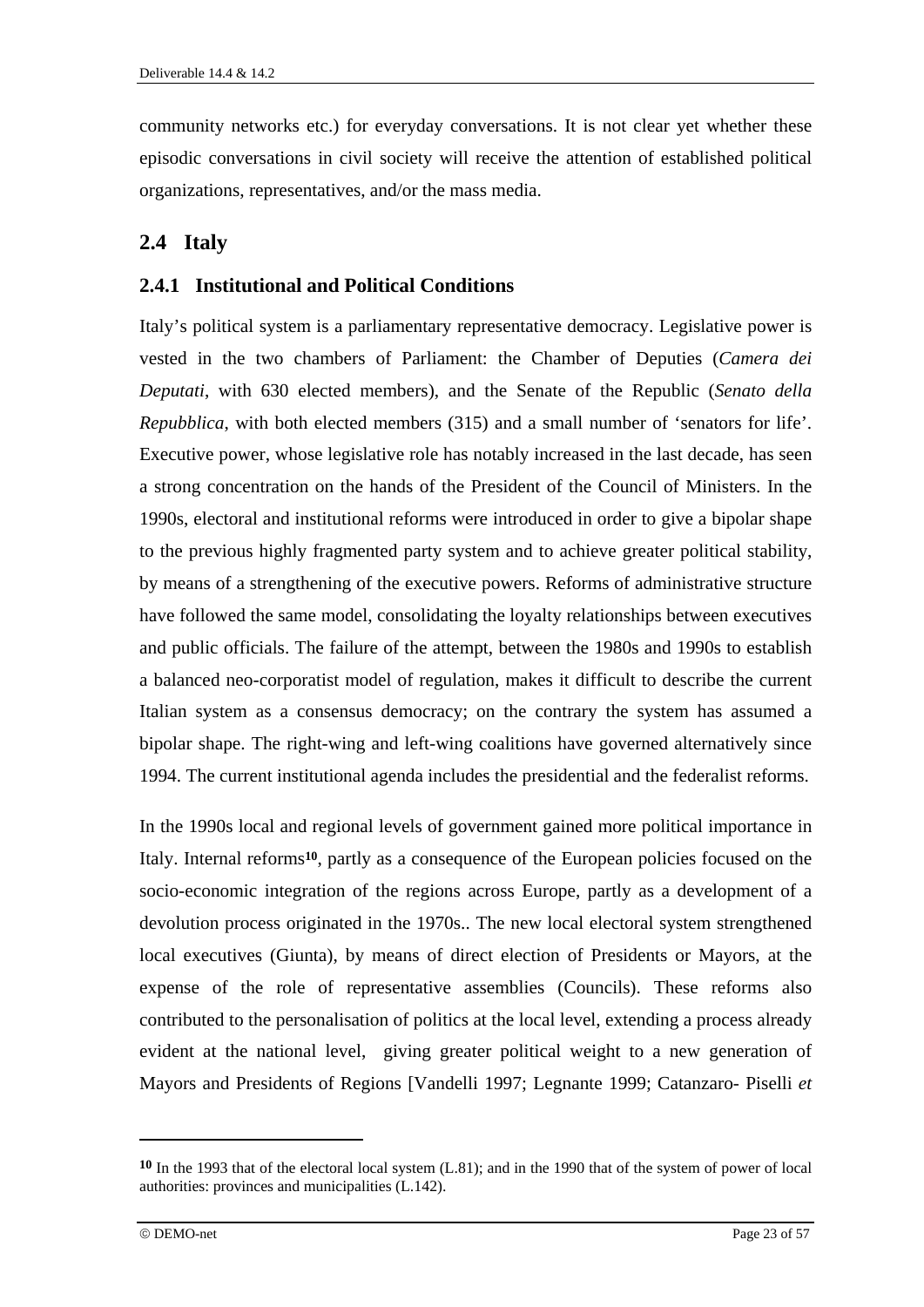*al.* 2002; Brasca - Morisi 2003; Segatori 2003; Baldini 2004]. (This accords with a wider international trend of presidentialisation of politics [Calise 2000][Poguntke – Webb 2007) More generally, the relationship between the centre and periphery of the political system and the development of a multilevel system of governance is an important feature of Italian politics today.

Voting is a 'civic obligation' in Italy (although there is no penalty) and Italy is known for high electoral turnouts. 80.5 per cent of the Italian electorate voted, for instance, in the 2008 national elections. Electoral turnout, however, has been steadily decreasing in the past 25 years.. The explanations given for why voter turnout might have fallen are various. They include the existence of growing anti-party sentiments among the public [Morlino - Tarchi 1996; Mete 2005; Segatti 2006], the diminishing ability of political parties to mobilise their core support, and the instability of the party system in Italy [Corbetta - Tuorto 2004; Fruncillo 2004]. On the other hand, various civil society organisations and social movements and 'critical citizens' in Italy have made increasing demands for more public participation [Pharr and Putnam 2000; della Porta, Andretta *et al.* 2003], an argument framed by a specific kind of 'active' anti-politics, whose expressions often assume an 'indirect' but strong political meaning, as in the case of 'anti-mafia' consumerism. [Tarchi 2003; Mastropaolo 2005; Mete 2008]. Citizens' deliberation in the institutional domain has become a priority in the agenda of the Network of New Municipalities (ARNM), a large association of experts and practitioners.

#### **2.4.2 E-Participation Infrastructure and Policy**

The number of Internet users has grown steadily in Italy with the percentage of households that have access to the Internet increasing from 34 per cent in 2002 to 43 per cent in 2007 (Eurostat, 2007). Nonetheless, Internet access and use remains low compared with the other European countries considered in this booklet. The percentage of users who have used the Internet (in the past 3 months) to interact with public authorities is just 17 per cent. This figure is well under the European average and is the lowest of our six countries (Eurostat 2007). To be underlined that the most relevant divide in Italy, as digital as socio-economic variables, regards territorial differences (South is the most disadvantaged area).

In Italy, eParticipation emerged as a new area of public policy early on at local level. In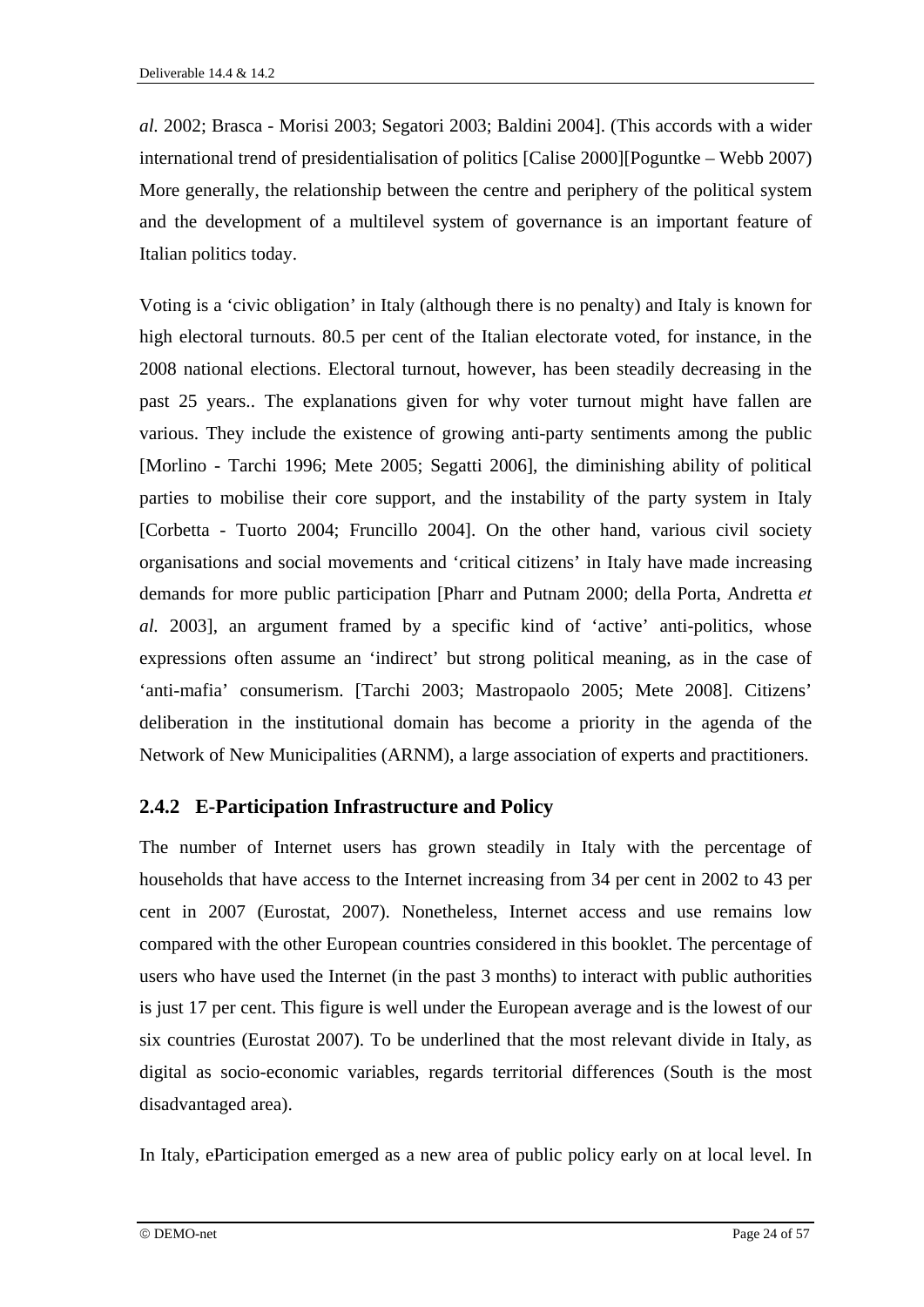the middle of the 1990s a number of civic networks were introduced at municipal level, many of which were supported by European programmes designed to develop telematics applications, e.g. the *Iperbole* network in the Municipality of Bologna, which won an award for the most successfully implemented digital city project (the Bangeman Challenge Award, 1997). At the end of the 1990 local eParticipation policy seemed to have lost its impetus. As with other countries considered in this booklet, the use of ICTs in the public sector has been increasingly seen rather as a mean to modernise administration and achieve greater administrative efficiency.

After the launch of the eEurope initiative, the issue of e-democracy was addressed at the national level in the first National Plan for e-government (2002), but the impacts were weak. A turning point arrived in 2004, when the Ministry of Technological Innovation issued a national call for local e-democracy projects. This was accompanied by specific *Guidelines to promote local digital citizenship* (2004). About nine million Euros were given to fund the 56 selected projects. The new call for e-participation projects generated an impressive response, especially from municipalities. The main features of the national policy to promote local e-democracy projects can be summarized as follows: a) edemocracy projects must be connected to a specific decision-making process and part of the policy cycle (from agenda setting to implementation and evaluation of the policy at stake) with reference to appropriate forma of participation (information, consultation and participation); b) participation is a continuous, discursive, inclusive, and deliberative process; c) project designs for participation should integrate off-line and online practices, rejecting a simple technology driven approach; d) projects must draw on the different cultures, competences, and experiences associated with participation, from online based experiences (typically 'civic networks') and from a variety of forms of local governance (participatory urban planning, Agenda 21, participatory budgeting, etc.); d) they should limit the practice of registering and identifying users, in order to protect personal data; and e) e-polling which does not include extensive informative campaigns and discursive practices should be avoided (Freschi 2004). In spite of these interesting premises, it should be noted that only a small number of the 56 projects that were funded by this policy seem to have translated into practice this deliberative and participatory vision of edemocracy (Freschi 2008). The action of the national government to support this policy has appeared weak and bureaucratic.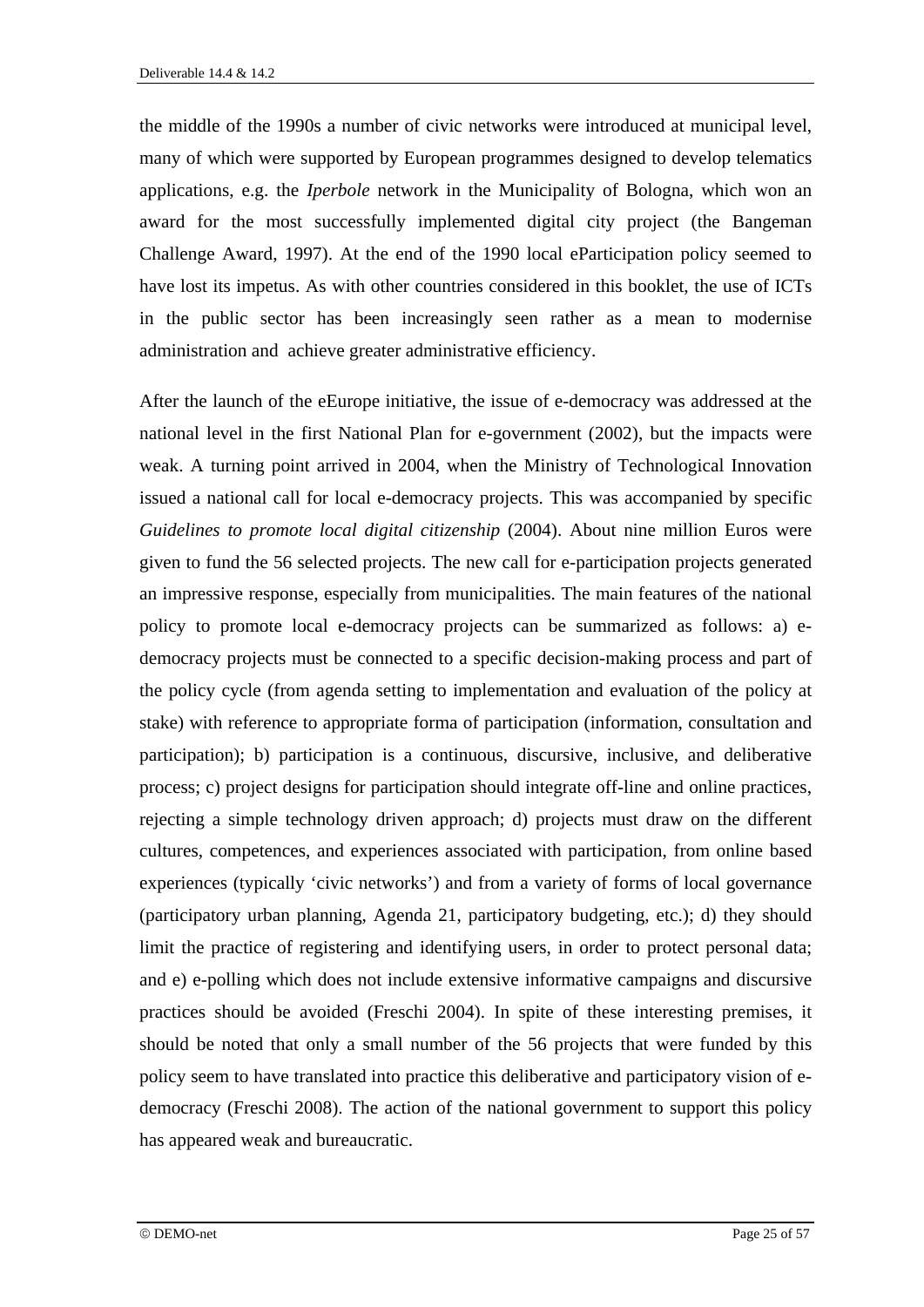Certain problems and challenges surround eParticipation in Italy, even in the case of 'best practice' examples. Generally speaking, a) the number of citizens who participate is low and the social and political representativeness of those who do opt to participate, given that they are self-selecting, is highly skewed; b) the agenda is always set up by institutions; c) the commitment of politicians to value the participation of the citizens is weak (Freschi 2007). Some of these shortcomings were evident, for instance, in the recent case of the ambitious Electronic Town meeting promoted by the Tuscany Region (this initiative was set up as a main deliberative step toward the drafting of a new regional bill on citizens' participation). Citizens who participated tended to be well educated, already active in local politics, employed, and almost all politically in accordance with the executive, who had made the agenda (Cellini-Freschi-Mete 2007, Freschi-Raffini 2008a). Also, in relation to online political participation by the young, results don't fit expectations. Contrary to the simplistic equation that young people are most likely to use the Internet for public participation, since they are most used to using the technology, cultural and social traits often prove to be a better predictor of propensity to participate in institutional contexts than age (Freschi-Raffini 2008b). In sum, given low levels of participation and question marks over political inclusion, and also given the fact that only minor issues are considered during participatory policy processes, the introduction of new forms of public participation by political institutions has yet to show relevant effects on democratic life.

#### **2.4.3 Civil Society and e-Participation**

Internet use has had an important role in emerging forms of grassroots mobilization and organization in Italy (Andretta, Della Porta et al. 2002, Freschi 2003, 2008a, Mascio 2008). As noted above, only a small number of specific people choose to participate in government-led e-participation. Propensity to participate in different types of participation is a cultural issue and very many citizens and groups seem to prefer to build and manage their own online 'spaces' as an alternative to more official and formal spaces (Freschi 2008). That is the case of a variegated set of social movements: social movements claiming against neoliberal globalization; protest movements arisen on various democratic emergencies (overall information and justice), infrastructural and employment. The diffused perception of a weakening both of the democratic governance legitimacy and of the public sphere openness, has led civil society organizations to made increasing demands for more participation. Among the recent phenomenon of online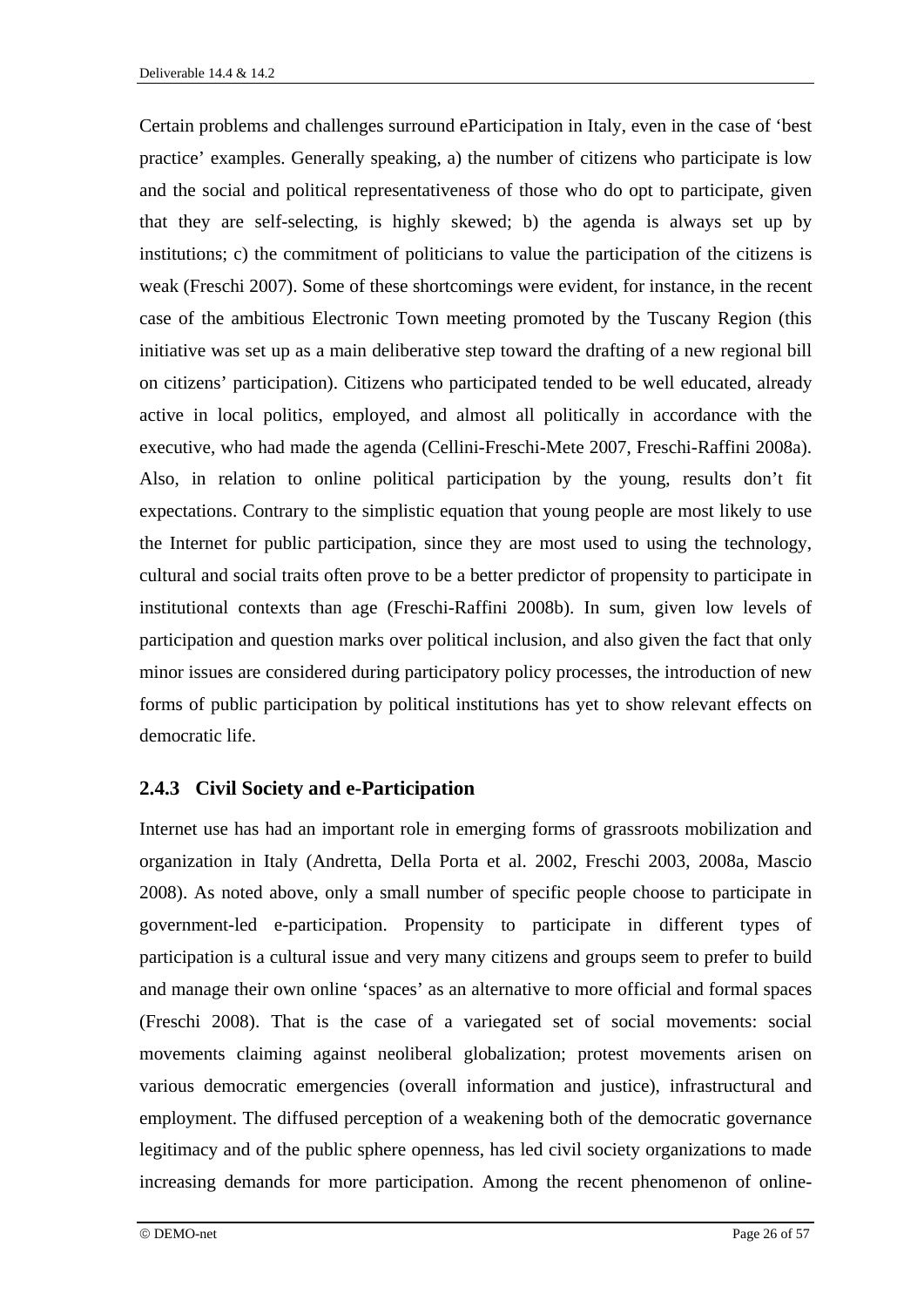offline citizens mobilizations there is the very popular blog of the comedian BeppeGrillo (www.beppegrillo.it) (Navarria, 2007). A further interesting experimentation of Web 2.0 has been promoted by the no-profit association Deep (Democracy and Public Participation), offering an online database, fed cooperatively by citizens, in order to monitor the Italian politicians (www.openpolis.it), and a blog on the electoral programs, centered on a 'game' played by about 700.000 users. It is an explicit, but ironic, way to reverse the logic of techno- politics (Freschi-Balocchi et al. 2008) and value new forms of 'political' cooperation among individual citizens.

#### **2.5 Sweden**

#### **2.5.1 Institutional and Political Conditions**

The Swedish political system is a parliamentary, representative democracy. The government, led by the Prime Minister of Sweden, exercises executive power, and government policy is implemented by state agencies (*ämbetsverk*) run by an autonomous civil service. Legislative power is vested in both the government and the parliament, and members of parliament are elected on the basis of proportional representation (voters choose among individual candidates nominated by the parties and a party must gain 4 percent of the national vote or 12 percent of the vote in any one of twenty-eight electoral districts to be represented in parliament).

Sweden is known for its consensual political culture, characterized by close co-operation between the government and various civil society organizations. The Swedish government contributes substantial financial support to NGOs and these organizations play an important part in government policy-making. Sweden is often cited for its democratic health: citizens are relatively well informed about politics and turnout in elections is comparatively high (approximately 80 percent of the electorate vote in local authority, county council, and national elections). 80.1 per cent of the Swedish population voted in the recent 2002 national elections. At the same time, there is a growing debate in Sweden over the state of democracy. As in many other European countries, the public in Sweden is becoming more dissatisfied with the traditional institutions of representative democracy and with conventional forms of participation. Meanwhile, there a number of key actors promoting the debate in Sweden about how best to address these concerns: the government and its commissions (SOU 2000:1; Government Bill 2001/02:80), the Swedish Association of Local Authorities and Regions (www.skl.se), and researchers in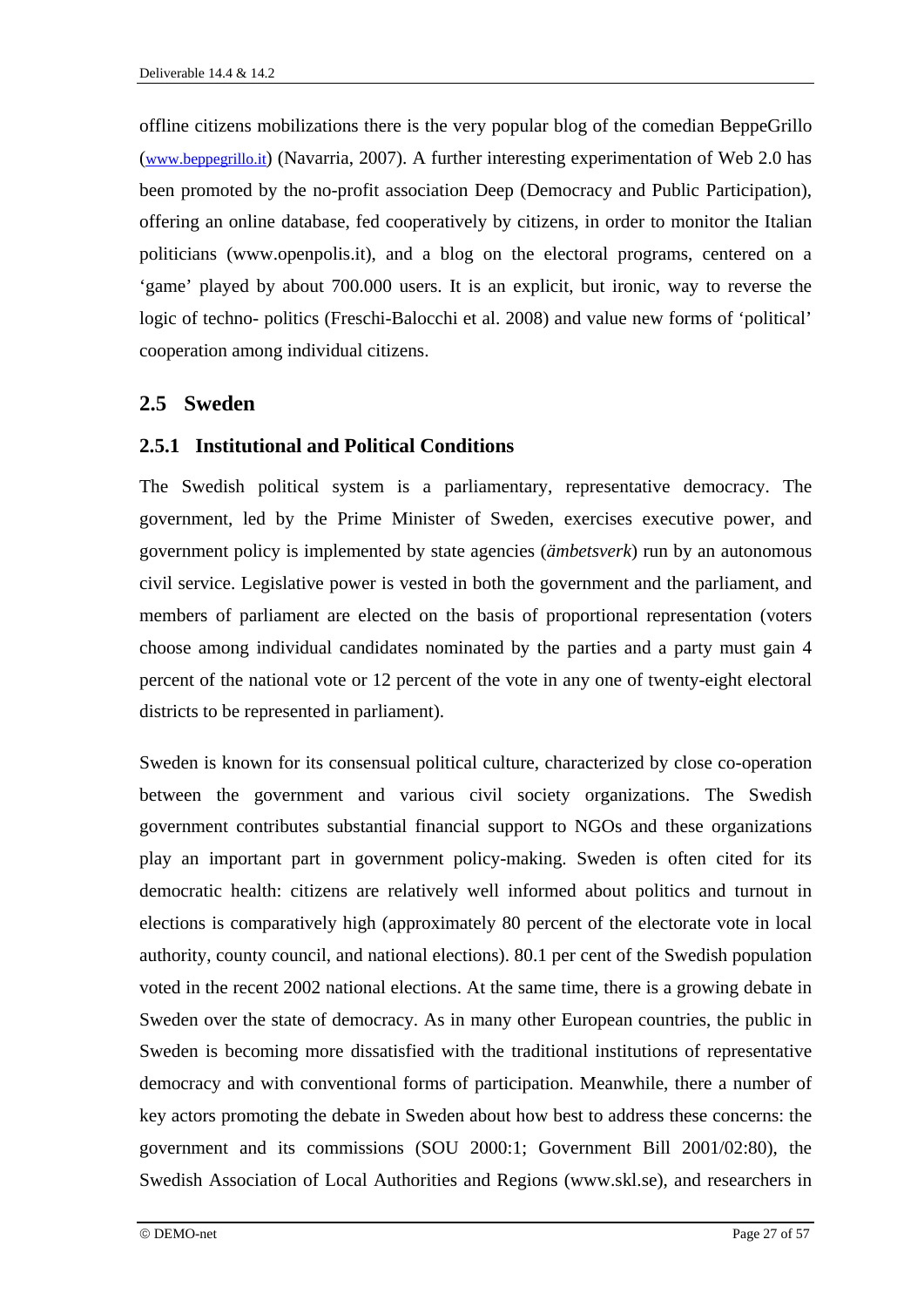Sweden, such as those associated with the SNS Democracy Audit (www.const.sns.se/dr/english).

#### **2.5.2 E-Participation Infrastructure and Policy**

Sweden is often considered a forerunner when it comes to Internet access and egovernment use. Sweden has the highest rate of Internet access of the six European countries considered in this booklet. In 2007, 79 percent of the Swedish population between 18 and 79 years of age had access to the Internet at home, 67 per cent of which used a broadband connection (Eurostat, 2007). Sweden also has the highest percentage of eGovernment users: in 2007, 53 per cent of individuals aged 16 to 74 in Sweden had used the Internet, in the past 3 months, to interact with public authorities (Eurostat, 2007) However, while Sweden's relatively advanced technical infrastructure and tradition of democracy suggests that it might lead the way in e-participation policy, the Swedish government has not – as of 2008 – taken anything like a clear position on the issue. Again, other policy issues relating to the Internet, such as the digital divide, privacy, and security, have overshadowed e-participation.

The Government Commission on Swedish Democracy (a parliamentary commission appointed in October 1997) provides a reference point for e-participation policy in Sweden. The commission generated 15 research volumes from approximately 100 scholars (across 12 disciplines). The final report was entitled *A Sustainable Democracy* (Government Commission Report 2000:1). A 'Minister for Democratic Issues' was appointed at this time, charged with considering democracy and participation in Sweden. *A Sustainable Democracy* not only indicates the need for more 'participatory democracy' in Sweden 'with strong deliberative qualities', but also recognizes the importance of experimenting with e-participation. While the government and the Prime Minister appeared to welcome the report at the time, the measures that were subsequently proposed in the *Government Bill on Democracy Policy* (Government Bill 2001/02:80) fell far short of the quite radical and participatory proposals made by the commission.

At the national level in Sweden, there is very little to report in the area of e-participation. Two government-funded democracy projects are worth noting though. The first, *Time for Democracy*, had the overall objective of increasing participation and awareness of the political process, focusing particularly on voting in national elections. In a two-year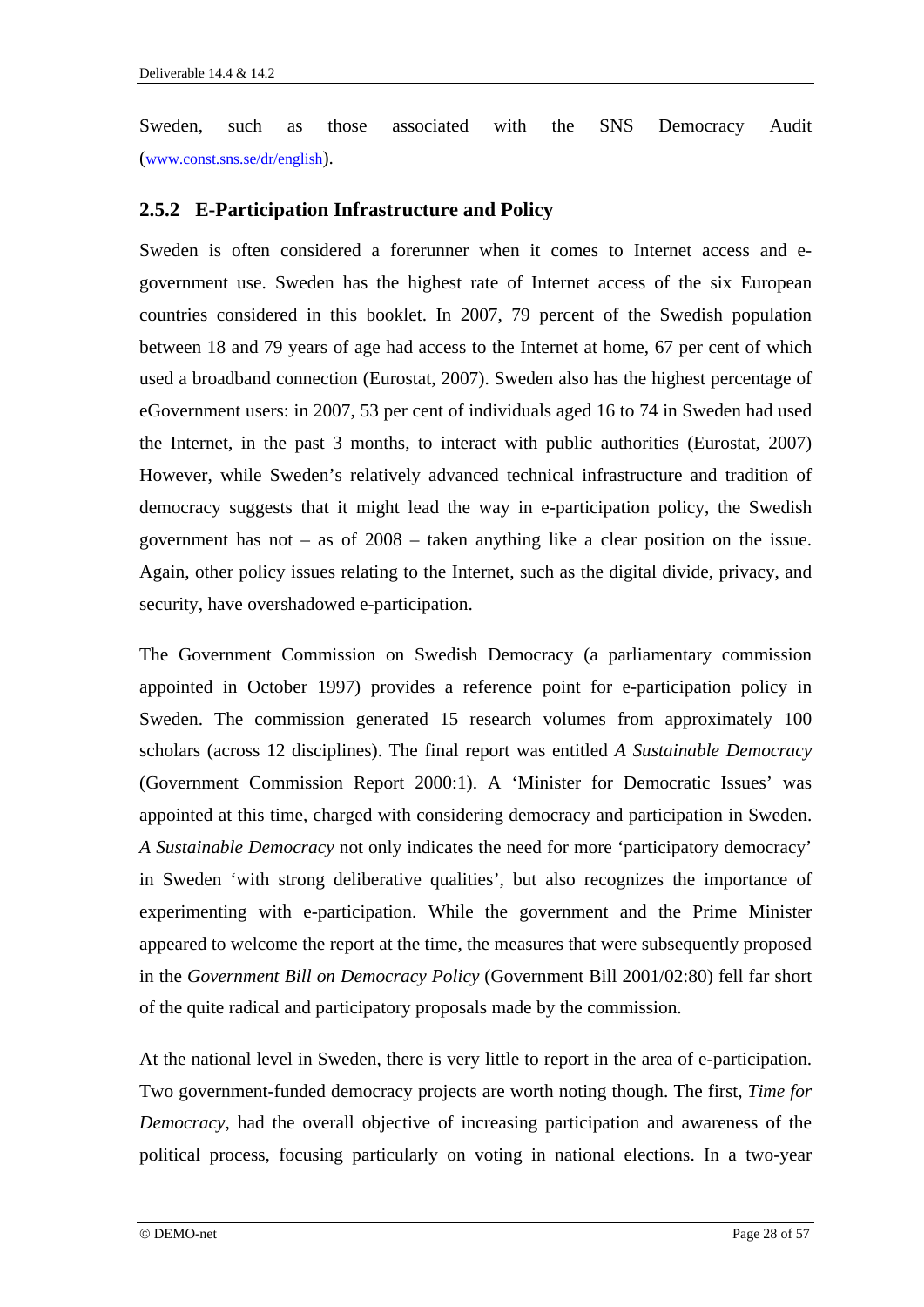period from 2000 and 2002, grants were given to 142 educational projects at the cost of about SEK 19 million in total. The second initiative, *Participating Sweden*, is a programme aimed at tackling social exclusion and increasing participation in Swedish society more broadly. SEK 22 million have been set aside for the programme, which is due to run from 2006 and 2009, a proportion of which (SEK 4 million) is dedicated specifically to projects that aim to promote public participation and dialogue among citizens. One e-participation project is due to be implemented in the city of Vara as a part of this programme (Government Offices of Sweden, 2007). Meanwhile, the new rightwing government in Sweden (elected in 2006) has indicated that it will invest more in eparticipation during its period of office. There is, however, still no policy programme that specifically addresses e-participation or e-democracy. The absence of a strategic policy direction means that e-participation continues to develop on an ad hoc and limited basis.

At the local level, e-participation policies are few in number and practice in the area has so far developed in an uneven manner. Nonetheless, there are some notable examples of innovative and successful e-participation practices run by Swedish local authorities. A series of online 'deliberative referendums', undertaken in cities such as Kalix, Malmö, Vara and Sigtuna, are among the most ambitious. In the city of Sigtuna, ten online referendums were conducted in one year and the results were generally encouraging: a relatively high percentage of citizens took part at some stage in these online referendums (between 30 and 60 percent), the socioeconomic characteristics of participants were fairly well balanced, and the contributions made by participants did have an impact on final policy decisions (Åström 2004; Åström & Granberg 2007; Åström & Norén 2007).

#### **2.5.3 Civil Society and e-Participation**

Empirical studies show that civil society organizations in Sweden have used the Internet to strengthen their political influence by facilitating campaign activities and helping to establish networks with other organizations. However, these typically top-down organizations have proven less successful in promoting interactive engagement and participation with grassroots members. This conclusion is supported by Pilemalms' (2006) qualitative study of The Swedish Trade Union Confederation (LO): while she reports an increasing use of ICTs by this organizational, she finds no noticeable change in the decision-making procedures or power structure (Pilemalm 2006). Against this background, it is not surprising that it is those e-participation activities that ordinary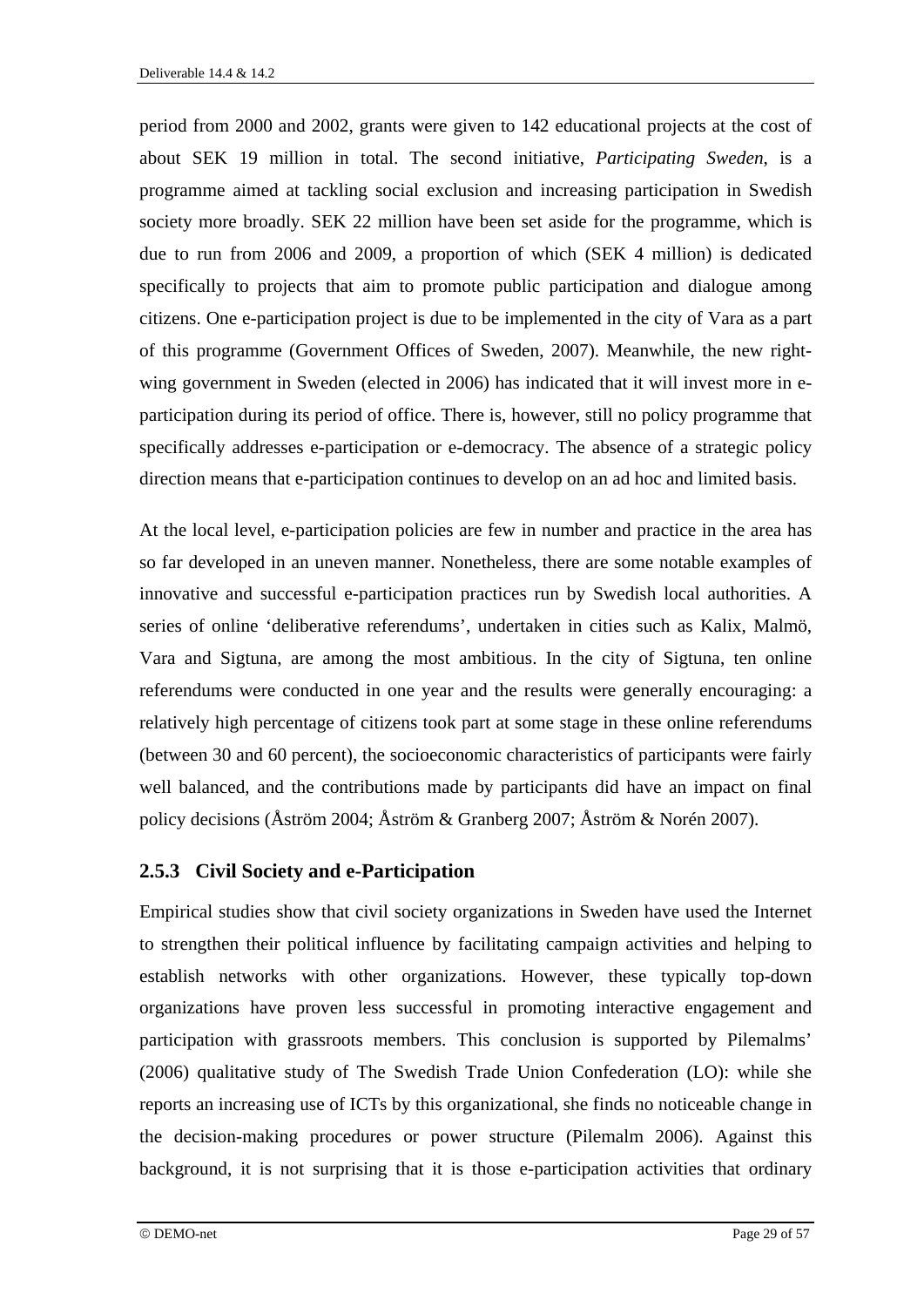citizens can carry out most easily by themselves that are proving the most attractive and which are so far making the clearest contribution: this includes everyday civic conversations, the creation of small-scale forms of political engagement through econsumerism, direct online activism, and the propagation of political content in issuebased and less formal civil society networks.

#### **2.6 UK**

#### **2.6.1 Institutional and Political Conditions**

The UK has a parliamentary system of government where legislative power is vested in the government and two chambers of parliament (the House of Commons and the House of Lords). Members of the government are drawn from parliament and are answerable to it, and the head of government (prime minister) is the member of the parliament able to command a working majority (this usually means the leader of the political party with an absolute majority in the House of Commons). The government is then made up by a number of departments led (politically) by a government minister (often also a cabinet member), and the decisions of which are advised upon and implemented by a permanent and politically neutral administration (or civil service). Members of parliament are elected to represent geographic constituencies using a 'first-past-the-post' electoral system.

The UK is a unitary state, but a recent process of devolution has seen the establishment of a parliament in Scotland and of assemblies in Wales and Northern Ireland (systems of proportional representation are used to elect members to these assemblies). Local government is a complex entity in the UK and different arrangements pertain. Local authorities can only do what they are required (duties) or are permitted (powers) to do by way of laws passed in specific Acts of Parliament and central government exercises significant control at local level through national target setting, performance management, ring-fenced and specific grants, and detailed guidance notes and codes of practice (Lyons, 2007). The balance of centre-local government relations in the UK political system — a political system that is more centralised than many European counterparts — is much debated. As advocates of 'localism' point out, the lack of meaningful local discretion sits uncomfortably with the frequent calls by government for local authorities to stimulate democratic renewal and greater public participation (Sharland, 2008; Stoker, 2004; Wilson, 2004).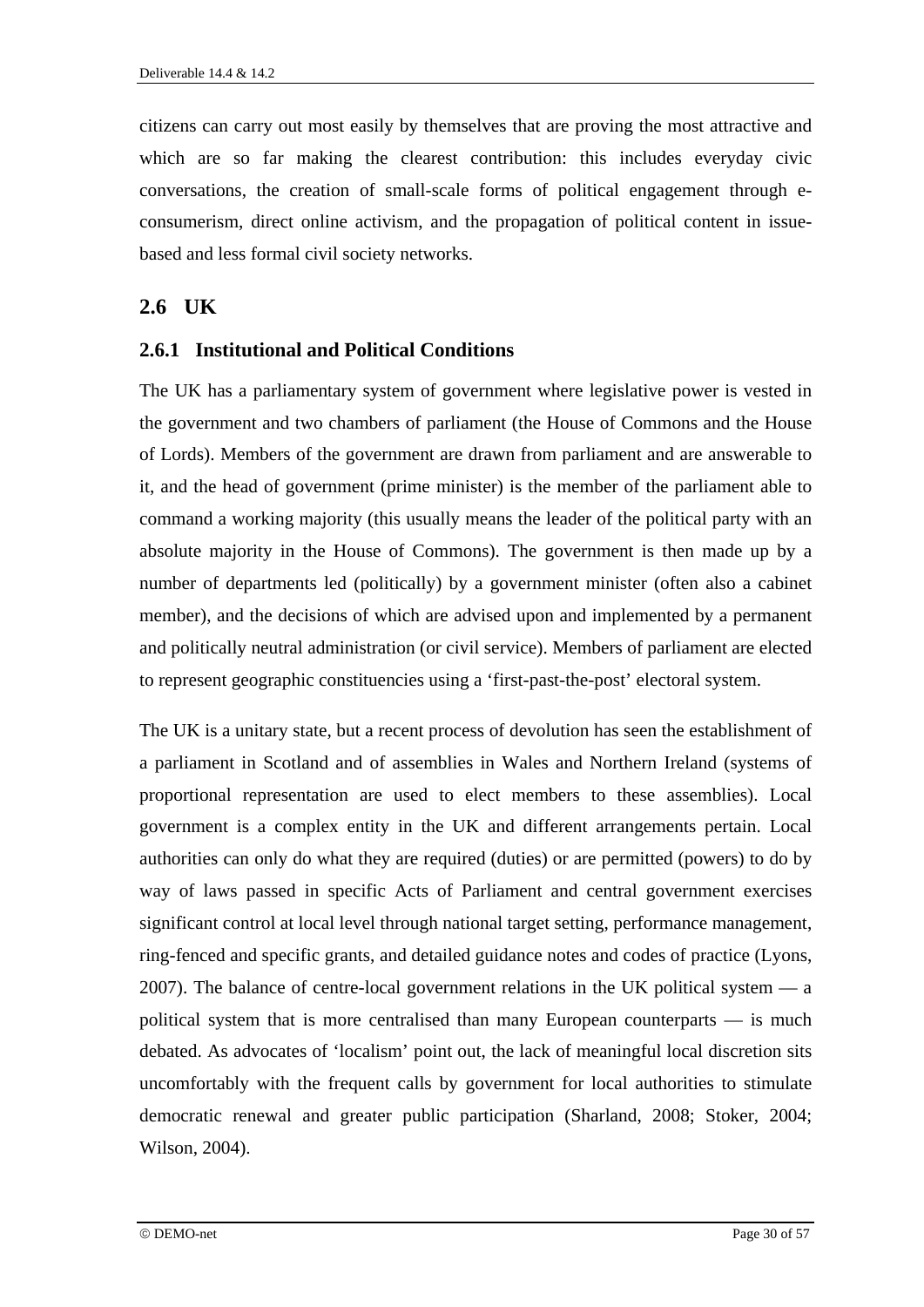Over the past decade there has been some anxiety in the UK (as elsewhere) that citizens are withdrawing from conventional politics. The most often cited evidence of disconnection is declining turnout. Electoral turnout fell to the lows of 59.8 per cent and 61.3 per cent in the UK general elections of 2001 and 2005. Along with voter turnout, changes in party organization and identification also suggest increasing disconnection from formal politics. Political parties have traditionally played a key role in mediating politically between state and society, and yet today very few citizens make the effort to actively support the general or local election campaigns of parties and party membership and people's sense of identification with political parties has also declined. These recent declines in orthodox measures of political participation do not necessarily mean that UK citizens are politically apathetic or inactive*.* There has been an overall increase in other forms of participation, such as signing petitions, supporting consumer boycotts, and joining campaign groups. In the past decade there have been major popular protests in the UK over fuel prices, rural issues, and the military invasion of Iraq. More broadly, citizens in the UK are actively involved in a wide range of public activities characterized by a raft of different 'political' issues, identities, and interests. A growing number of commentators argue that, in order to respond to a more critical and differentiated citizenry, new and more qualitatively nuanced forms of public participation must be introduced. Today, calls for greater public participation are often coupled with broader accounts of 'governance' that seeks to describe inter-dependencies between different levels of government and the influence of actors from across the voluntary, private, and public sectors in policy formulation (through policy networks) and implementation (through partnerships).

#### **2.6.2 E-Participation Infrastructure and Policy**

Across the six European countries considered here, the UK scores averagely in terms of both Internet access and e-government usage. In 2007, 67 per cent of the UK population had Internet access and 38 per cent of the population (aged 16 to 74) had used the Internet, in the past 3 months, to interact with public authorities. Meanwhile, many households (57 per cent) have moved from slow dial-up connections to faster and 'always on' broadband Internet connections. Of course, these figures leave a large proportion of the UK population without Internet access at home, whether connected by broadband or not. This reflects broader inequalities: the distribution of household Internet access across the UK is skewed according to region (UK National Statistics) and both Internet access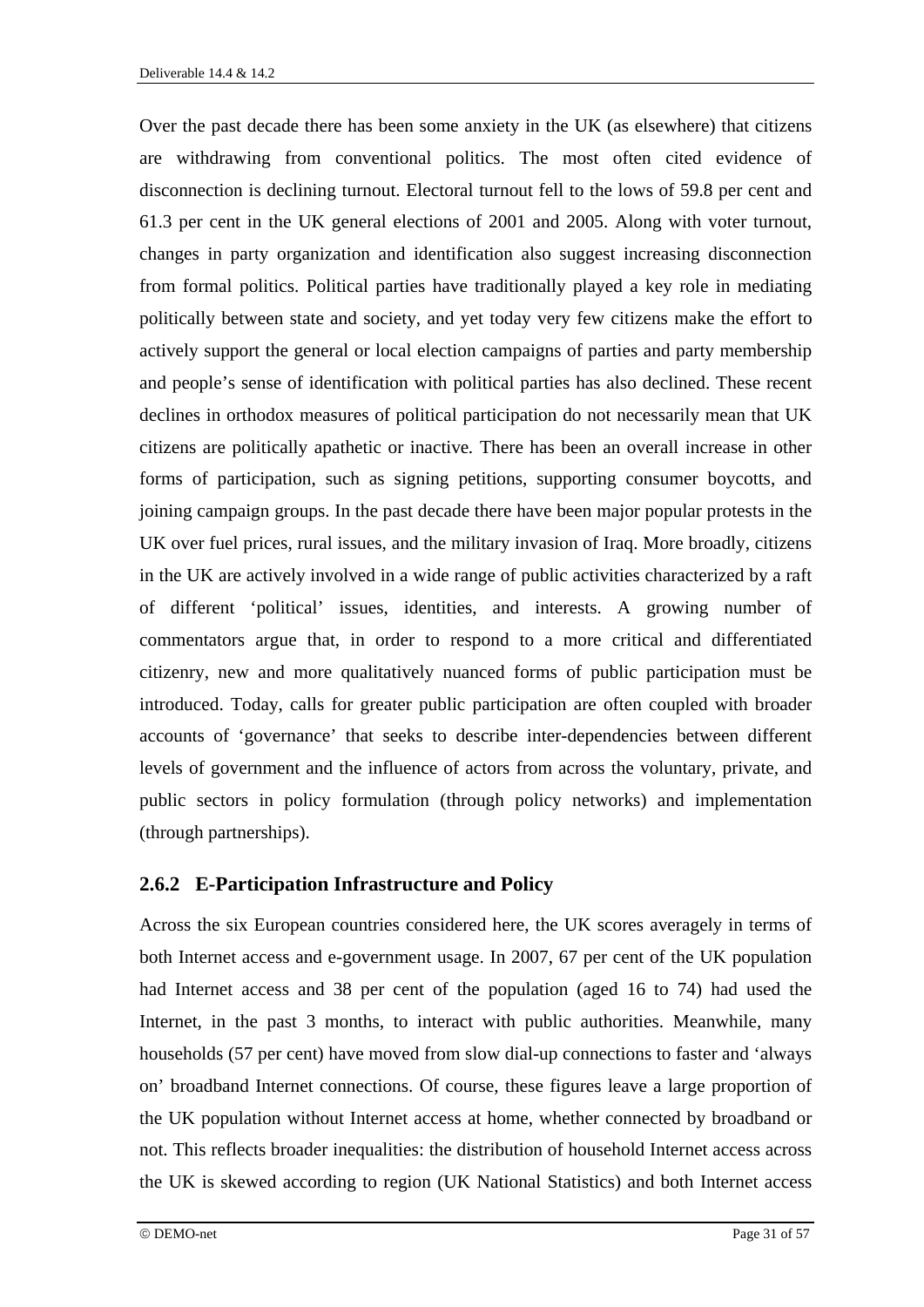and use are stratified by various 'digital divides' in terms of income, education, gender, age, and disability.

The UK government's first detailed policy discussion of e-democracy was a Green Paper published in July 2002: *In the Service of Democracy: a Consultation on the Policy for Electronic Democracy.* (While various e-democracy networks and practices had already been established, earlier policy documents on ICT and government focused on service information and provision and made only superficial references to the potential of ICT to support participation (Needham, 2004). The consultation document discusses edemocracy against the background of various 'challenges to democracy', including, most notably, recent declines in public participation. The government recognized that ICT was not a 'panacea', suggesting only that it 'could', with an active government policy, facilitate participation. Meanwhile, it was made clear that 'e-Democracy should be seen as a complement rather than a replacement of existing structures' (eEnvoy, 2002: 4), and that the aim should be to 'use people's energy and interest in politics to support and enhance the traditional institutions of democracy' (eEnvoy, 2002: 11).

The UK government never returned to the themes set out in the Green Paper in order to develop a clear vision for electronic democracy and a systematic policy for moving towards realizing it. In the case of both e-voting and e-participation, however, the Government has continued to invest in small-scale experimentation. Most e-participation activity has been focused at local level, funded and coordinated through national funding competitions, including, most notably, the Office of the Deputy Prime Minister's National Project for Local e-Democracy (this national project began in July 2004 with a budget of four-million pounds). Under the auspices of this project, an array of software applications and websites were developed, including software for citizen panels, consultations and forums; for petitioning and campaigning; and for citizenship and decision-making games. The independent evaluation reports to these initiatives reported some evidence of positive outcomes and early enthusiasm among users. Many of the projects, though, proved shortlived and those that are still used (e.g., local issues forums, e-petitioning systems, citizen's panels, and blogging software) are usually dependent on a handful of enthusiastic individuals, just as previous e-participation practices had been. The sustainability of e-participation — alongside ongoing issues about the political inclusiveness of e-participation practices, the representativeness of those who participate,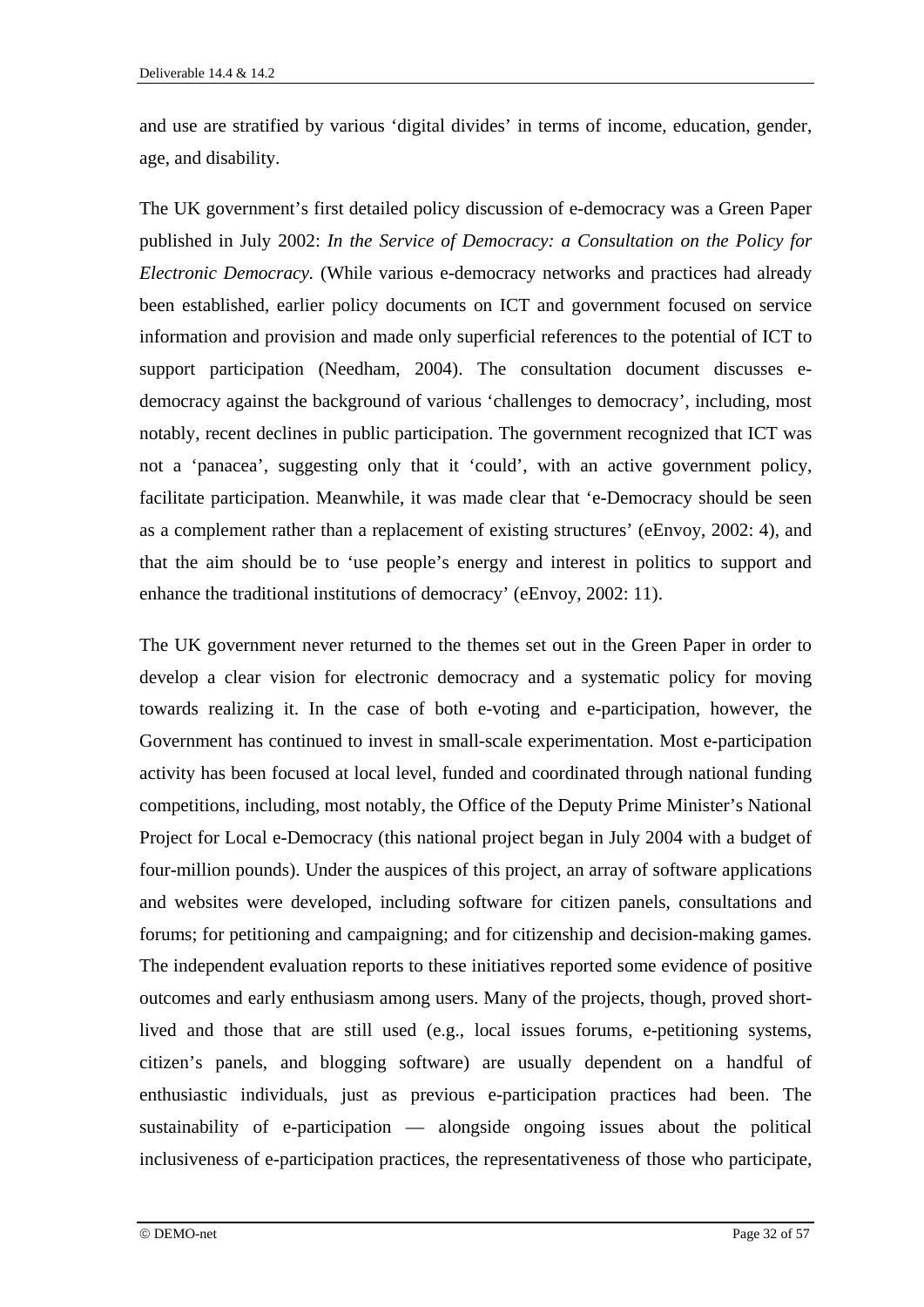and the influence e-participation may have on policy  $-$  is a crucial issue. In 2006, the government established the International Centre of Excellence for Local eDemocracy (www.icele.org) to take forward the work of the National Project for Local eDemocracy. The future of this centre is currently uncertain, however, and it is unclear how local eparticipation policy will develop.

The government's emphasis on small-scale (and more easily controlled) e-participation experiments at local level is explicable in view of the problems government has encountered in undertaking riskier macro public conversations at central government level. Before the publication of *In the Service of Democracy,* central government had hosted large-scale forums on the Downing Street Website and the Citizen Space portal. These forums proved popular, yet they also experienced substantial and embarrassing operational problems (especially surrounding moderation/censorship) (see Wright, 2006a; 2006b; Wright and Street, 2007). The forums were eventually abandoned. Following the Scottish parliament's e-petitions system, the most high profile initiative recently introduced at national level has been the Downing Street's e-petitions system. Meanwhile, politicians are increasingly using blogs and social media as a way to engage with the public. Looking ahead, some of the most interesting developments in national eparticipation policy in the UK may surround Tom Steinberg and Ed May's 'The Power of Information' review published in June 2007.

#### **2.6.3 Civil Society & e-Participation**

Not all or even most e-participation in the UK is initiated from the centre. Very many civil society organizations and groups have used the Internet to stimulate e-participation. This includes the use of various applications and platforms: web forums and chat rooms, social networking tools, blogging and video sites, and wikis. Social movements and protest groups in the UK have moved online, both for recruitment and to organize dispersed members**,** as have various self-help networks, comprised of dispersed citizens with common needs. Existing media organizations, such as the BBC, increasingly make use of interactive features and user-generated content on their websites. Meanwhile, a number of research and advocacy organizations in the UK contribute to the debate on eparticipation and related issues.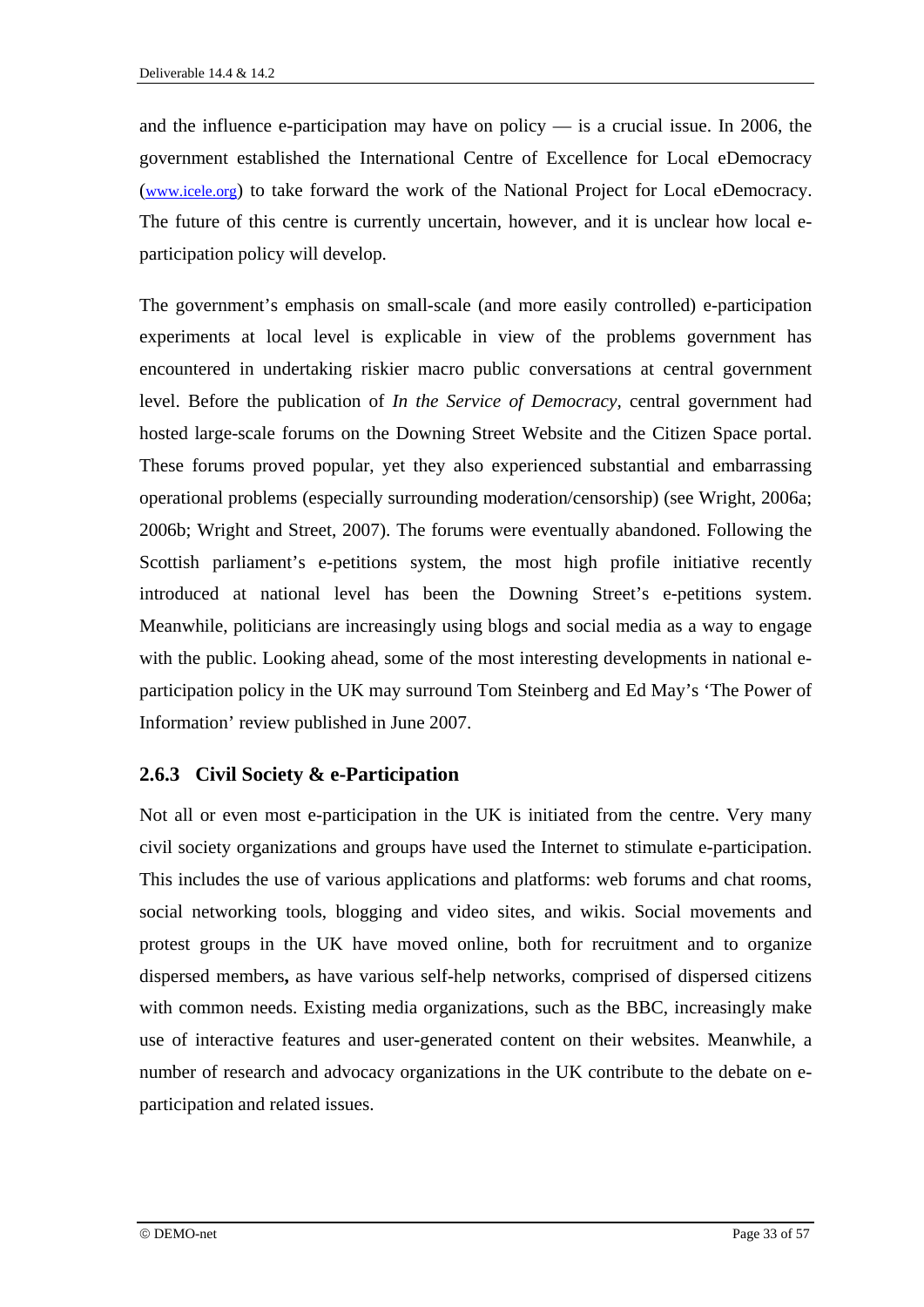Netmums (www.netmums.com) is a good example of a successful (and now relatively longstanding) grassroots e-participation network. It was established to help support the quality of life for mothers with young children by helping them to find their local parent and toddler group, childcare facilities, or playgroup; suggesting somewhere new to take the kids; recommending a good local GP; or helping them to make new friends in their local area. Netmums reports having over 345,000 registered users throughout the UK, spread over a network of local websites. MySociety (a project of the UK-based registered charity, UK Citizens Online Democracy) is responsible for some of the most visible and successful forms of e-participation in the UK. Their projects not only make use of usergenerated content, but also make innovative use of existing sources of data (a process known as 'data mashing'), including information from government organizations. Good examples of MySociety projects include WriteToThem (to help citizens contact elected representatives), TheyWorkForYou (tracks the speeches and activities of Members of Parliament) FixMyStreet (a map based application to enable citizens to alert public authorities about problems that need attention), GroupsNearYou (a map-based application to help people find local community-based groups in their area), and PledgeBank (allows users to set up personal pledges and then encourage other people to sign up to them in order to overcome collective action problems).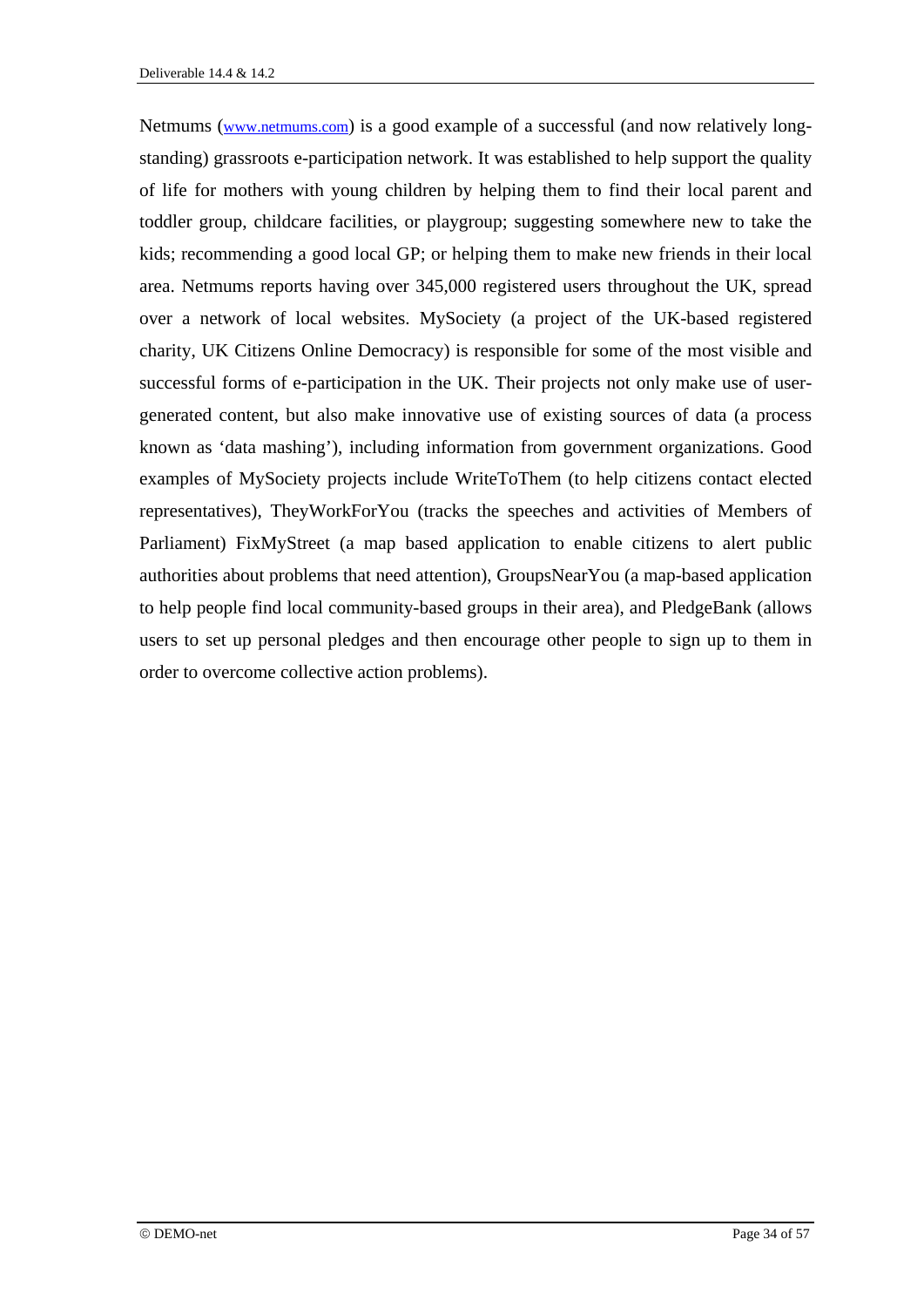# **3 Civil Society and eParticipation**

## **3.1 Civil society case studies**

As is clear from our country studies, the use of new media by civil society movements is rapidly emerging and creates new opportunities and risks for citizens, governments and political systems. This is an evolving field that needs empirical work on concrete cases in regions and countries worldwide. This section will illustrate a number of recent activities that demonstrate the potential significance of grass-roots or ground-up eParticipation.

The concept of "*civil society*" can be defined from several perspectives, but a widely used definition will be helpful for present purposes:

Civil society refers to the arena of un-coerced collective action around shared interests, purposes and values. In theory, its institutional forms are distinct from those of the state, family and market, though in practice, the boundaries between state, civil society, family and market are often complex, blurred and negotiated. Civil society commonly embraces a diversity of spaces, actors and institutional forms, varying in their degree of formality, autonomy and power. Civil societies are often populated by organizations such as registered charities, development non-governmental organizations, community groups, women's organizations, faith-based organizations, professional associations, trades unions, self-help groups, social movements, business associations, coalitions and advocacy group (LSE: What is civil society?).

Civil society is therefore understood as the entirety of voluntary civil and social organizations and institutions, which altogether form the base of a society as opposed to power supported structures of the government and commercial institutions (Schmidt 1995). This notion frames the different concepts which underlie the term of civil society in general.

An important assumption is that the primary characteristics of current democratic societies are fragmentation, diversity, identity and individuation. This has led some theorists and commentators to question what keeps society together. One prominent answer is that 'democratic societies must rely on people with community-oriented skills, who trust one another and who take an interest both in one another and in the welfare of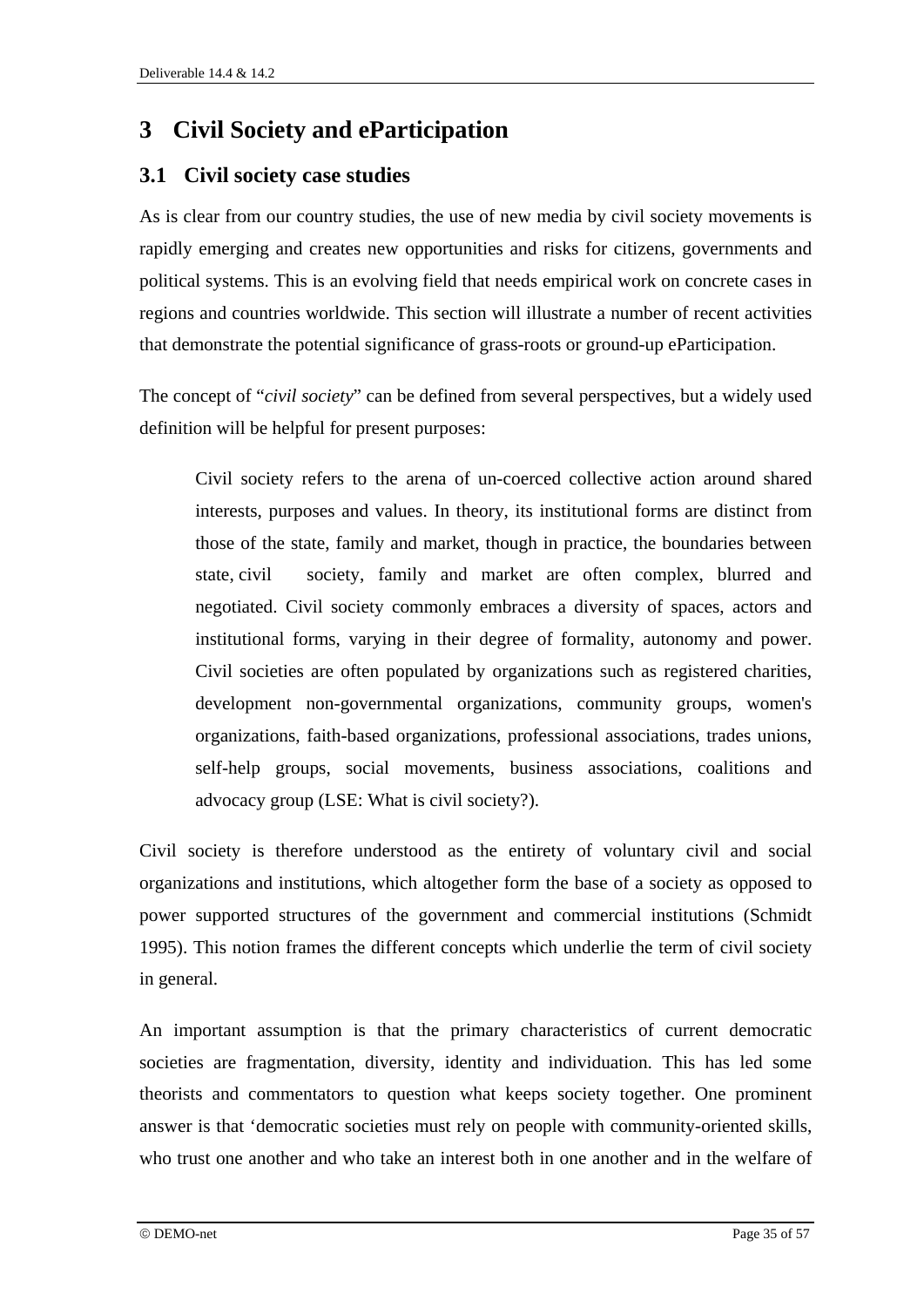the community' (Bertelsmann Foundation 2003, p. 9). A common background of motives and attitudes of the citizen oriented to the common good is necessary: civic-mindedness encourages civic actions. These civic actions open up the social space of a civil society. 'Mutual interest and trust, together with shared goals and a variety of resources, result in commitment and involvement. People must have a sense that they have something at stake; they must become involved in social life in order to be integrated into society and help society cohere. The key to integration is participation' (Bertelsmann Foundation 2003, p. 9). This understanding of civil society, with participation as the key action – using new or old media –, is based on shared values, communication and actions. Following this understanding (e)participation is dependent upon (e)communication.

Macintosh and Whyte present a working definition of eParticipation as 'the use of ICTs to support information provision and 'top down' engagement, i.e. government-led initiatives, or 'ground up' efforts to empower citizens, civil society organizations and other democratically constituted groups to gain the support of their elected representatives. Effective information provision is often seen as a corollary of effective engagement and empowerment' (Macintosh/Whyte 2006, p. 2). In this working definition the addressees of the eParticipation activities of the citizen are their elected representatives. But there are alternative readings of eParticipation, including forms of direct democracy whereby ICTs are used as means to mobilize protest and publish different alternative opinions, aims and solutions to those offered by the existing political and mass media systems. The underlying idea is to create a new counter-public beyond that which is imagined, shaped and addressed by the mass media. This strategy is available to established civil society groups like Oxfam, GreenPeace and Attac, as well as by ad hoc protests (Metzges 2007).

These two concepts – representative and direct democracy - have been discussed since the 1970s, as government-driven citizen participation in decision-making became more widespread (v. Alemann 1975). Some forms of participation (city planning, urban development, traffic planning etc.) came to be classified as 'formal participation', because the means, procedures, actors and roles were prescribed by formal code, while other forms of informal participation, involving grass-roots such as campaigning and protest, existed as a counter-political sphere. These protest actions were directed both towards the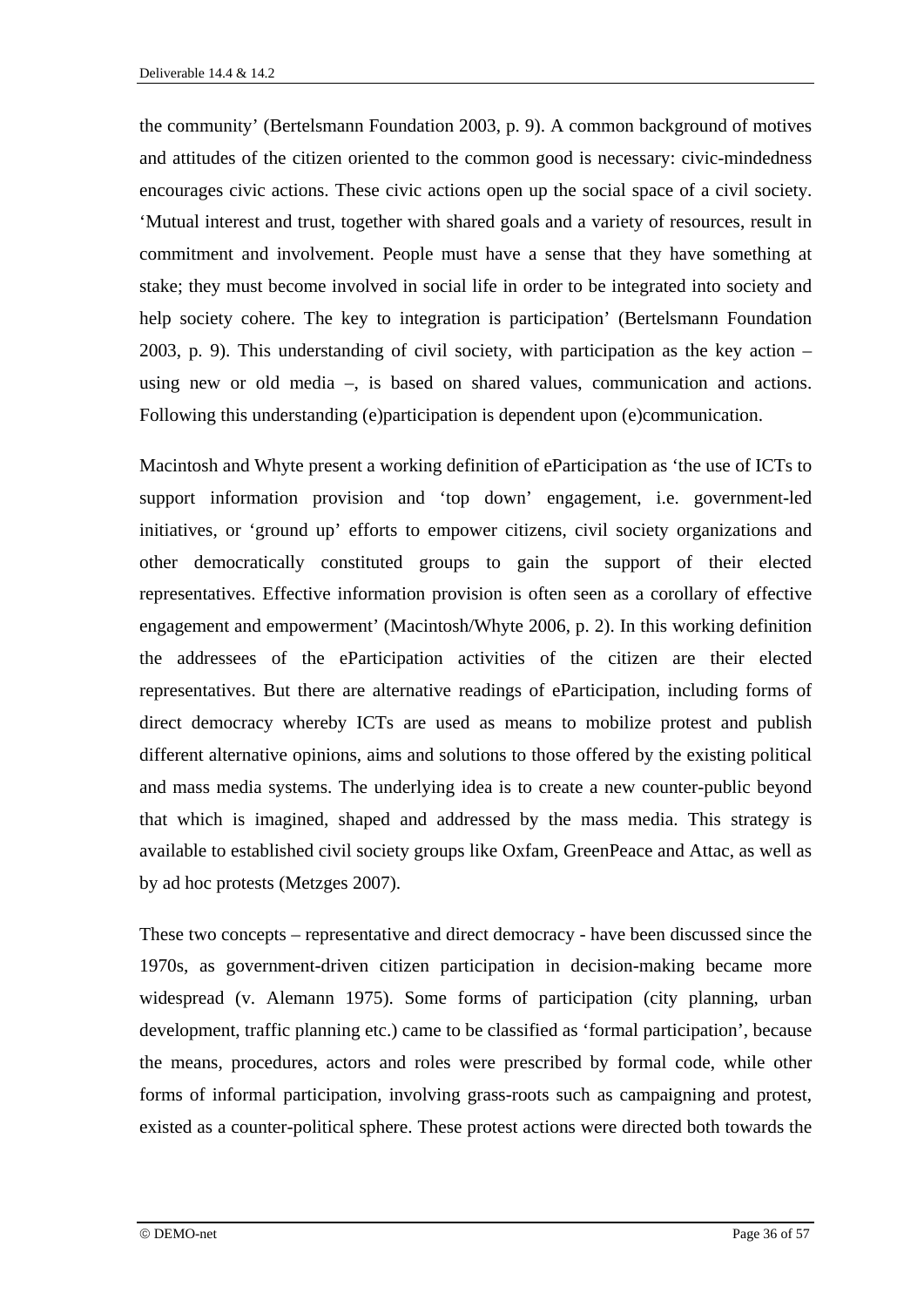representative political system and the mass media system as well as towards interested citizens and organizations.

The formal and informal participation activities in several European countries in the 1970s and 1980s produced several new formats of participation like future workshops, mediations, citizen forums, public hearings, roundtables, deliberative polls etc. These face-to-face formats required the local presence of active citizens. The emergence of widespread access to ICTs changed this dramatically. The role of time and space changed and collective action strategies were adjusted to the new possibilities that ICTs opened up. Additionally, new formats of eParticipation were invented, such as online-petitions, online-dialogues, citizen wikis, political blogs, social bookmarking, web campaigning, candidate watch etc. Many have come into their own with the advent of Web 2.0 social software. In order to organise internally, represent communities and constituencies and publicise their causes, civil society actors are dependent upon modern information and communication media (Rucht 1994). The existence of a broad array of interactive, increasingly mobile internet tools and features, encourages the thesis, that 'the Internet has certainly reactivated the grass-roots of an egalitarian public of writers and readers' (Habermas 2006). Civil society seems to benefit from the Internet insofar as they establish new forms of public participation in which all topics and players that remain unheard in the established public arenas and the mass media, get a chance of a public hearing. Because of the comparatively low start-up and operational costs even informal initiative groups, which have rarely achieved mass-mediated publicity because of limited staff appropriations and capital, find it possible to reach interested people. Because of their interactivity and non-hierarchic, global structures, Internet applications take advantage of the networked structures and decentralized information and communication means of much of civil society.

Scholars such as Beck (2002) and Castells (2000) therefore assume that not only do affordances for a more flexible and global networking in economy, policy, and culture emanate from new electronic media, but that they create the precondition for civil society to become more politically relevant. Partially valid though this belief is, it is oversimplistic; we need also to monitor and understand the negative social consequences of tools, techniques, applications and conventions intended to give voice to sections of the public beyond the institutional framework of official politics. There are critical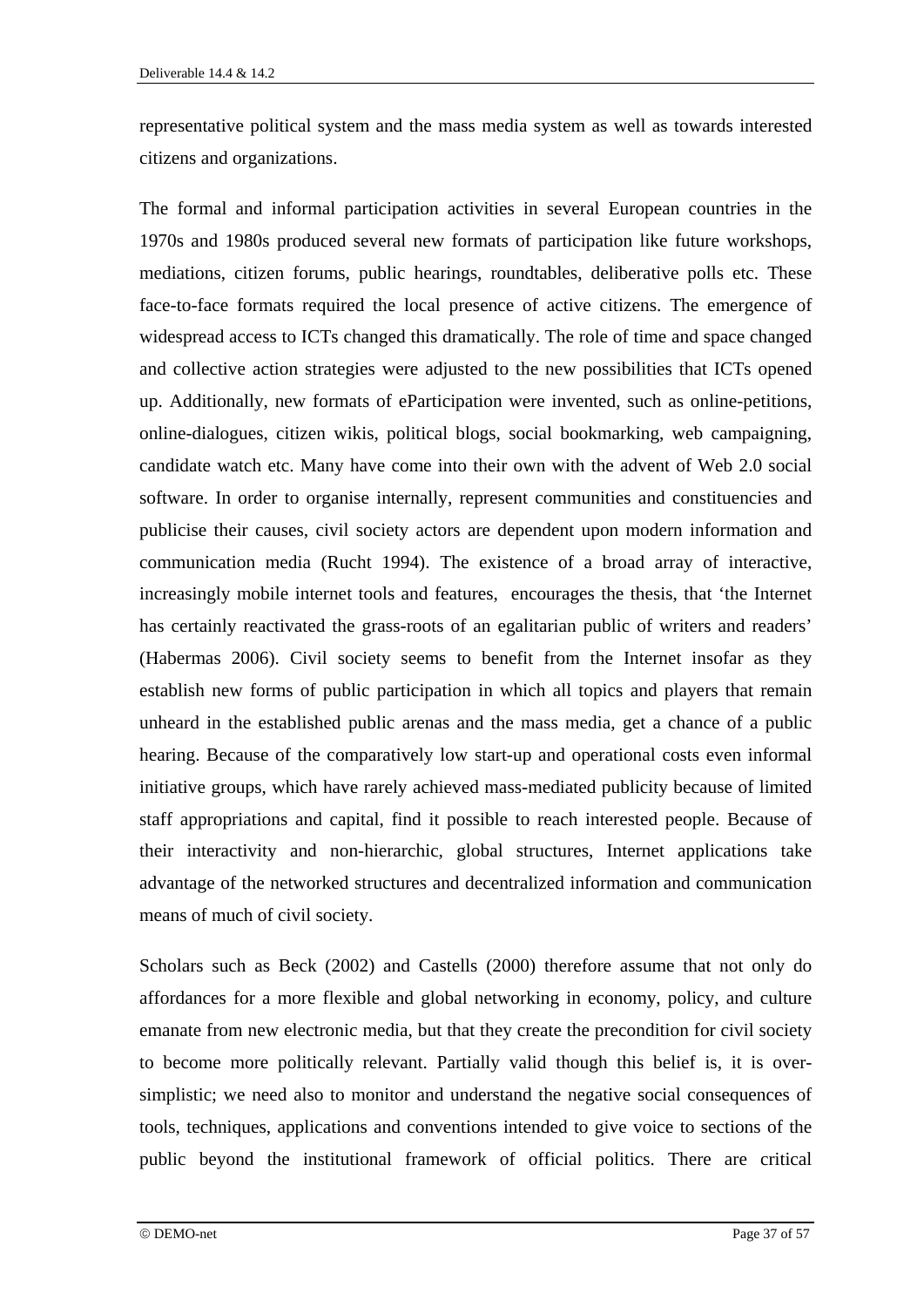considerations regarding fraud, defamation, fragmentation, segmentation and new hegemonic discourses that can be promoted by some sections of civil society (Offe 2003). With this in mind, we present a series of short case studies.

#### **3.1.1 'Our city'**

In the city of Bergen the story begins in 2005 with the city council negotiating a contractual agreement with the multinational company, Clear Channel, to supply advertisement-financed street furniture and public facilities. At this point in time Clear Channel already held legal contracts for street furniture and advertising concessions in 25 Norwegian cities, in addition to the Norwegian National Railway, Oslo's Gardermoen Airport and numerous shopping centres. In Bergen, the contractual agreement included setting up and maintaining 900 bus shelters, 10 so-called SmartBike stations and three public restrooms in the city centre, in exchange for setting up 490 advertising displays. The contract was to be valid for 15 years.

Many people were against leasing public space to private interests as a matter of principle. Others were aghast at how the massive increase in advertising would change the historic look of the city. Clear Channel's reputation and sheer American-ness motivated others to rally against the company. So, a strong mobilization developed against the contract, and an online activist group was established to prevent its ratification: *Byen Vår* (literally translated 'Our City'). This *ad hoc* and loosely organized network managed to unite an incredibly diverse group of people in opposition. Their web site 'Bergen vs. Clear Channel' was simply designed, precisely because its makers wanted it to have a wide appeal and to seem as though it arose from the grassroots of society. The contents functioned to bring people together, in the sense that no information was presented that would offend any group.

Byen Vår used a wide range of information and communication technologies in its mobilization against the contract between Clear Channel and Bergen Municipality. At the very beginning of its activism the group established a blog; they had an online signature campaign; and, perhaps most importantly, they had an email list. This was set up by a student and launched on the University of Bergen's server. The email list gave a rapid flow of information, a flat structure and a feeling of being among like-minded. From here the core group of activists could figure out who knows what person, who is best suited to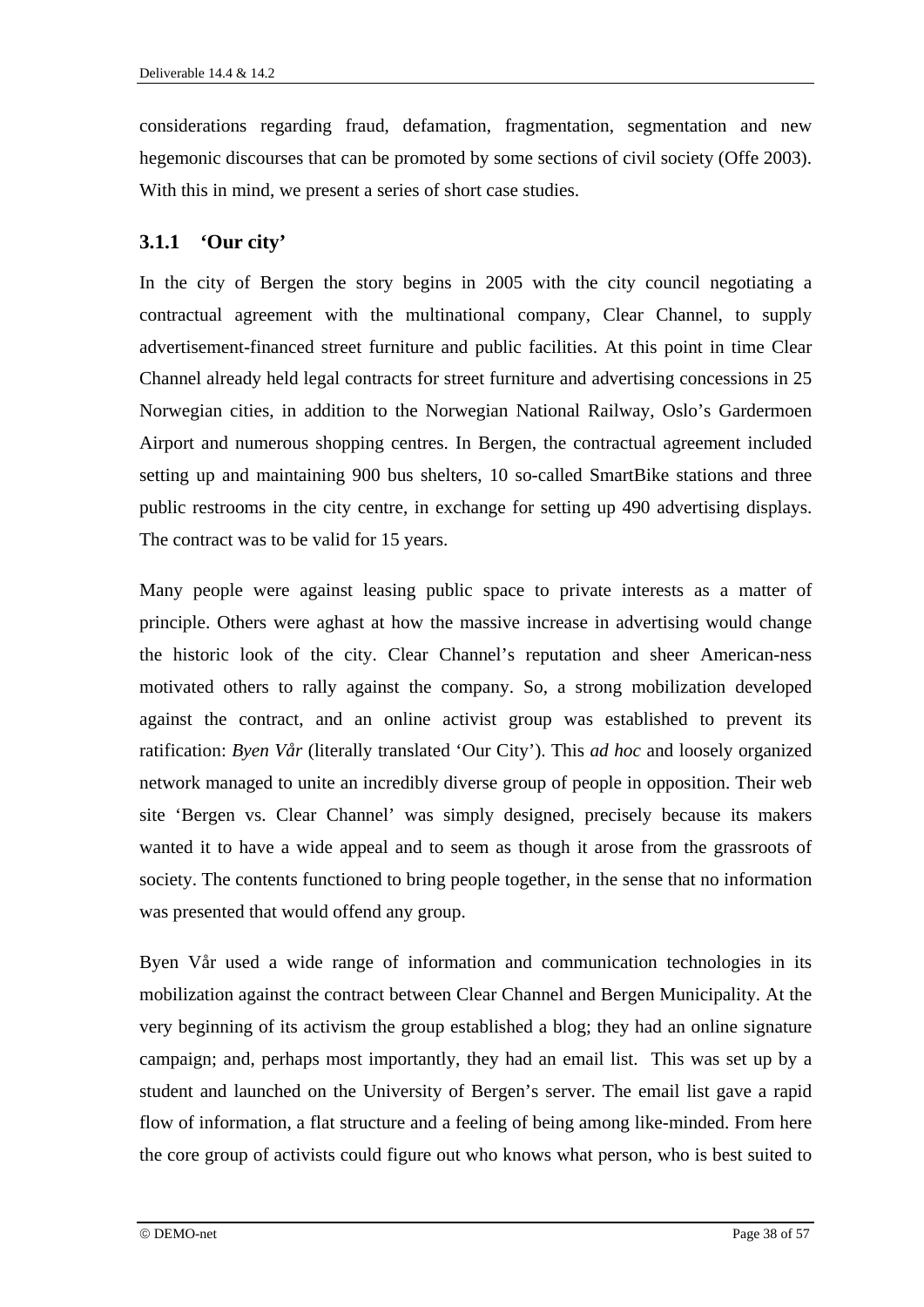influence this or that group, mobilize and delegate concrete tasks and responsibilities. The time and the tempo of communication made the list a very effective information channel. There was no need to arrange meetings, for whenever one had time, one could present impromptu arguments or send out messages about things that needed to be done. The email list recorded activity at all hours of the day and night. The email list also offered a kind of flexibility that allowed participation by people who otherwise would have difficulty in attending fixed meetings. It was an easy group to join and become part of.

Bergen's activist community pulled together a powerful protest campaign and the mobilization was successful from their perspective. In October 24 2005, the city council reversed its position and voted against the contract. Bergen became the first Norwegian city to refuse advertisement financed street furniture and public facilities. The group worked to achieve a specific goal and when the goal was achieved the network fell apart. Meanwhile, the email list technology can help Byen Vår function as a 'sleeping cell', which, if necessary, can quickly mobilize again.

*Extract from:* Strømsnes, Kristin & Christensen, Dag Arne (2008) The Activist Group 'Byen Vår' and the use of ICT in the Mobilization against Advertisement-Financed Public Furnishings in Bergen Paper presented at the Demo-Net workshop on Empowerment and e-Participation in Civil Society: Local, National and International Implications, Örebro University, Sweden, May 9- 10th 2008

#### **3.1.2 Beppe Grillo and his Friends**

In Carlo Collodi's classic children tale, *The Adventures of Pinocchio,* a talking cricket (*grillo* in Italian) is killed by Pinocchio for trying to impart wisdom to the wooden-headed marionette. In the contemporary Italian media landscape there is another controversial cricket, Beppe Grillo, one of the most popular and controversial stand-up comedians that has ever appeared on Italian television. Grillo began his career at the end of the 1970s and by the early 1980s high audience ratings and critical acclaim made him a national celebrity. Towards the end of the decade he began criticising prominent Italian politicians and big corporations for corrupt practices. Because of mounting pressure of politicians and advertisers against Grillo's satire, TV producers stopped inviting him on their shows.

In recent times, Grillo has been able to transform himself from a popular television comedian into an even more popular blogger. By criticizing the lack of transparency,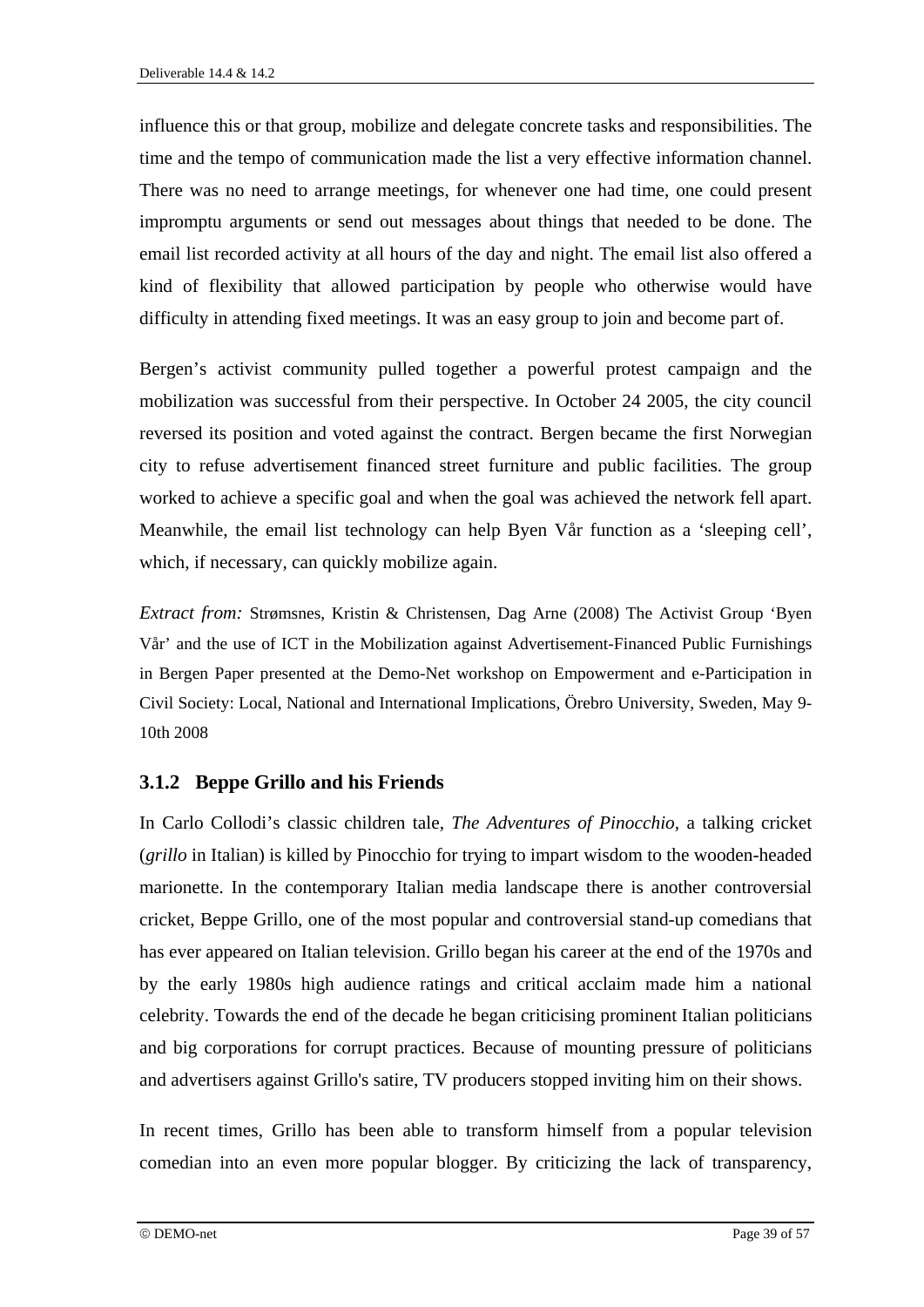accountability and representativeness in Italian politics, Beppegrillo.it has become the number one Italian blog scoring over 1,300 comments per post. However, Beppegrillo.it is more than simply a blog, it functions as an electronic beacon whose signals manage to attract on its virtual shores an otherwise fragmented and geographically dispersed public. The Meetup.com group category 'Friends of Beppe Grillo' has around 66,000 members, themselves organised in 478 groups located in 347 cities in 25 different countries. This technology facilitates people with similar interests finding each other *online*, so that they can get together or "meet up" *offline*, bringing about a new type of hybrid people and technology-based phenomenon, which may be classified as an *e2f* (electronic to face) community. The Beppe Grillo friendship groups have organised more than 8000 meetings, and is slowly shaping up into a self-aware international committed network of political activists capable of organising itself beyond geographical boundaries, independently from the blog.

Beppegrillo.it has organized a number of grassroots campaigns, but two stand out for their success in engaging the public: *Parlamento Pulito* (Clean up the Parliament) and *Le Primarie dei Cittadini* (Citizen Primaries). Clean-up the Parliament aimed to inform the Italian public of a simple but rarely discussed fact: that within the Italian parliament there are several *Deputati* and *Senatori* who although have been convicted by the courts are still allowed to represent their constituents. The ultimate aim of the initiative was to protest against the lack of an adequate legislation for preventing such corruption. In *Citizen Primaries* the campaigners used beppegrillo.it as a platform from where to stir up a political debate among politicians and citizens on topics that according to Grillo, his staff, and his readers, should be at the core of the political programme of Prodi's coalition at the 2006 election. Its goal was to produce a new programme (from below) of political and social reforms that would reflect more adequately the people's needs.

Beppegrillo.it provides a powerful illustration of how civic-minded people with limited access to mainstream media, but who are equipped with a strong sense of civicengagement, a history of integrity and who are willing to support others, can indeed harness the power of the web to promote innovative modes of political participation and political representation. In a country like Italy, where politicians control both media and government, Beppegrillo.it can be seen as an archetype, a model of a new type of civic engagement that has the potential to reform Italian politics. Facilitated by a direct link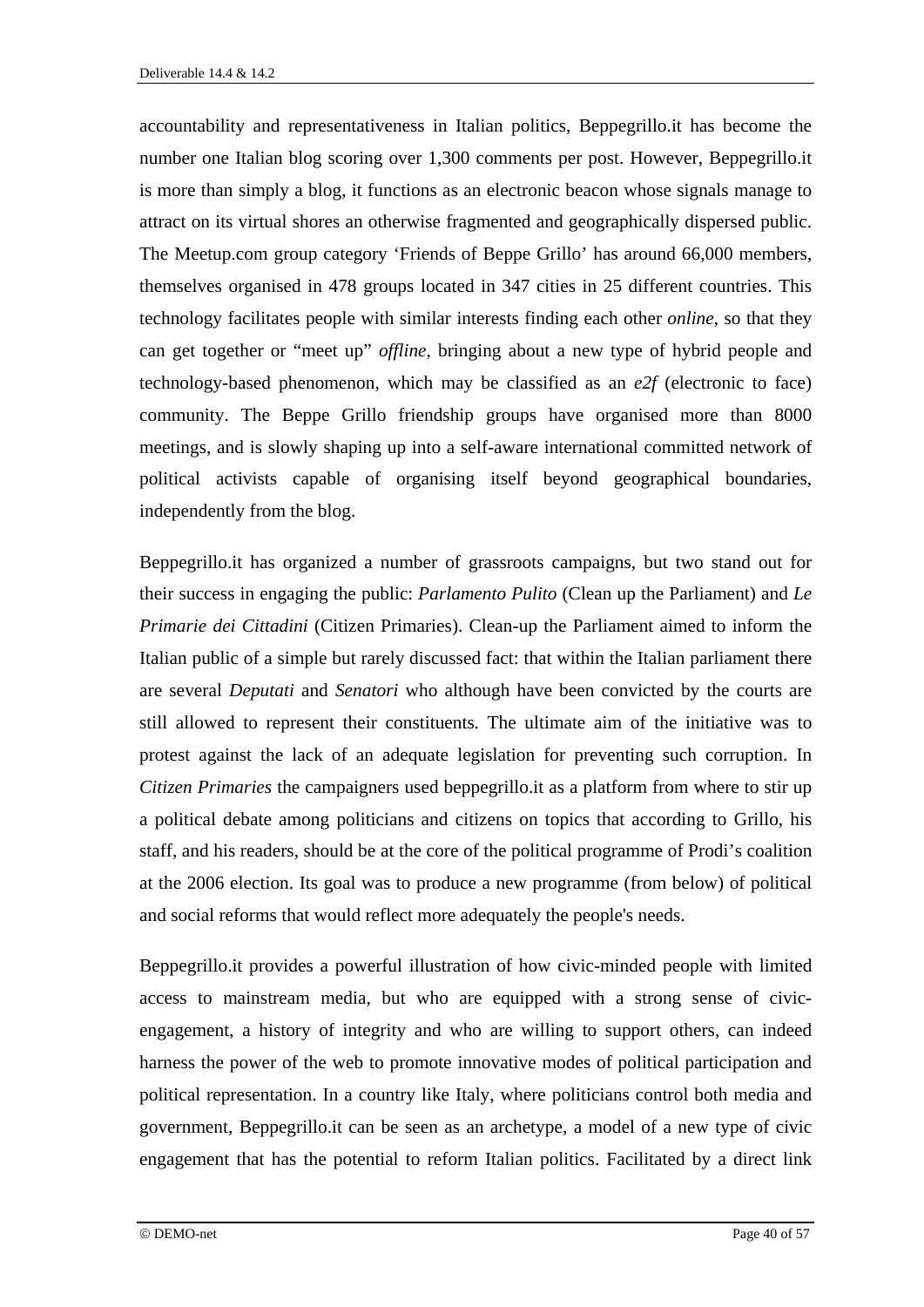with the online social networking portal Meetup.com the blog offer a first point of call for people who are looking to engage both online and off in fight against the monopoly grip on truth exercised by politically-biased media.

*Extract from:* Navarria, Giovanni (2008) *Transparancy, Accountability and Representativeness in the Age of Blogging: The Complex Case of beppegrillo.it.* Paper presented at the Demo-Net workshop on Empowerment and e-Participation in Civil Society: Local, National and International Implications, Örebro University, Sweden, May 9-10th 2008

#### **3.1.3 'Feministing'**

Blogs by women, about women, or presenting women's issues are growing in numbers. Like most blogs, they vary in subject matter, degree of activity, and target audience. Nonetheless, these blogs share a common purpose — to provide a living forum for women's issues. As one of the most visited feminist blogs on the Internet and recent winner of the 2007 Bloggers Choice Award for Best Political Blog, Feministing (www.feministing.com) stands at the epicenter of debates around the politics of online activism and third-wave feminism.

Taking on such topics as mainstream TV and movies, Feministing.com serves as a conduit of third-wave feminist activism, targeting a young, progressive audience. On Feministing, everything is up for debate: the mainstream, the grassroots, the academic, the pop culture—all are represented and critiqued on the blog.

Many posts on Feministing critique the mainstream media's perpetuation of gender stereotypes and, in particular, the pervasive hypersexualization of women. Recently, Feministing bloggers linked to an article in Britain's *Daily Mail* which featured a male reporter's account of 'being female' for a day, which he achieved by shaving his legs, talking about relationships, buying women's magazines, and cleaning his house. 'So did Michelson take a pay cut and endure street harassment? Balance work and family?' Valenti asks. 'I'm a woman, and if my life was composed of that inane bullshit, I'd kill someone,' writes a commenter.

In addition to its blogroll, the site features sidebars which provide myriad links to sources of information and news about women and feminism. The sidebar displays a list of progressively-minded, if not explicitly feminist blogs, ranging from more established players like Racewire, an offshoot of *Colorlines* magazine, and Margaret Cho, the famed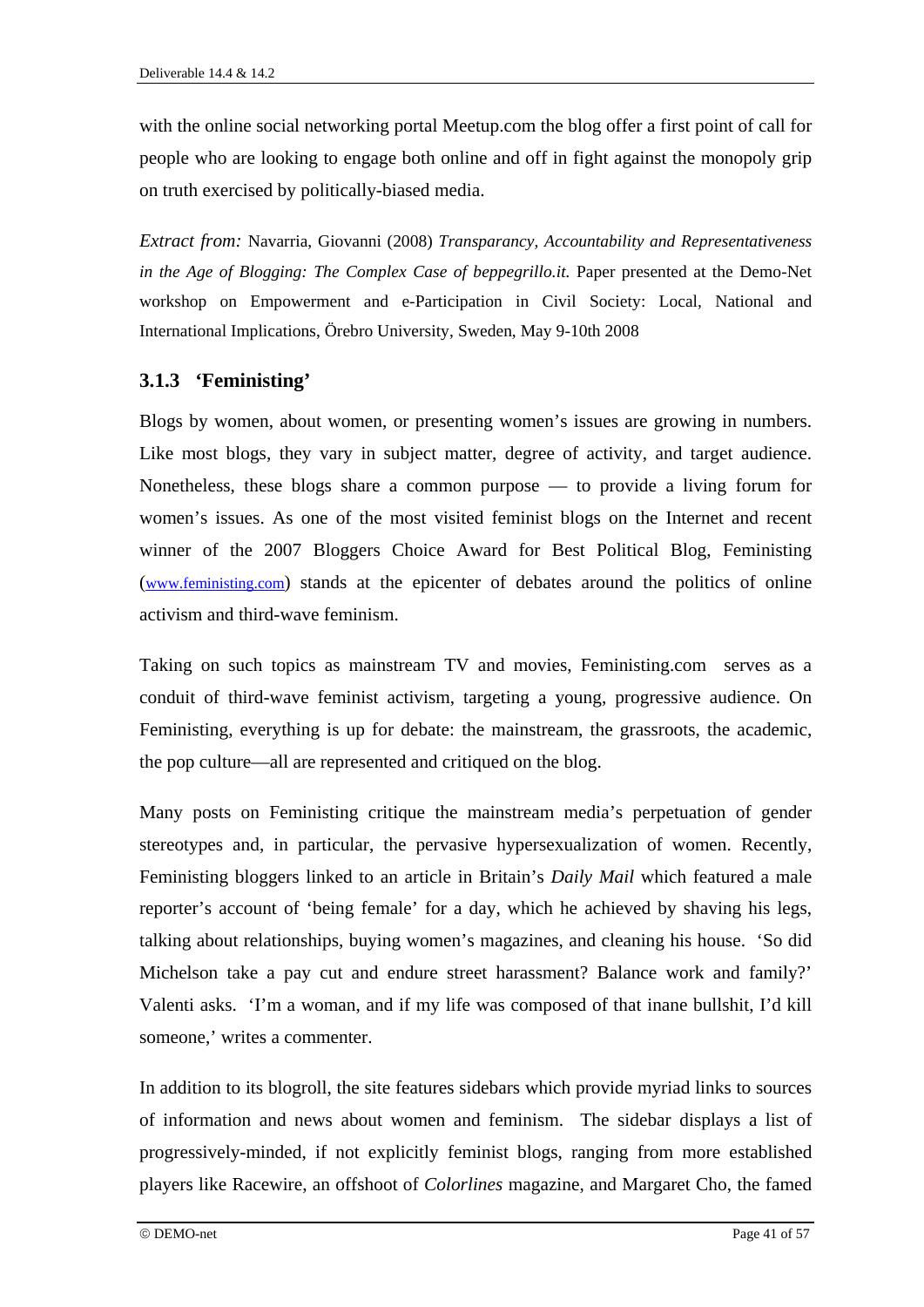feminist comedienne, to grassroots projects like Tennessee Guerilla Women. Feministing's sidebar also includes a list of news sources, once again running the gamut from the relatively well-known – Ms. Magazine, UN Women Watch – to the edgier or more politically radical like Alternet.org and Bitch Magazine. Other categories of links include women's organizations, violence against women, work, legal organizations, reproductive rights, international, political, and women's studies programs. Notably, Feministing seems to make a conscious effort to include widely varying types of blogs, news sources, and organizations, mirroring the site's commitment to all types of news and analysis.

To date, the Feministing blog receives about 100,000 unique visitors per month. Perhaps Feministing will not elect a candidate or push specific legislation, but will instead result in longer-term fundamental changes in how political discourse and activism is carried out and communicated. Interactive sites like Feministing contribute to a broader shift in the way we view media and our role in its production and consumption.

*Extract from:* Jessica Mowles (2008) *Framing Issues, Fomenting Change, 'Feministing': A Contemporary Feminist Blog in the Landscape of Online Political Activism*. Paper presented at the Demo-net workshop on Empowerment and e-Participation in Civil Society: Local, National and International Implications, Örebro University, Sweden, May 9-10th 2008.

#### **3.1.4 'Extreme right e-campaigning: the case of the Anti-Islam Campaign in Germany'**

The fact that a number of civil society activists undermine the foundations of a democratic public such as the mutual respect and dignity of man is not in the central focus of discussions about eParticipation and civil society, but it should be recognized as a significant risk. The Internet is used by the extreme right in Germany as an infrastructure to mobilize resources. It is seen as quick, cheap and clean; Web 2.0 tools can be easily used by each user to generate hate content. With few active participants in their own forums, racist groups have tried to influence the agenda setting and the discussion process by setting agendas and framing issues on other sites. This tactic was already formulated by the US-American Neonazi John Milton Kleim Jr for the USENET forums: 'do not ever post messages which support illegal acts or activities, avoid discussions with the political enemy, use simple sentences and repeat the simple messages. As a strategy of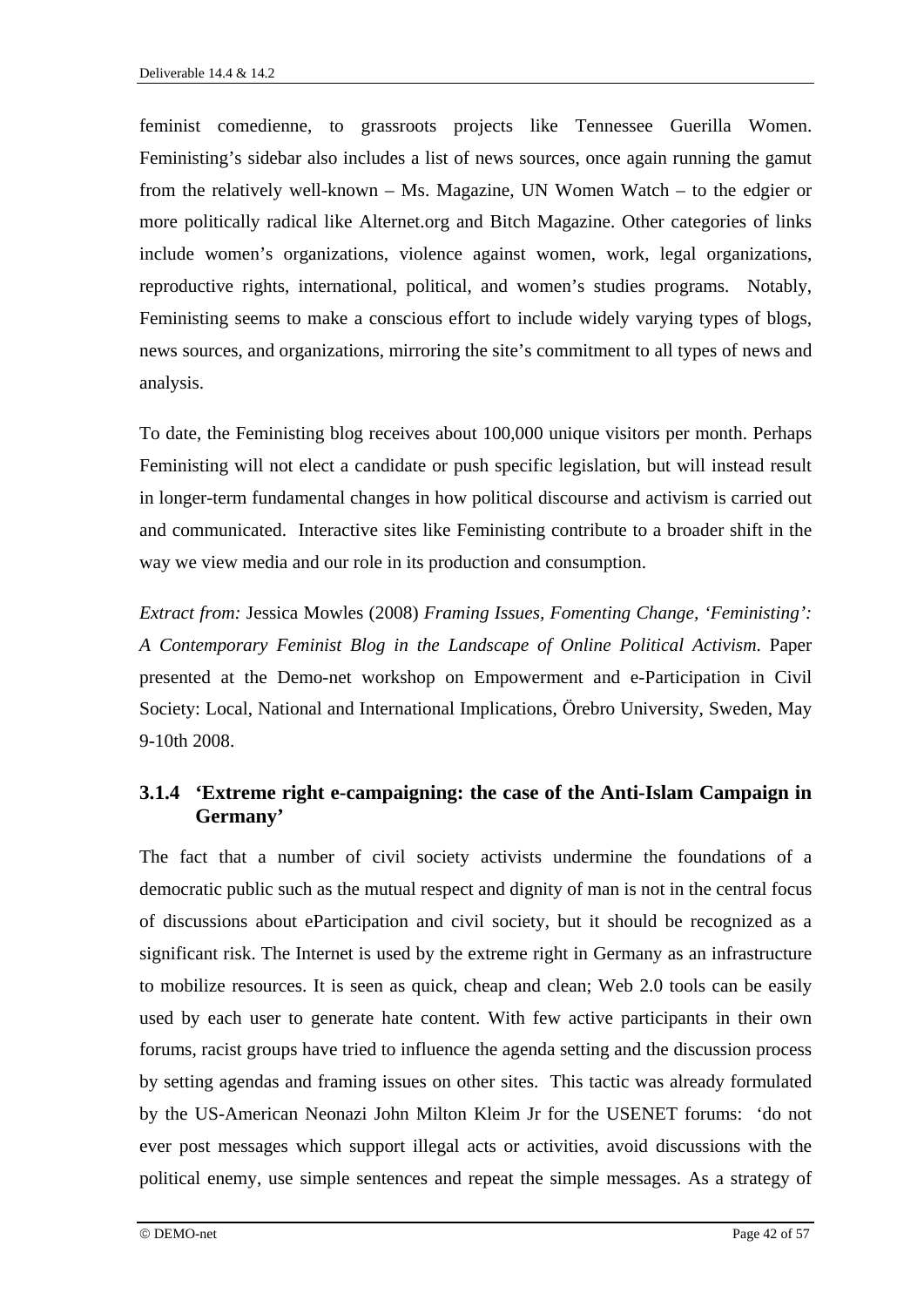de-legitimization do not exchange arguments but mock upon the political opinions of others. Contact all those who affirmed your position in a forum via e-mail to integrate them in your network of sympathizers'.

Busch's analysis of the Blog "Politically Incorrect" shows how nearly all activities are aimed at denigrating Islam and its believers. Another example is Studi-VZ, a social network in Germany, usually used by students.

*Extract from:* Christoph Busch (2008): Rechtsradikales eCampaigning am Beispiel der Anti-Islam-Kampagne. Paper accepted for the Workshop: Elektronische Wahlen, elektronische Teilhabe, Societyware. Informatik 2008 8. – 13. 9. 2008 München.

#### **3.1.5 'Voi siete qui'**

During the 2006 general elections campaign, the association Democrazia elettronica e partecipazione pubblica (DEEP - Electronic Democracy and Public Participation) promoted the "Voisietequi" project (www.voisietequi.it). It offers an online political selfprofiling service in which users fill in a questionnaire about their political preferences related to a set of political issues selected from key themes in the national campaign. Based on a comparison with the official positions of the parties, the questionnaire allows users to 'measure' their proximity/distance from the various parties within the given political space, by means of a visualization of their personal position on a graph used in the social sciences (the Multi Dimensional Scaling - MDS technique). The main novelties of this project compared to other services of political profiling on the market are a) that it is managed cooperatively, with participation by individual citizens; b) that the citizens' profiles are not commercialized; c) that the questionnaire is linked to a means whereby respondents can debate their resulting profiles.

In the 2006 general elections the parties' positions on 25 issues were defined on the basis of nearly 1.000 sources, ranging from the electoral programs to the leaders' public speeches. 730,000 users filled in the test and "Voisietequi" became a success story of edemocracy at national level. The experiment obtained a high resonance mainly thanks to the spread of mouth, but also because of the wide coverage offered by the mass media.

The 2008 edition, produced in anticipation of a future general election, proposed a modified questionnaire and new digital tools aimed to extend the role of participants.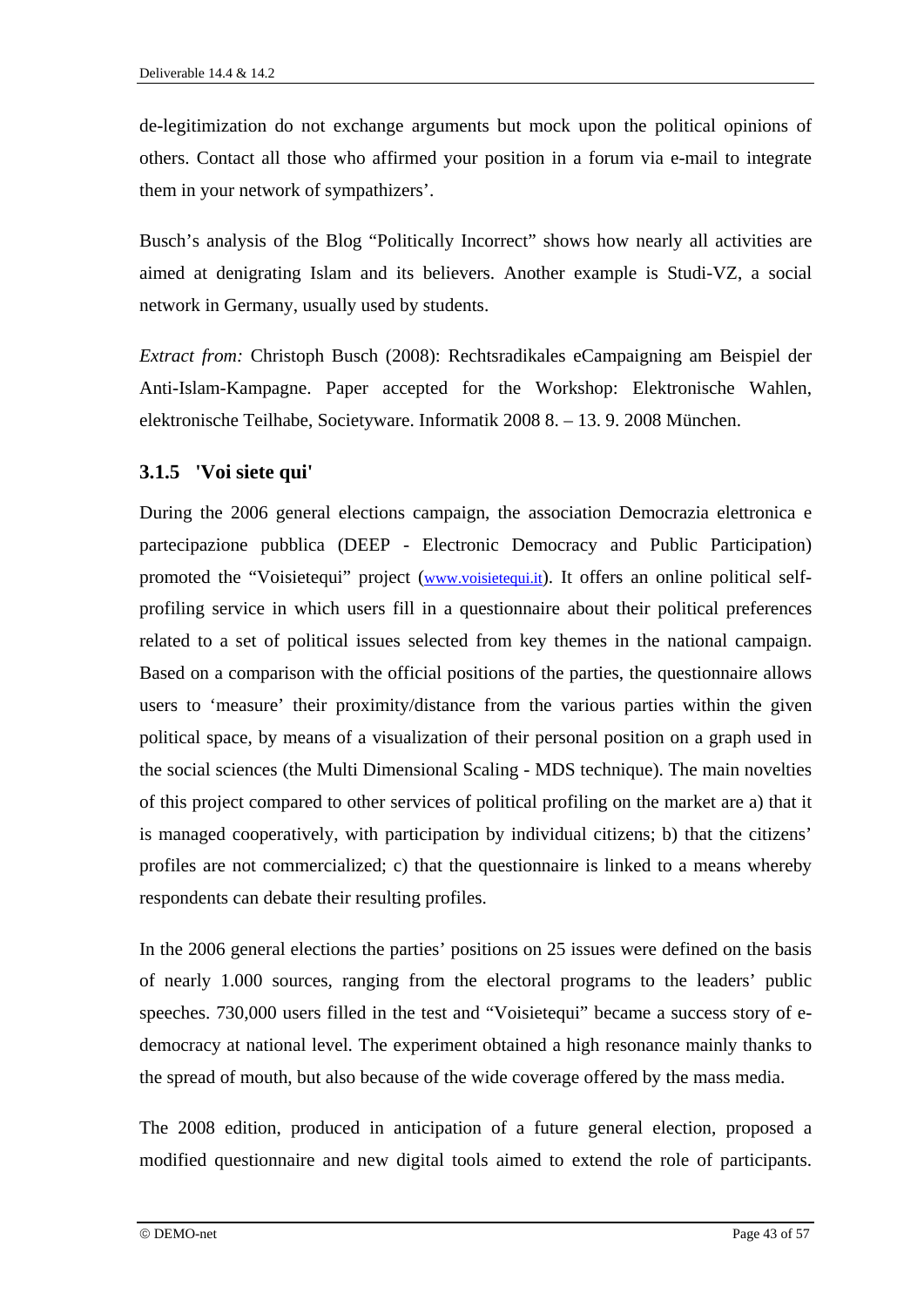During a first stage (22 February-14 March), the users could choose the political issues they thought that were more important (users proposed and voted the issues, in order to provide a ranking; on this basis an editorial board picked up 25 questions). At the same time there was a mailing list opened to discuss the hot political issues emerging in the ongoing campaigning. In the second stage (14 March- 24 March), the selected questions were sent to the political parties, which were invited to provide their positions on the issues. During the third period (24 March-14 April), citizens may filled in the questionnaire. Despite being online fewer days compared to the first edition (14 days against 21), in 2008 about 800.000 people completed the online form.

The communication style adopted was playful and ironic: "Got lost in the electoral campaign? ORIENTATE YOURSELF!". "Voisietequi" presented itself as a *game,* having the goal of both inform and building relationships. Through the flow of user profiles created by the e-mail exchanges, it started an online process of comparison between participants who discussed the results, the pertinence of the questions, proximities and distances not foreseen or apparently incongruent with her/his-own self perception.

Analyzing the discussions triggered by "Voisietequi" on forums, mailing lists and blogs, it emerges that people had several reasons for using it. Some users found a confirmation of their political positions; others came to realize their distance from the party they previously perceived as the closest to their own views. In further cases, users appeared surprised to discover that they were close to the positions of parties less visible on the mass media (national press and TVs).

*Extract from:* Anna Carola Freschi, Luca Raffini, Michela Balocchi (2008), *What kind of grassroots e-participation? The uneasy demand of a new politics in Italy: between continuity and innovation*, Paper presented at the Demo-Net workshop on Empowerment and e-Participation in Civil Society: Local, National and International Implications, Örebro University, Sweden, May  $9-10^{th}$  2008.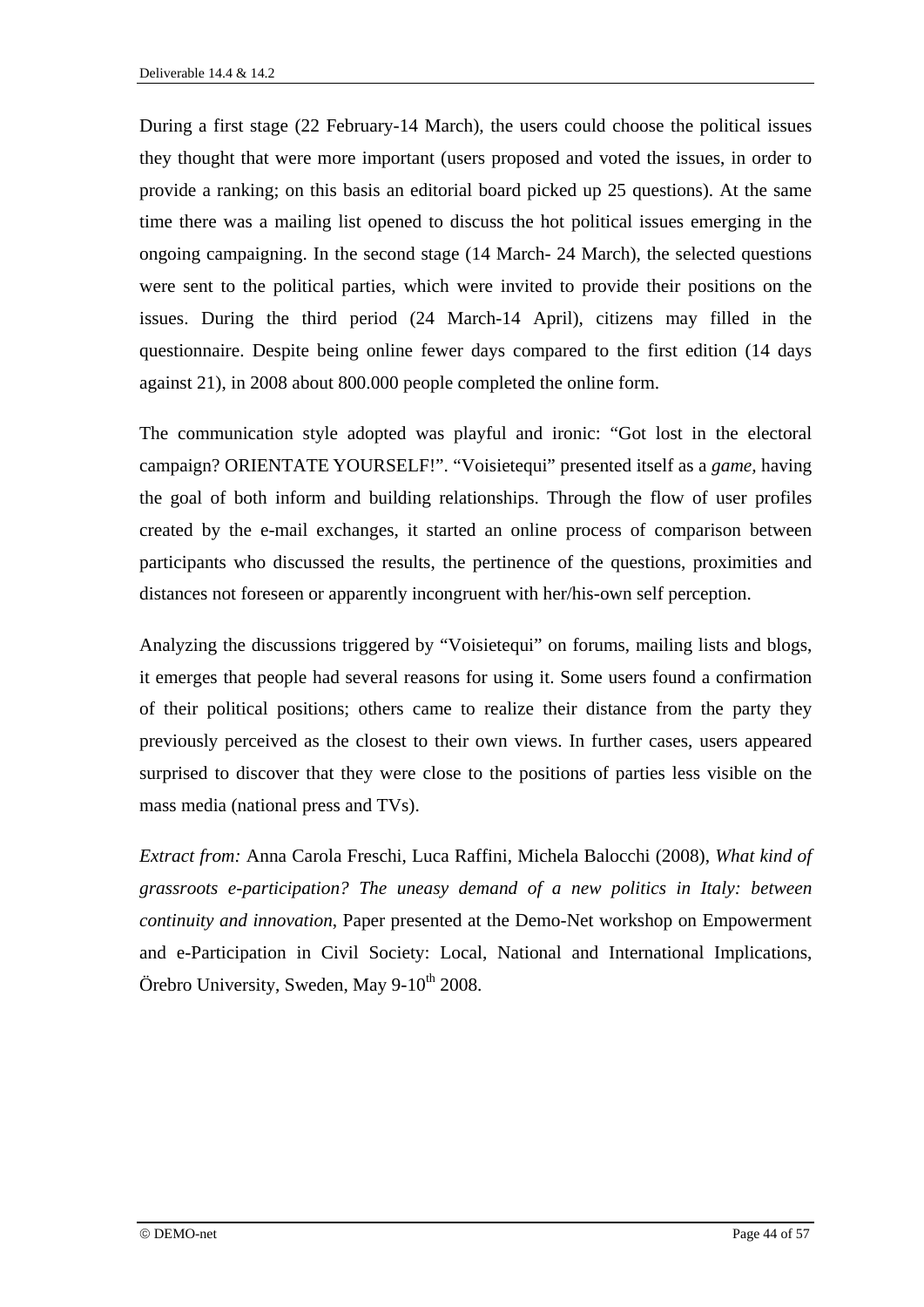# **4 Comparative Considerations and Conclusions**

## **4.1 The policy field of eParticipation: between strategy and practice**

A premise of this booklet is that eParticipation is increasingly coming to constitute a new field of public policy, at local, national and European level, as well as at the global level. The analysis of a public policy domain requires the identification of the main traits of the *policy arena*: its main actors (their orientations, their goals and expectations and visions), the structure of opportunities and constrains to be faced with reference to the goals of the different involved/implied actors, embedded in different social and political (institutional) contexts; and the dynamics of the relationships among the policy's actors. Such an analysis requires us to identify the stakeholders in eParticipation, as well as the issues at stake in the specific arena, the dynamics of the arena, and its outcomes. Furthermore, such a study entails analysis of the *means* adopted as a result of the negotiations, mediations and elaborations made within the policy arena, and analysis of the *implementation* and *effects* (in the short and medium terms) of policy actions. This is a complex research task, best undertaken by a network of researchers in several countries.

Approaching the analysis of eParticipation strategies and implementation is complicated by the presence of technological and cultural innovations, which imply different visions and practices in the way the citizens are involved in the policy making process, within the frame of representative democracy. It may be useful to distinguish between two aspects of studying eParticipation from a policy analysis perspective: *strategy* and *practice.* In the former case, the focus is on visions and related institutional techniques of defining and realising eParticipation, as a field of policy in itself. From the perspective of practice, eParticipation is the tool of specific decision making processes (e.g. environment, education, infrastructure, urban planning, cohesion, unemployment, social policy, etc.) and therefore the research focuses on the specific results of the adopted instruments. The available literature offers valuable material for analyses of eParticipation practices<sup>11</sup> often revealing the difficulties associated with attempts to widen the forms of citizen participation within the institutional arena -, but at the strategic level eParticipation policy remains largely under-explored. Demo-net researchers (WP 13.3) have already proposed a quite sophisticated model of multilayered evaluation of eParticipation, focused on

**<sup>11</sup>** The reader can find a detailed report about the main finding of empirical studies on eParticipation in the institutional domain in the Demo-net Booklet 14.1.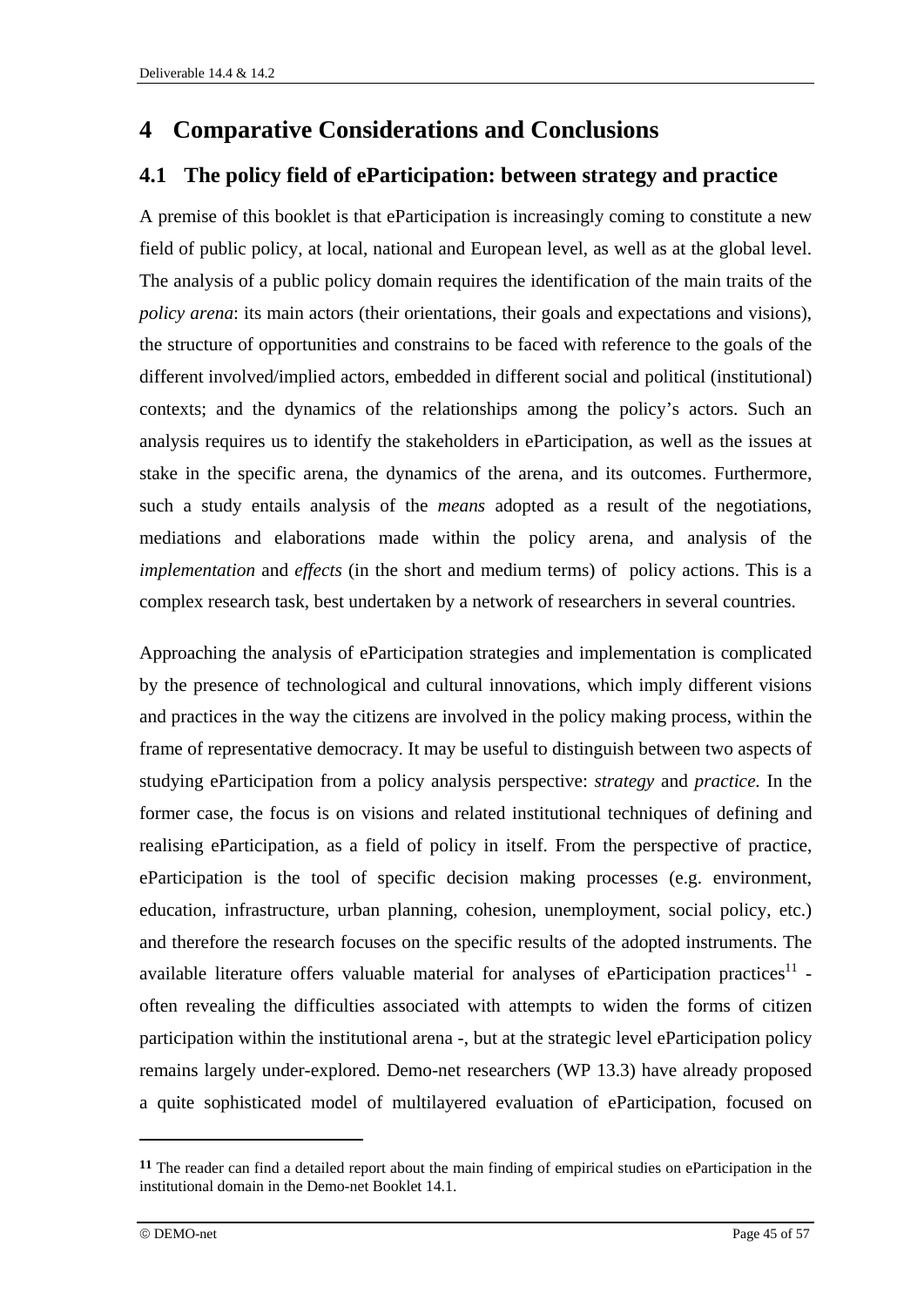practices and democratic impacts. In this booklet we underline the need for a better understanding of the policy visions and means of realising eParticipation. The notable expansion of this field of public policy, especially at European level, is a further reason to undertake this kind of study. This booklet was conceived as a first step in this direction, starting from a concise look at six European countries. The outline proposed here provides the foundation for a next stage of comparative studies illuminating the relationships between the different institutional, cultural and normative dimensions of eparticipation strategies and practices around Europe. To do this effectively requires serious methodological reflection.

The structure adopted in the above country studies derives from an awareness that eParticipation cannot be understood without regarding the wider institutional, political and social frame within which it works – or fails – as well as the diverse forms of institutional, cultural and normative contexts within which eParticipation is envisaged. Beside institutions, civil society and media landscapes relevant components of the context of eParticipation: the features of the civil society mobilizations and the traits of public sphere are strictly intertwined in democratic systems. Our proposed re-contextualization of eParticipation domains expresses a necessary shift from research focused on technological innovation and institutional initiative to a renewed attention to the political construction of diverse and often ambiguous forms of citizens' participation and autonomous expression.

### **4.2 Some considerations emerging from the portraits of eParticipation policies in the six countries.**

Let us consider some of the analytical challenges that emerged from the country studies of Austria, France, Germany, Italy, Sweden and United Kingdom. We were impressed by the broad consistency across countries described, despite their institutional variety. However, it is worthy of attention that this institutional variety has been subjected in the last decades to a process of relatively high convergence by the devolution trend; the 'presidentialization' of politics and enforcement of the executives; the ideological convergence of parties. In relation to citizens and democratic citizenship, there has been a wide wave of individualization of the forms of social and political participation which seems to have affected traditional ways of building identities and movements.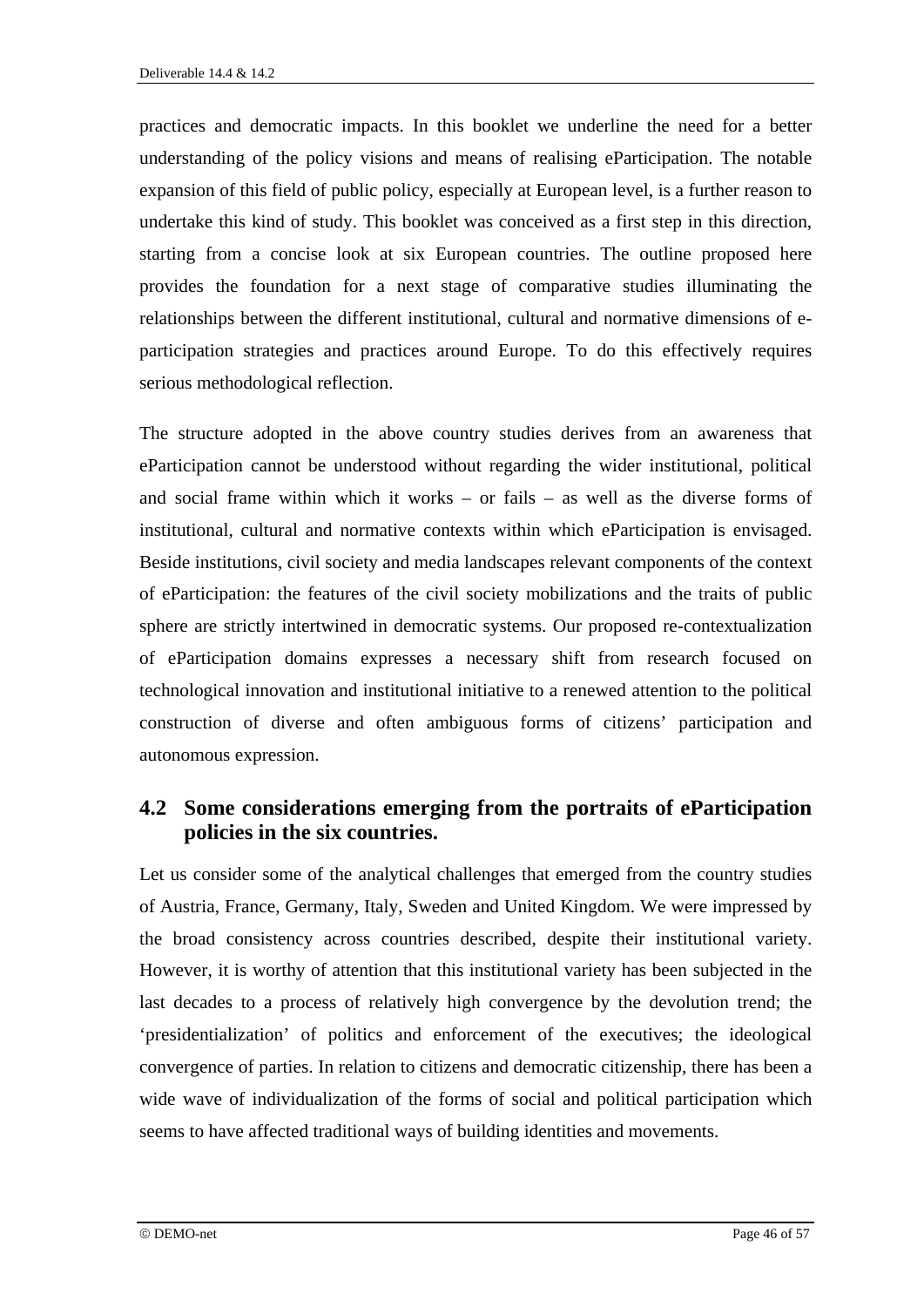From the perspective of policy research, the main common trait emerging from the country studies is the general lack of strategy and the conspicuous fragmentation of practices. The level of implementation of eParticipation initiatives tends to be *local*, mainly municipal, but in some case also regional. In the UK and Italy, national governments have pursued eParticipation within the framework of e-government. In the case of Sweden, national government and local authorities seem to have recognised the the non-technical dimension of eParticipation; from the outset, Swedish policy-makers regarded eParticipation as part of an agenda focusing upon democratic and institutional renewal, rather being placed in the delimited field of e-government. This strategic element may reflect the unusually wide penetration of the Internet in the Nordic European countries, and on a model of the Information society, well elaborated by Castells and Himannen (2001), as socially-centered and supportive of the welfare state. In the case of Austria, a federal eParticipation initiative is being developed, while in France the national government has placed emphasis upon policies relating to the digital divide and online information services. However, the 'public debate' introduced in France (one of the most interesting innovations in the field of public participation in Europe) was born in a context within which ICTs did no play a central role.

An emerging level of experimentation is taking place on the regional level. In federal states and countries high levels of regional autonomy, this trend can be understood as an indicator of the ongoing search of new direct channels of legitimatization, consent and recognition by regional political actors who are in competitive tension with national governments and parties. At the same time, in strongly centralized political systems, national governments and parties seek to create better connections with hitherto peripheral citizens.

Initiatives by representative assemblies (national parliaments; regional and municipal councils) appear to lack consolidated strategies and practices, with the exception of the UK, Scotland and Austria. Nevertheless, the direct electoral legitimacy of these institutions fits well with the ethos of eParticipation as a new, more dialogical partnership between law-makers and the public they are supposed to represent. In the legislative context, eParticipation might function as a means of reducing executive arrogance and consolidating popular consent for institutional decision-making.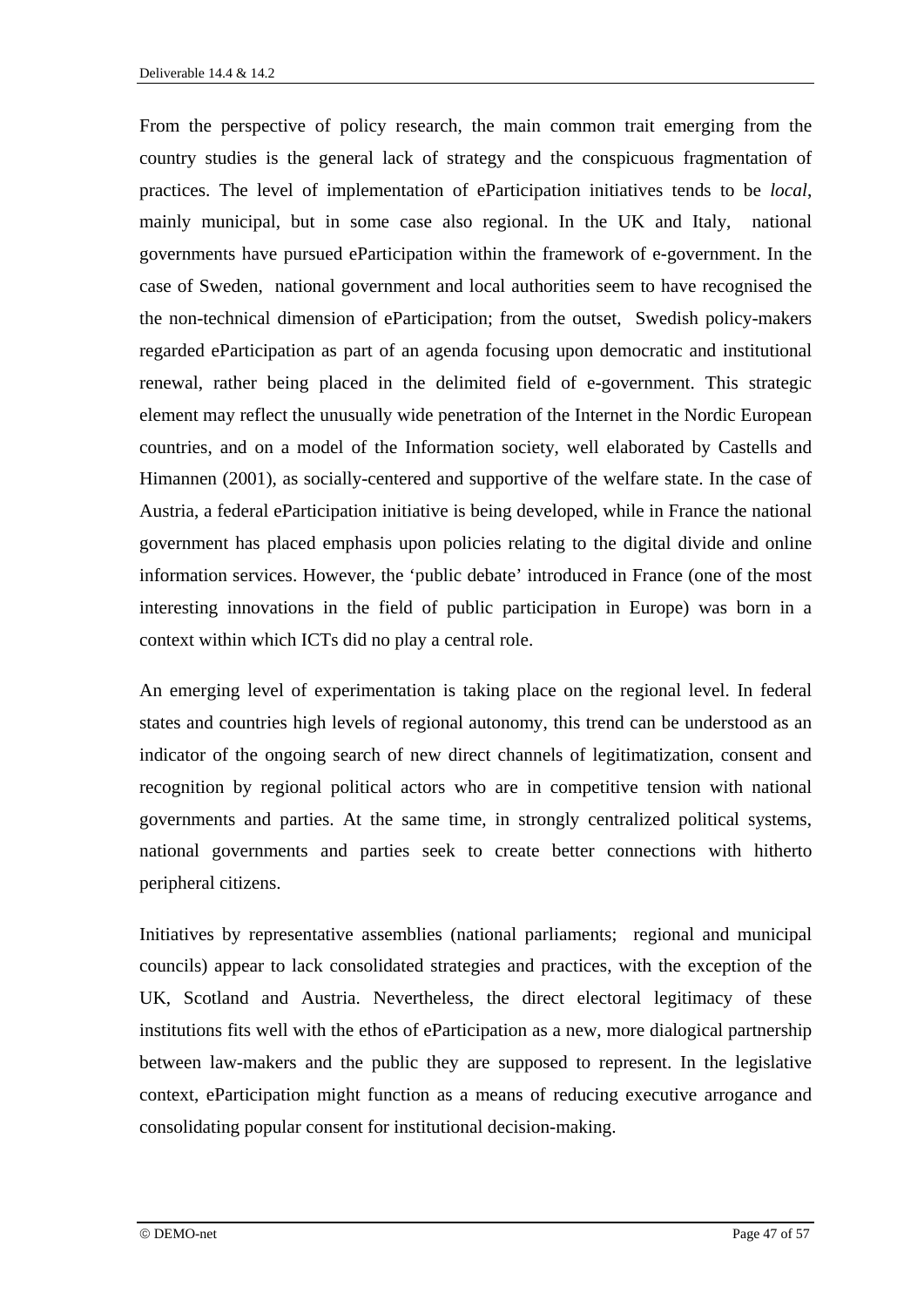A striking finding from our country studies is that eParticipation policies seem not to depend upon specific political orientations: governments of both right and left, neoliberal, or social-democrat, 'dirigist', neo-corporatist and pluralist, have promoted and implemented eParticipation policies. To be sure, visions of eParticipation are inflected by political ideology, but not in simply categorical ways. Institutionally-driven eParticipation seems to be perceived by political actors as a necessary response to socio-political transformations that defy traditional political-ideological definitions. Fluctuation between administrative and political conceptions eParticipation is a consequence of elite uncertainty as to whether the challenge is to govern more effectively or to enact democracy in new and uncharted ways. Only an in depth qualitative, diachronic and comparative analysis can say more about how these approaches are being thought through and acted upon.

While innovatory practices of citizen participation in some parts of Europe (Agenda 21, participatory budgeting, participatory urban planning, strategic cities, etc.), the development of innovatory forms of online deliberation, consultation and knowledgesharing is limited to a few examples, nearly always of an experimental rather than a sustained nature. Stronger instruments, such as the introduction of new online institutions, legal frameworks and protected spaces, have been adopted in very few national (and regional) cases. Consequently, it is at the pan-European policy level that the most focused and sustained resources have been devoted to eParticipation. European programs have funded a range of eParticipation projects. These have been crucial in drawing the attention of national, regional and local political institutions to the possibilities of eParticipation, as well as in supporting innovatory technical developments. The purpose, design and implementation of these EU initiatives is an important dimension about which there is a need of research, not least in order to highlight the inconsistencies and incompleteness of the fragmented visions of different actors within and beyond the EU.

But what about the results of the existing policy *strategies* on eParticipation in the countries considered here? National governments have promoted studies of particular projects and specifically targeted outcomes, such as the civic engagement of young people or policies to reduce digital inequalities. Findings from this very fragmented research are not easily integrated within a general picture. Individual case studies present a rather discouraging account of eParticipation practices in the institutional domain. Even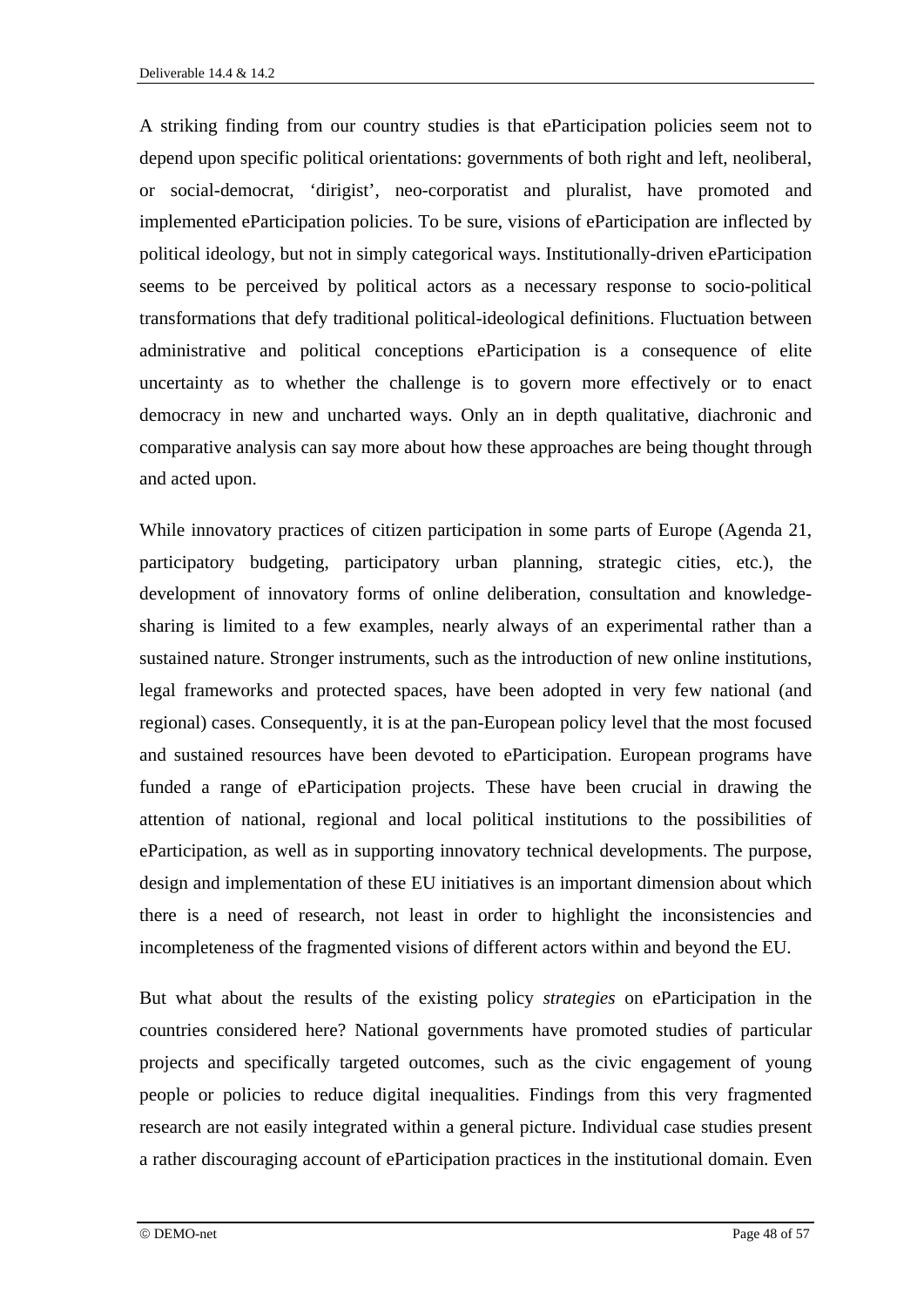if data do not exist allowing for an in-depth comparison between eParticipation experiences in different political, cultural and communicational contexts, there is enough common evidence of the disproportion between expectations and results to justify a cross-European research agenda. One problem that certainly cuts across most countries and projects relates to political inclusion; the citizens involved in eParticipation are few, mostly self-selected and in many respects unrepresentative of national populations of which they are a part. In the normative context of representative democracies, this is, to say the least, a problem.

Another problem, which seems to underlie all attempts to introduce eParticipation, is that politicians and public administrators, while seeming transfixed by the need to digitise their operations, are sceptical about the risks and effects of 'letting the public' in to the institutions of policy formation and decision-making, albeit it virtually. The adaptability of elite actors depends upon idiosyncratic factors, including leadership profiles, microconditions of the structure of political opportunities and the tension between the legal framework of representative democracy and new parallel arena. In sum, citizen eParticipation – indeed, citizen participation *tout court* – does not appear to be a real priority for the great majority of the political elite, even though lip service is often paid to the notion. The double risk of 'symbolic' eParticipation, unable to affect public decision making, and populist or manipulative usage of the new means, should be faced seriously.

While government-driven eParticipation initiatives have not aroused widespread enthusiasm amongst most citizens, eParticipation initiated by civil society, determined individuals and new and old social movements, have witnessed an extraordinary expansion in recent years. This phenomenon remains a crucial development in the way citizens participate in the contemporary public sphere – and, indeed, raises questions about the extent to which a transnational public sphere might be at least partially located online. The specific features of this flourishing of eParticipation 'from below' varies according to levels of broadband access, degrees of media freedom and trust, the diffusion of non-conventional forms of participation, the kind of political culture, and a number of structural variable (education, welfare, employment) are different. This extension of the public sphere could potentially nurture relevant practices and spaces of informal deliberation, but these are likely to be blighted by classical problems of fragmentation, colonization, stratification, trivialisation. From the perspective of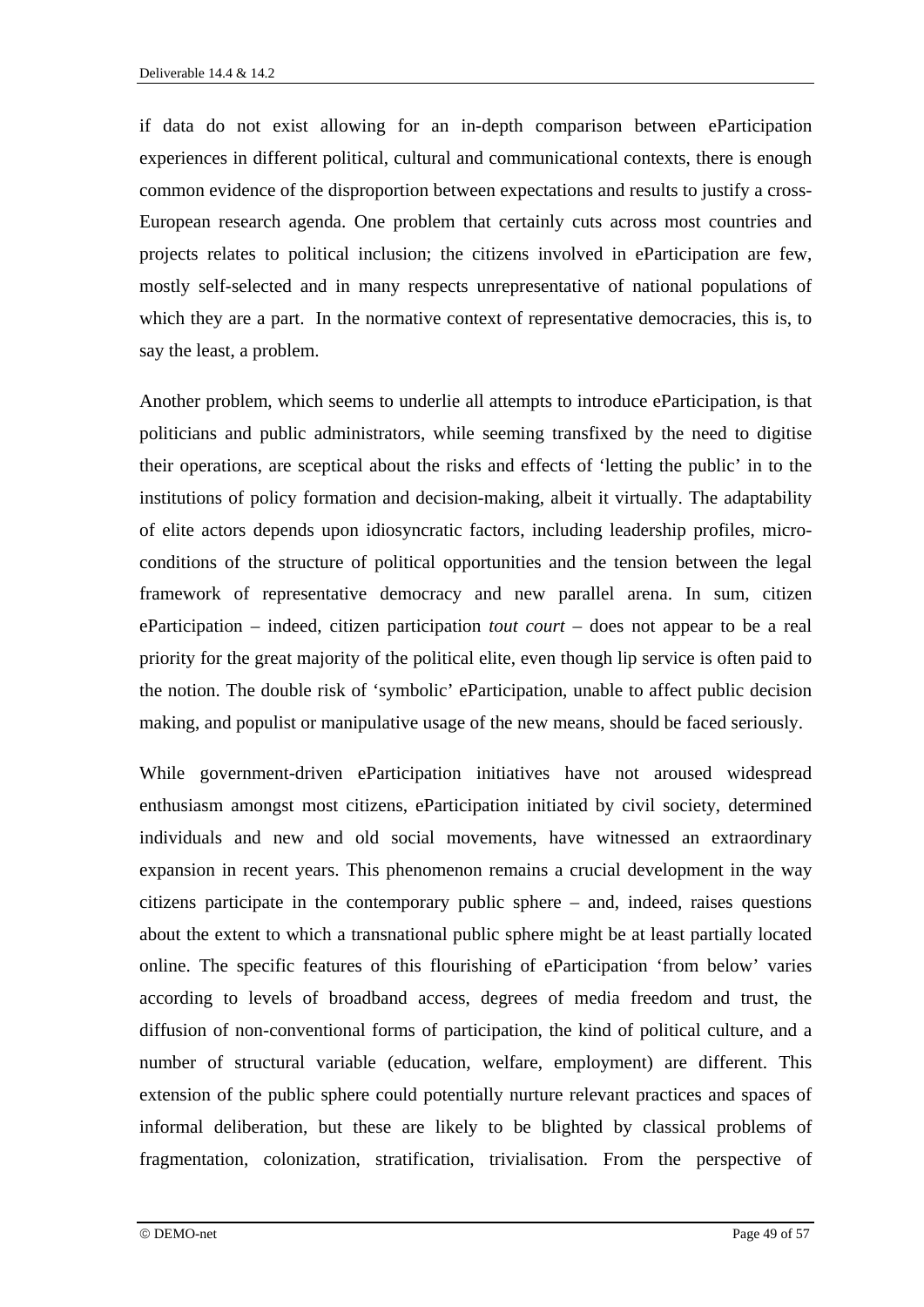eParticipation policy, the most crucial issue seems to become how these new forms of citizen participation can interact with the established political institutions and actors. The case studies we have presented in this booklet suggest that there still remains a cultural chasm between the modalities of expression, activism and solution-seeking adopted by grass-roots e-participators and those recognised and respected by institutional actors. A process of translation is required. This is the objective for the next stage of our research.

#### **4.3 Conclusions and future directions for research**

The aim of the next phase of our research will be to explore the differentiated ways in which eParticipation is justified, produced and appraised within a range of cultural contexts, from national polities to institutional actors. A cultural context describes an historically or organisationally situated process of making sense and sharing meanings. (Geertz, 1973; Bourdieu, 1993; Somers, 1995) The meaning of terms such as citizenship, participation and technology are socially constructed; that is to say, they are conceived and developed from the perspective of different mental structures, world views or discourses. (Berger and Luckmann, 1967; Mannheim, 1936) A discourse is an institutionalised way of thinking about social reality which sets boundaries upon acceptable meanings. Foucault famously defined discourses as 'systems of thoughts composed of ideas, attitudes, courses of action, beliefs and practices that systematically construct the subjects and the worlds of which they speak.' (Foucault, 1972; see also Fairclough, 1992; Talbot, 2007) Discursive analysis is particularly important in policy areas that are not well defined or developed, as it is highly likely that different actors will be using the same terms in quite different ways, often without being aware of other discursive perspectives that might undermine or enhance their strategic intentions. Many policy analysts now argue that the success or failure of policy is a consequence of an ongoing battle between competing discourses: a battle to assert and act upon one set of meanings rather than another. (Litfin, 1994; Hajer, 1995; Gottweis, 1998)

In the case of eParticipation, there has been hardly any systematic work conducted with a view to identifying and interrogating competing discursive positions. It is too often assumed that all actors involved in eParticipation share a common set of meanings about the nature of participation, politics or technology. The aim of this research strand will be to go beyond – or behind – simple policy analysis with a view to understanding *how*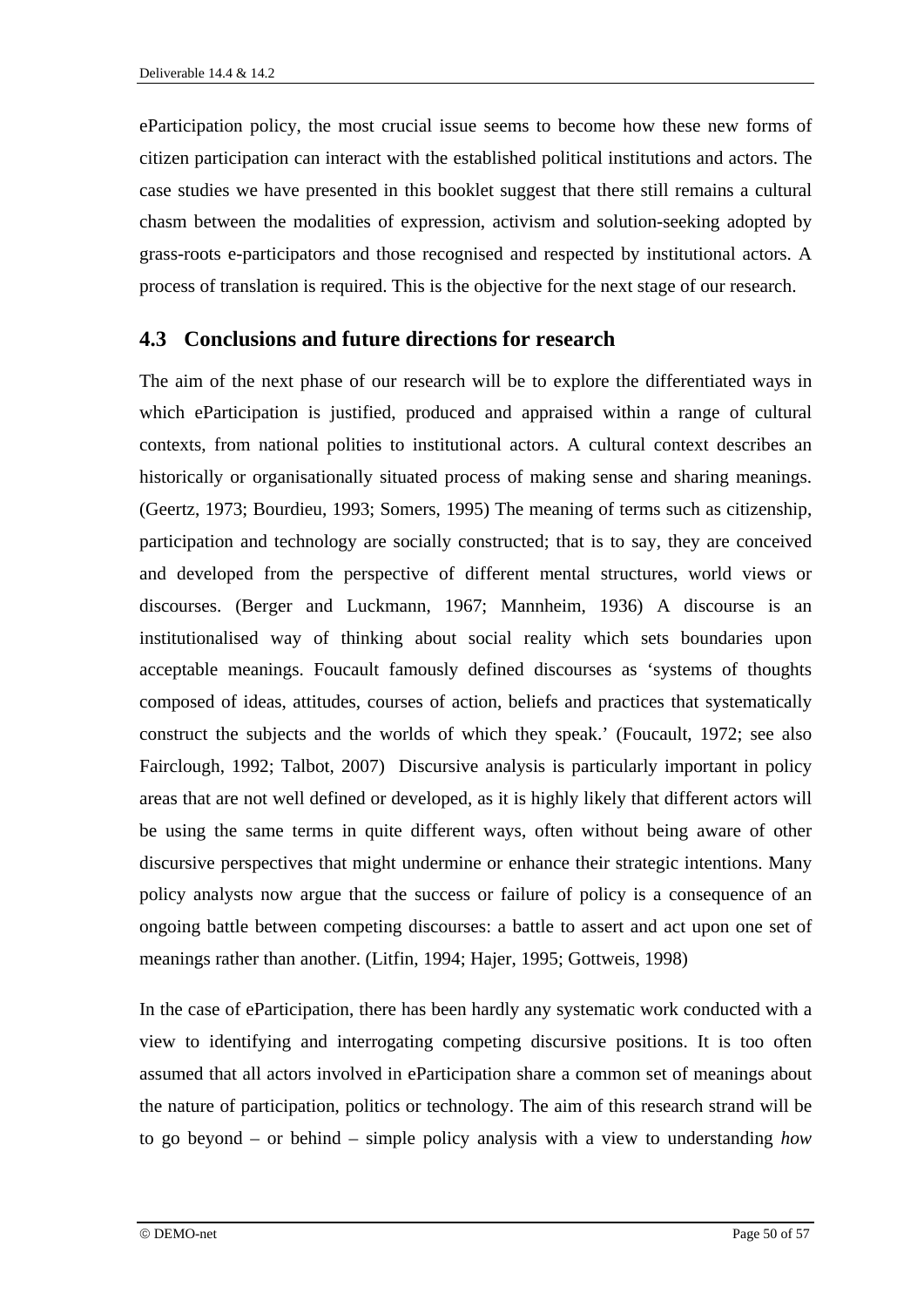different actors use and apply a range of terms and practices related to the implementation of eParticipation. Specifically, the research will explore four contexts:

1. National polities. A comparative analysis of meanings of eParticipation will be conducted. This study will select a sample of countries within the Demo-net network and pursue systematic research to reveal the cultural and political specificities that determine their orientation towards eParticipation.

2. Politicians and civil servants. An analysis of meanings attached to eParticipation by these two groups is likely to reveal differences of emphases, perceived risks and desired outcomes. Earlier studies of Dutch interactive policy-making found similar differences between political and administrative actors.

3. Governing institutions and civil society organisations. The former discourses will be identified from research under 2 above. A range of civil society actors will be interviewed to see how their conceptions of eParticipation match or contrast with those of the official promoters.

4. Old and new media. Mass media organisations have taken an interest in eParticipation, initiating a range of interactive opportunities for citizens to challenge information, tell their stories and enter into debate. Journalists, producers and editors will be asked to explain how they see these interactive features relating to political democracy, and their responses will be contrasted with responses from new media producers and activists.

The principal method that will be employed for this research will be in-depth, semistructured interviews. These will be conducted in Germany, Italy, Sweden, the UK, France and one east European country. The interview questions will be designed collaboratively and the discourse analysis will be supported by semantic software, such as NVivo. It is hoped that this research will help us to answer the following questions:

i) Does the concept of 'political participation' have common meanings across different parts of Europe and amongst different social actors?

ii) Does eParticipation have common meanings across different parts of Europe and amongst different social actors?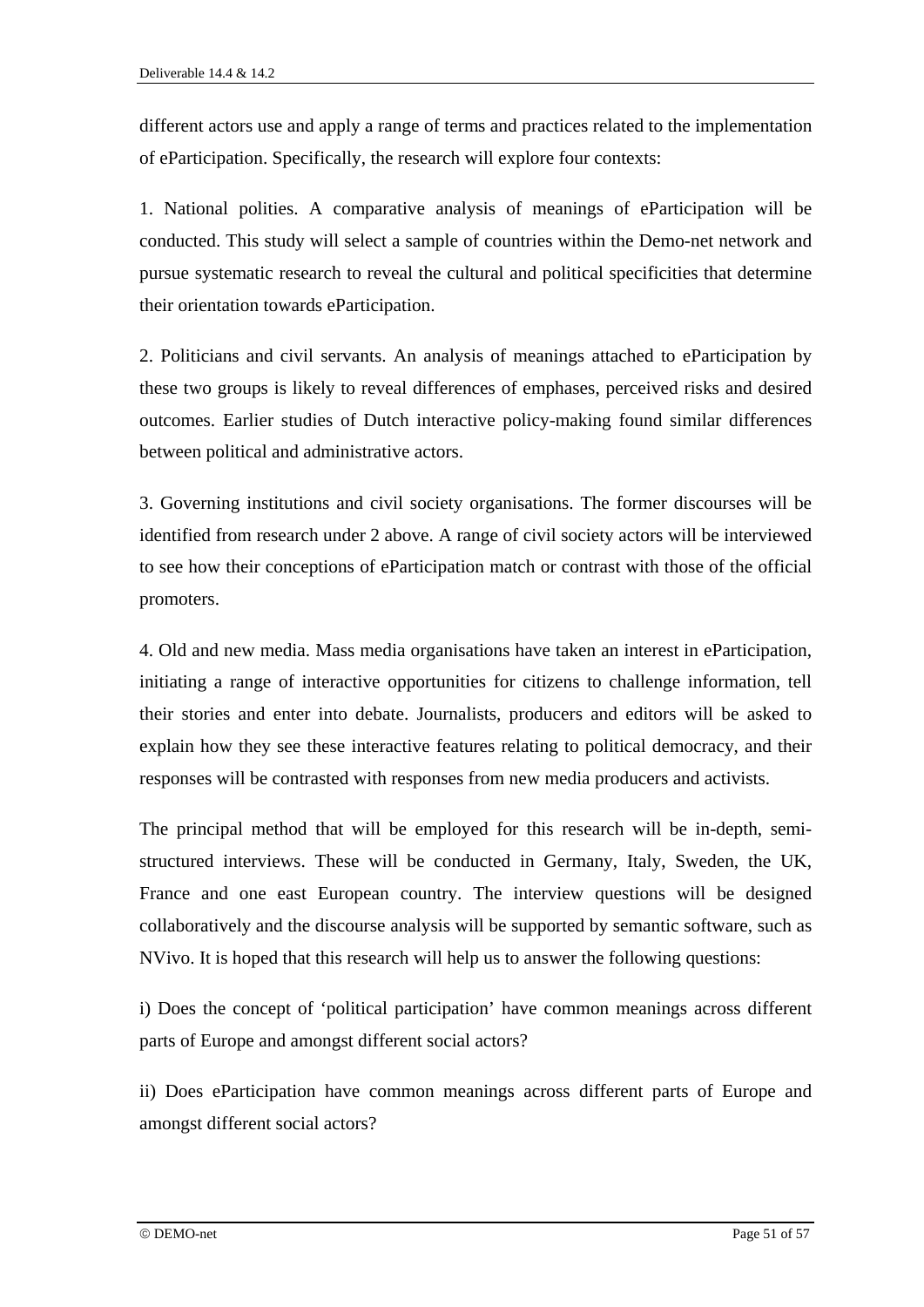iii) How do various actors understand eParticipation and how do they expect it to contribute to representative democracy?

iv) Where are the key misunderstandings amongst the various actors and how might conceptual translation be developed?

v) How are key terms relating to eParticipation used and applied by various actors? (For example: citizenship; democracy; power; politics; technology; deliberation; public; media)

vi) How have policies promoting eParticipation reflected particular discursive positions and constitutional structures? (As well as our interview research, this will entail a systematic review of documents.)

vii) Can a synthesis between top-down and ground-up conceptions of eParticipation be achieved?

viii) What are the particular features of eParticipation that distinguish it from offline political participation?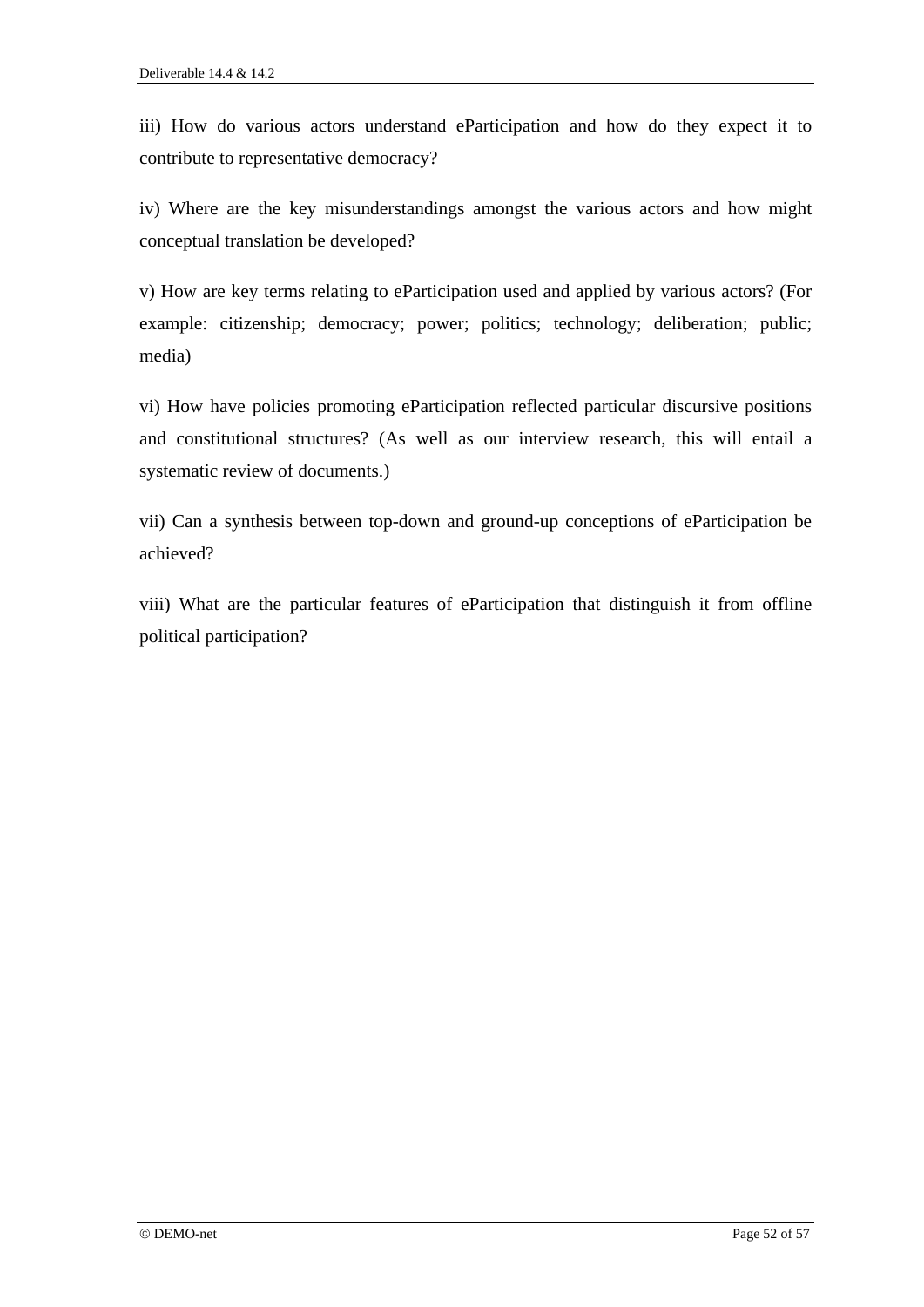## **5 Bibliography**

Alemann, Ulrich v. Hrsg. (1975) Partizipation, Demokratisierung, Mitbestimmung. Westdeutscher Verlag Opladen.

Andretta, M., Della Porta, D., Mosca, L. & Reiter H. (2002) *Global, noglobal, new global: la protesta contro il G8 a Genova*, Bari-Roma, Laterza

Åström, Joachim (2004) *Mot en digital demokrati? Teknik, politik och institutionell förändring.* Örebro: Örebro Studies in Political Science.

Åström, Joachim & Granberg, Mikael (2007) 'Urban Planners, Wired for Change? Understanding Elite Support for e-Participation'. *Journal of Information Technology and Politics,* Vol. 4, No 2.

Åström, Joachim & Norén, Mikael (2007) *Medborgarorienterade offentliga e-tjänster: innovation och lärande i örebroregionen.* Örebro: Örebro University.

Baldini, G. (2004), *La prima prova del modello neoparlamentare: il governo delle città italiane nel decennio 1993-2002*, in Ceccanti, S. & Vassallo, S. (eds.), *Come chiudere la transizione*, Bologna, il Mulino, pp. 151-166.

Balocchi, M., Freschi, A.C. & Raffini, L. (2008) *What kind of grassroots e-participation? The uneasy demand of a new politics in Italy between continuity and innovation*, in «International Reports on Socio-informatics», 5, (1), pp. 66-85.

Beck, Ulrich (2002) Macht und Gegenmacht im globalen Zeitalter. Neue weltpolitische Ökonomie. Frankfurt am Main.

Berger and Luckmann (1967) *The Social Construction of Reality,* NY: Anchor Books

Bertelsmann Foundation (2003): Civic-Mindedness – Participation in Modern Society. Bertelsmann Foundation Publishers Gütersloh 2003.

Bourdieu, P. (1973) *Cultural Reproduction and Social Reproduction* Bourdieu and Passeron. In Richard K. Brown (Ed.), Knowledge, Education and Cultural Change. London: Tavistock.

Brasca, A. & Morisi, M. (eds.) (2003) *Democrazia e governo locale. Il ruolo delle assemblee elettive*, Bologna, Il Mulino.

Busch, Christoph (2008) Rechtsradikales eCampaining am Beispiel der Anti-Islam-Kampagne. In Hegering et al. (Hrsg.)(2008): Informatik 2008 – Beherrschbare Systeme – dank Informatik. Band 2. Köllen Druck, Bonn, pp. 443-448.

Calise, M. (2000) *Il partito personale*, Bari-Roma, Laterza

Castells, Manuel (2001) The Internet Galaxy. Reflections on the Internet, Business, and Society. Oxford University Press.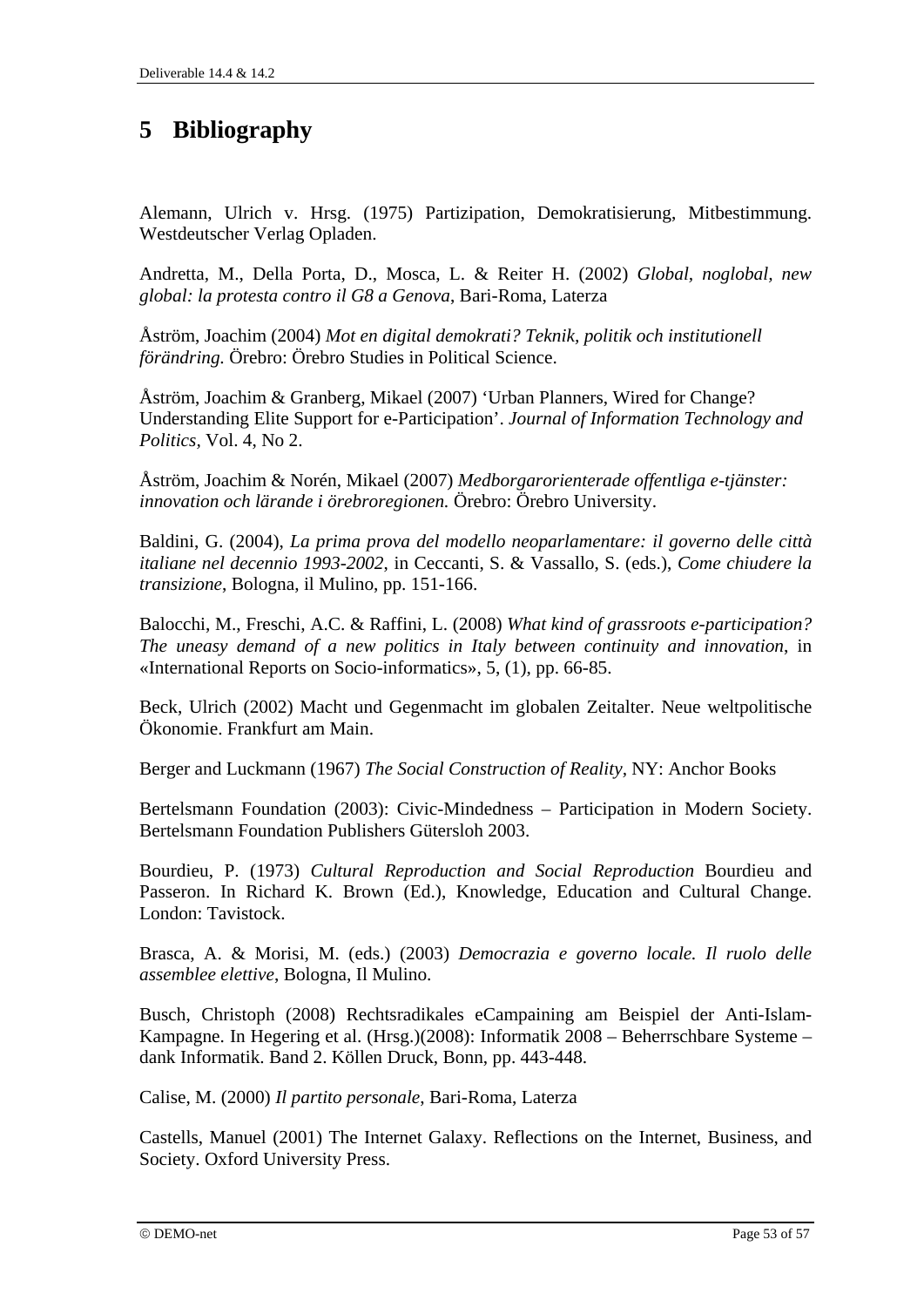Catanzaro, R., Piselli, F., Ramella, F. & Trigilia, C. (eds.) (2002) *Comuni nuovi. Il cambiamento nei governi locali*, Bologna, Il Mulino.

Cellini, E., Freschi A.C. & Mete V. (2007) *Chi sono i partecipanti delle esperienze di politiche pubbliche partecipative? Il caso del Town Meeting regionale toscano*. Paper presented at XXI Congresso della Società Italiana di Scienza Politica, 21 Settembre 2007, Catania

Della Porta, D., Andretta, M. & Mosca, L. (2003) *Movimenti sociali e sfide globali: politica, antipolitica e nuova politica dopo l'11 settembre*, in «Rassegna italiana di sociologia», XLIV, (1), pp. 43-76.

Fairclough, N. (1992) *Discourse and Social Change,* Cambridge: Polity

Foucault, M. (1972) *The Archaeology of Knowledge,* NY: Pantheon

Freschi, A. C. (2003) *Dalla rete delle reti al movimento dei movimenti. Gli hackers e l'altra comunicazione*, in Della Porta, D. & Mosca, L. (eds.), *Globalizzazione e Movimenti Sociali*, Roma, ManifestoLibri, pp. 49-75.

Freschi, A.C. & Raffini, L. (2008b) *Jóvenes, NTIC y nuevas formas de participación*, in Tezanos, J. F. (ed.), *X Foro sobre tendencias sociales. Jóvenes y exclusión social*, Madrid Sistema, pp.

Freschi, A. C. (2004) *E-democracy e politiche per la partecipazione dei cittadini*, in «Economia e politica industriale», (121), pp. 233-251.

Freschi, A. C. (2007) *Lontano dalla rete civica. Partecipazione e reti virtuali dieci anni dopo. Il caso fiorentino*, in M. Santoro (ed.), *Nuovi media, vecchi media*, Bologna, il Mulino, pp. 101-123

Freschi, A. C. (2008) *L'e-democracy locale in Italia. Genesi ed elementi per la valutazione della policy nazionale*, in Partecipa.net (ed.), *Partecipanet: L'Emilia-Romagna per la cittadinanza digitale*, Bologna, Regione Emilia Romagna, pp. 26-41.

Freschi, A. C. & Raffini, L. (2008) *Processi deliberativi istituzionali e contesto politico. Il caso della Toscana*, in «Stato e Mercato», 83, pp. 279-315

Geertz, C. (1973) *The Interpretation of Cultures: Selected Essays,* NY: Basic Books

Government Bill 2001/02:80, *Democracy in the New Century*

Government Commission Report 2001:1, *A Sustainable Democracy*

Government Offices of Sweden (2007) *Democracy Projects.* www.regeringen.se/sb/d/5715

Gottweis, H. (1998) *Governing molecules the discursive politics of genetic engineering in Europe and the United States,* Cambridge: MIT Press

Habermas, Jürgen (2006) Invited talk. International Communication Association (20.6. 2006).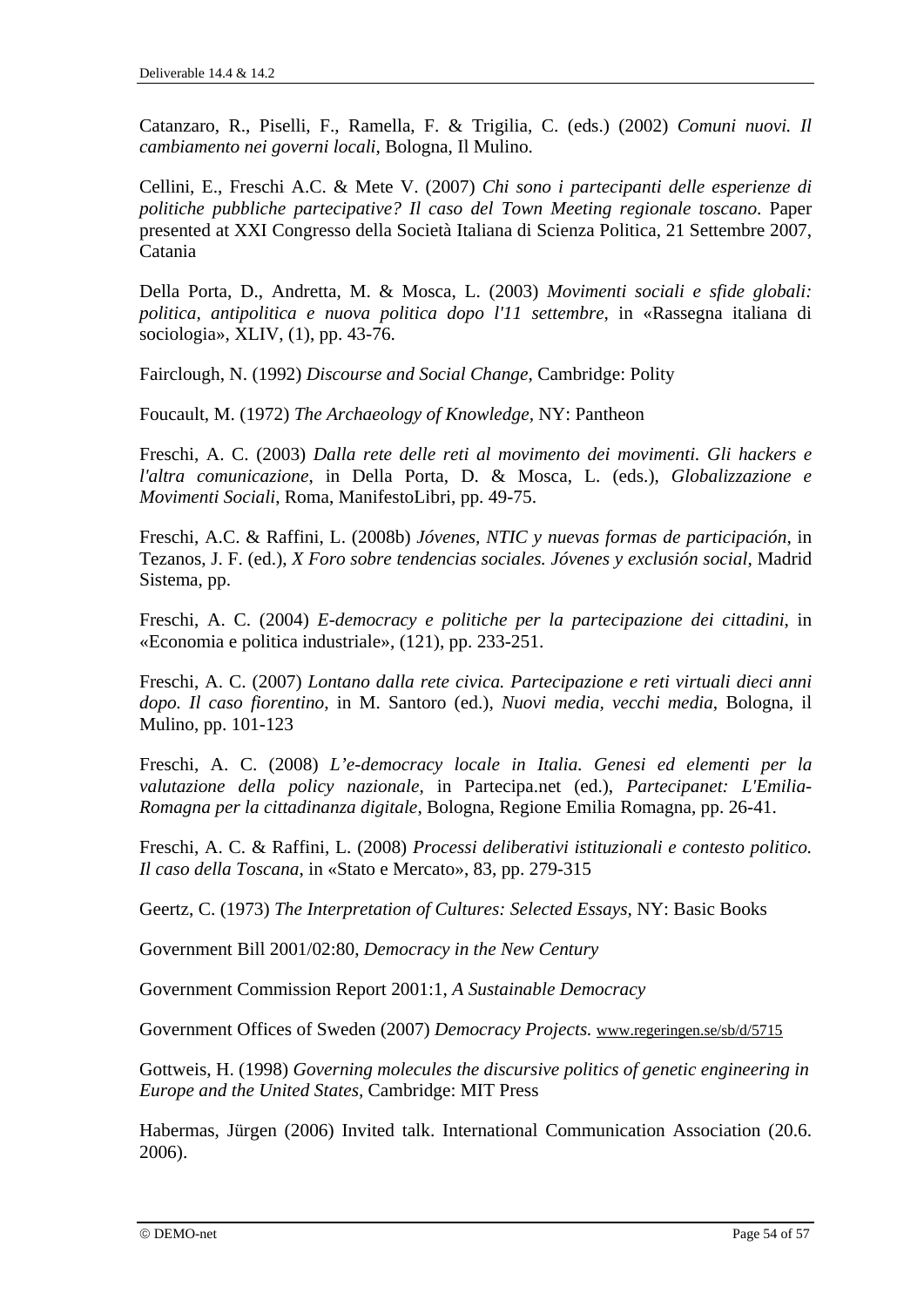Hajer, M. (1995) *The politics of environmental discourse : ecological modernization and the policy process,* Oxford: Oxford University Press

Kingdon, J. (1984) *Agendas, Alternatives and Public Policies,* Boston: Little Brown

Legnante, G. (1999) *Personalizzazione della politica e comportamento elettorale. Con una ricerca sulle elezioni comunali*, in «Quaderni di scienza politica», (3), pp. 395-487

Lindblom, C. and Woodhouse, E. (1993) *The Policy Making Process,* NJ: Prentice Hill

Litfin, K. (1994) *Ozone Discourses: Science and Politics in Global Environmental Cooperation,* NY: Columbia University Press

LSE: What is Civil Society http://www.lse.ac.uk/collections/CCS/what is\_civil\_society.htm received on May 3. 2008

Macintosh, A. and Whyte, A. (2006) Evaluating How EParticipation Changes Local Democracy. eGovernment Workshop '06, September 11 2006, Brunel University West London.

Mannheim, K. (1936) *Ideology and Utopia,* NY: Harcourt, Brace & World

March, J. and Olsen, J. (1989) *Rediscovering Institutions: The Organizational Basis of Politics,* NY: Free Press

Mascio, A. (2008) *Internet e i nuovi movimenti: dall'online all'offline*, in Santoro, M. (ed.), *Nuovi media, vecchi media*, Bologna, il Mulino, pp. 149-174.

Mastropaolo, A. (2005) *La mucca pazza della democrazia. Nuove destre, populismo, antipolitica*, Torino, Bollati Boringhieri.

Mete, V. (2005) *Cittadini contro i partiti. Antipartitismo e antipartitici in Italia*, in «Polena», (3), pp. 9-36.

Mete, V. (2008) *Quale antipolitica? Distinzioni concettuali e caso italiano*, in «Modern Italy», forthcoming.

Mettler, S. and Soss, J. (2004) The Consequences of Public Policy for Democratic Citizenship: Bridging Policy Studies and Mass Politics', *Perspectives on Politics,*  2(1):55-74

Metzges, Günter (2007) Online-Bürgernetzwerke. Eine neue Organisationsform jenseits von Parteien, NGOs und Medien. In: Stiftung Mitarbeit 2007: E-Partizipation. Beteiligungsprojekte im Internet. Bonn, S. 214-229.

Morlino, L. & Tarchi, M. (1996) *The dissatisfied society: The roots of political change in Italy*, in «European Journal of Political Research», 30, pp. 41-63

Mowles, Jessica (2008) *Framing Issues, Fomenting Change, 'Feministing': A Contemporary Feminist Blog in the Landscape of Online Political Activism*. Paper presented at the Demo-net workshop on Empowerment and e-Participation in Civil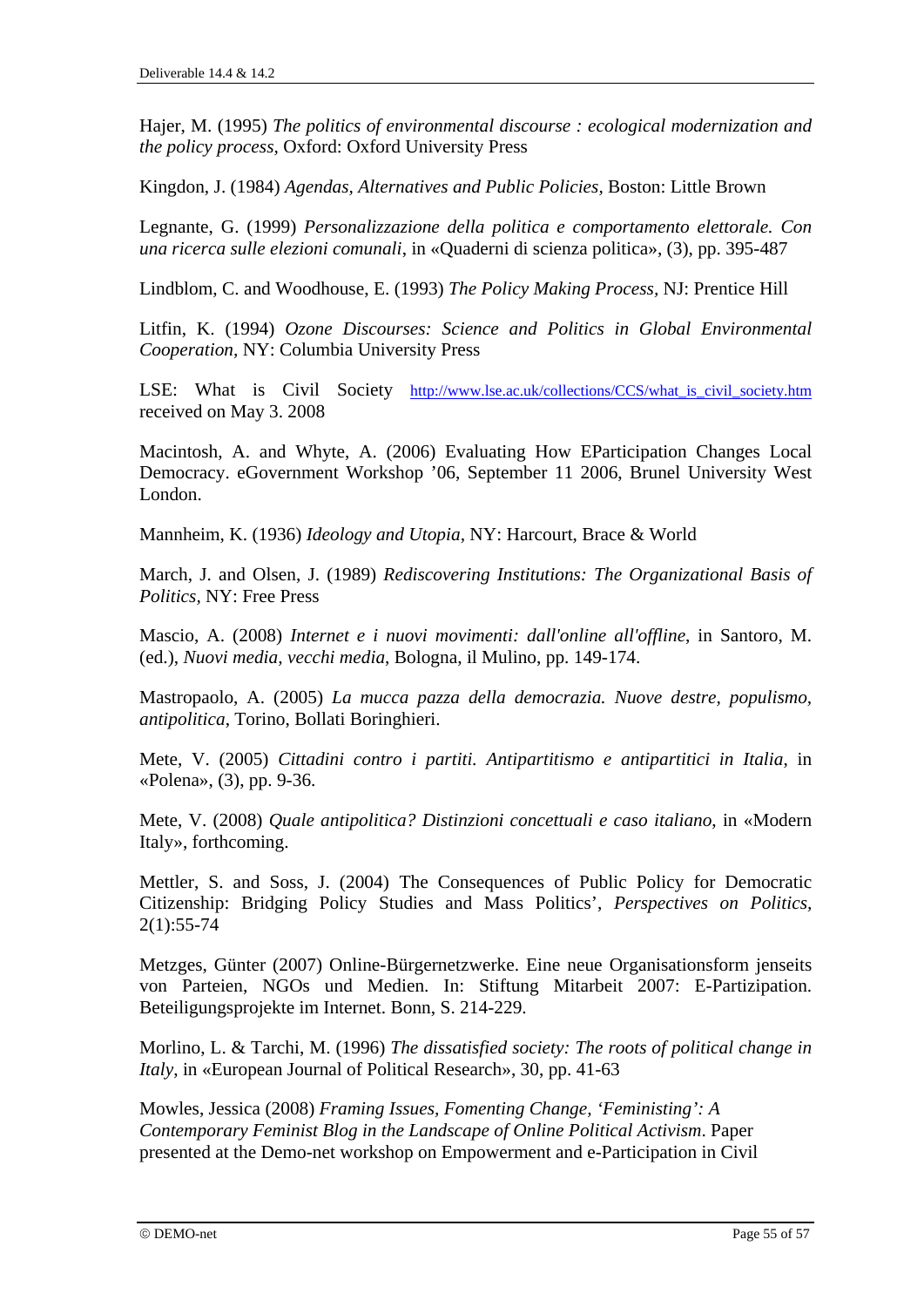Society: Local, National and International Implications, Örebro University, Sweden, May 9-10th 2008.

Navarria, G. (2007) *Reflections on Beppegrillo.it: a successful attempt of innovative and active promotion of political participation through the web*. Paper presented to the ECPR General Conference. Pisa.

Offe, Claus (2003) Civil Society and Social Order. In: Offe, Claus (2003): Herausforderungen der Demokratie. Campus Verlag Frankfurt/New York, SS. 274-296.

.Pharr, J. S. & Putnam, D.R. (2000) *Disaffected Democracies: What's Troubling the Trilateral Countries?*, Princeton, Princeton University Press

Pilemalm, Sofie (2006) 'IT i frivilligorganisationer – fallet LO'. In Svedberg, Lars & Trädgård, Lars (eds.) *Det civila samhället som forskningsfält. Nya avhandlingar i ett nytt sekel*. Stockholm: Gidlunds förlag.

Poguntke, T. & Webb, P. (2007) *The Presidentialization of Politics: A Comparative Study of Modern Democracies,* Oxford University Press, Oxford.

Rucht, Dieter (1994) Demokratie von unten. neue soziale Bewegungen auf dem Weg zur politischen Institution. Köln

Schattschneider, E.(1960) *The Semi-Sovereign People: A Realist's View of Democracy in America, Illinois: The Dryden Press*

Schmidt, G. (1995) Zivile Gesellschaft und öffentlicher Raum. In: Leviathan, 23/4, pp. 562-579.

Segatori, R. (2003) *I sindaci*, Roma, Donzelli.

Segatti, P. (2006) *Italy, forty years of political disaffection. A longitudinal exploration*, in M. Torcal & Montero, J. R. (eds.), *Political Disaffection in Contemporary Democracies. Social capital, institutions, and politics*, London and New York, Routledge, pp. 244-275

Skocpol, T. (1992) *Protecting soldiers and mothers : the political origins of social policy in the United States,* Mass: Harvard University Press

Somers, M. (1995) 'What's Political or Cultural about Political Culture and the Public Sphere? Toward an Historical Sociology of Concept Formation', *Sociological Theory*, 13(2):113-135

Sontheimer, Kurt; Wilhelm Bleek (2003) Grundzüge des politischen Systems Deutschlands. Bonn 2003 3. Auflage

Strømsnes, Kristin & Christensen, Dag Arne (2008) *The Activist Group 'Byen Vår' and the use of ICT in the Mobilization against Advertisement-Financed Public Furnishings in Bergen.* Paper presented at the Demo-Net workshop on Empowerment and e-Participation in Civil Society: Local, National and International Implications, Örebro University, Sweden, May 9-10th 2008.